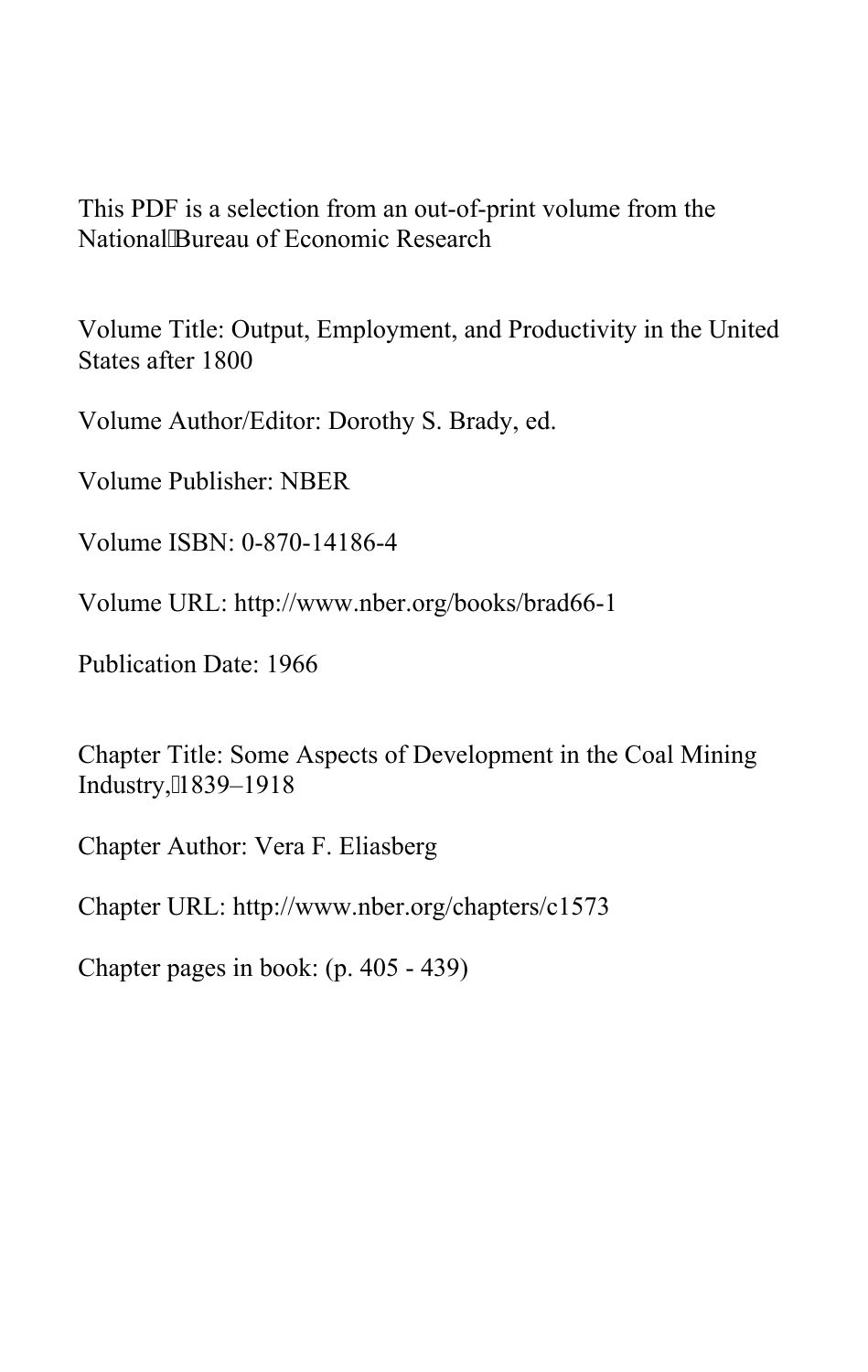# Some Aspects of Development in the Coal Mining Industry, 1839—1918

# VERA F. ELIASBERG

RESOURCES FOR THE FUTURE, INCORPORATED

# I

# **Introduction**

This paper is concerned with three aspects of the development of the coal industry: (1) growth and regional distribution of production, measured in physical quantities and current values; (2) increase in consumption and use, reflecting the slow shift of the U.S. energy base from wood to coal; and (3) estimates of the labor force engaged in coal mining and of changes and regional differences in the ratio of output to employment. None of these aspects can be treated over a period of some eighty years from 1839 to 1918—in the detail that would be desirable because reliable information on the development of the industry during the early years is scanty. Even for the period during which coal became closely associated with the process of industrialization and mechanization—roughly from the middle of the nineteenth century—the data are not as precise as one could wish and sometimes are poorly related to the earlier records.

A huge body of literature exists on many economic and technological problems connected with coal mining, but as yet no comprehensive economic history of the coal mining industry, as such, has been compiled. This gap has been filled only partly by comparatively recent studies which deal with the history of coal from special viewpoints—Eavenson, for example, on coal production, and Schurr, Netschert et al. on coal as part of the total U.S. energy pattern.<sup>1</sup> The development of the industry during the later part of the period under review—roughly from the mid-1880's when coal overtook wood and became the predominant source of energy—has been documented and analyzed in numerous studies and

<sup>&</sup>lt;sup>1</sup> Howard N. Eavenson, The First Century and a Quarter of American Coal Industry, Pittsburgh, 1942; and Sam H. Schurr and Bruce C. Netschert, with Vera F. Eliasberg, Joseph Lerner, and Hans H. Landsberg, Energy in the American Economy, 1850—1975, Baltimore, 1960.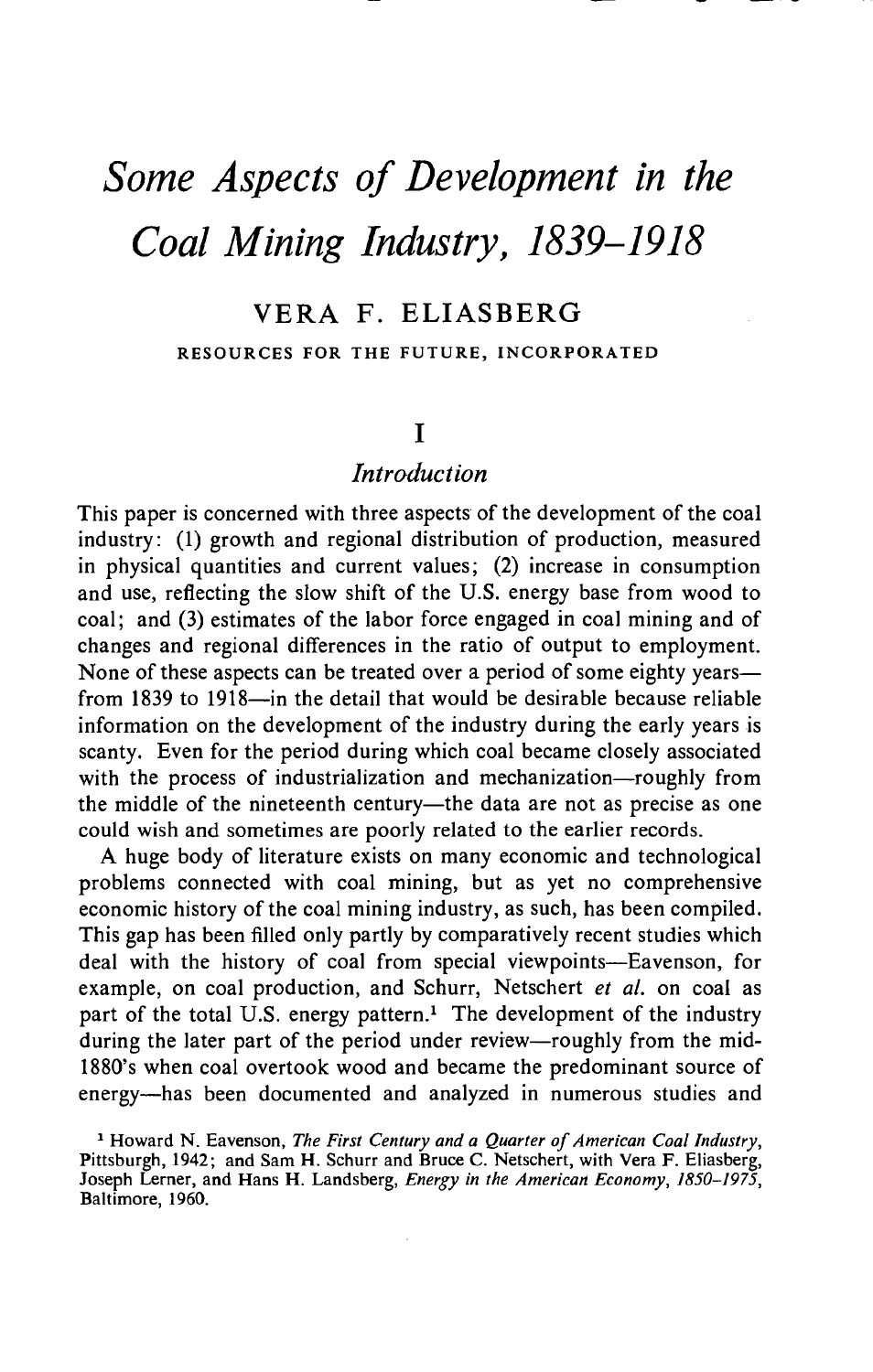surveys. Aspects of changes within the industry and of its changing position within the energy economy and the national economy as a whole have been treated in different detail, from different approaches, and with different emphasis on interrelationships. In fact, as far as statistical records and quantitative analysis are concerned, coal mining from the end of the nineteenth century is possibly one of the best-covered major industries. This does not hold true for the earlier phase. On the contrary, in the period during which coal mining experienced its most rapid expansion, its growth and its contribution to the growth of the national economy were underestimated to an extent that seems surprising in view of the attention devoted to less important industries.

For this reason, in this paper special attention is given to the period 1840 to 1890. The attempt is made to adjust measures other than output in physical quantities in accordance with the improved production series which in recent years has replaced earlier and less accurate data on the growth of coal output. If, as is recognized today, coal production has been underestimated for forty to fifty years, starting with 1840, by anywhere from 10 to 40 per cent, it seems reasonable to assume that value of output in current prices, estimates of value added, the size of the labor force engaged, and income originating in the industry, as originally reported, have also been substantially understated.

At the beginning of the period examined here, during the 1830's, the coal industry was of minor importance, restricted to small mines which produced for local markets. Not yet established on a commercial level, its role as a source of energy was negligible. By the middle of the period, in the 1880's, coal mining had developed into a major basic industry and had become the principal source of energy, supplying approximately one-half the fuel and power used by the United States economy. In the first decade of this century, its share rose to three-quarters of the total, a level which was maintained until after World War I when its relative importance in the total began to decline. Actual production peaked during World War I and again during World War II and its immediate aftermath.

Coal entered the economic scene of this country practically unnoticed and for a long time its potentials were ignored. The coal fields, widely spread throughout the eastern part of the United States, were not strange to many immigrants, who came from European countries where coal mining had been well established for several centuries. Thus in some regions coal was mined as soon as settlement began. The earliest records go back to around 1700, from which time through the eighteenth century the mining and use of coal remained largely localized. Production for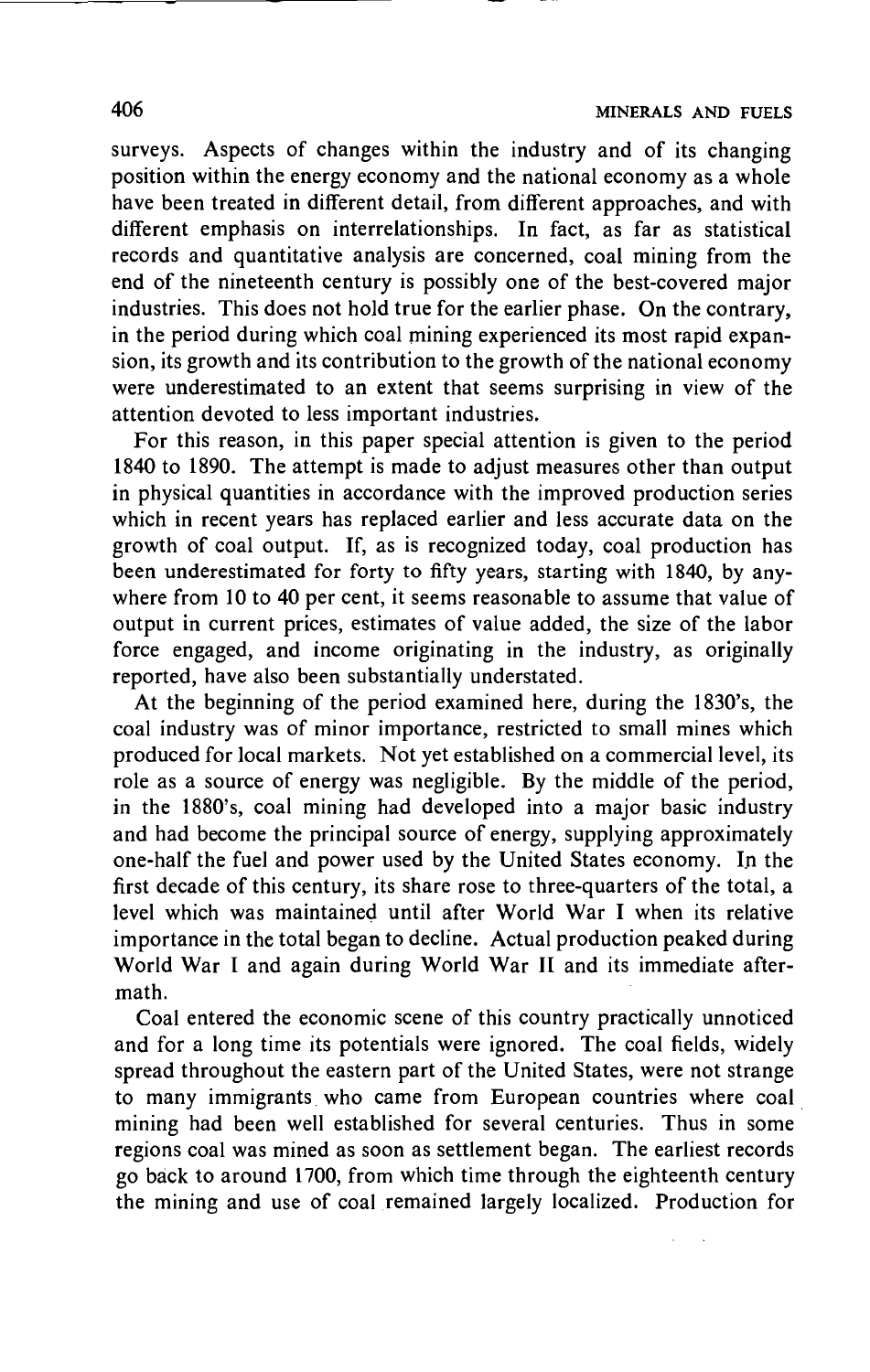a "market" was pursued only where coal deposits were close to streams which would provide easy transportation. The year 1758 marks the first recorded commercial shipment: thirty-two tons from the James River district in Virginia shipped mainly to New York. By 1800 coal was mined—or rather gathered from outcroppings—in five states: Pennsylvania, Virginia (including West Virginia), Maryland, Kentucky, and Ohio.

### TABLE 1

|                                |      | Bituminous Coal Equivalent<br>Required to Supply Same Amount<br>of Heat and Power<br>(million net tons) |
|--------------------------------|------|---------------------------------------------------------------------------------------------------------|
| Fuel consumed for heat         |      |                                                                                                         |
| Wood (million cords)           | 96.0 | 76                                                                                                      |
| Anthracite and bituminous      |      |                                                                                                         |
| coal (million net tons)        | 2.6  | 2.5                                                                                                     |
| Horsepower-hours of mechanical |      |                                                                                                         |
| work performed (billions) de-  |      |                                                                                                         |
| rived from:                    |      |                                                                                                         |
| Windpower                      | 1.4  | 12                                                                                                      |
| <b>Waterwheels</b>             | 0.9  | 8                                                                                                       |
| Steam power from coal          | 0.7  | 6                                                                                                       |
| Steam power from wood          | 0.6  | 5                                                                                                       |
| Work animals                   | 5.4  | 48                                                                                                      |
| Total energy use (except       |      |                                                                                                         |
| human labor)                   |      | 158                                                                                                     |

### ESTIMATED ENERGY USE BY PRINCIPAL SOURCES, 1850

Source: Shurr, et al., Energy in the American Economy, Chap. 3 and Appendix, "A Note on the Measurement of Direct Waterpower and Windpower."

The following conversion factors were used: 1 cord of fuel wood = 0.8 net tons of bituminous coal; 1 net ton of anthracite = 0.97 net tons of bituminous coal. It has been estimated that in 1850, on the average, 17.6 pounds of coal were required to obtain 1 horsepower—hour of effectively utilized mechanical work. These estimates indicate an efficiency of converting coal into mechanical energy of 1.1 per cent.

Production estimates for this period vary between 100,000 and 200,000 tons. Apparently coal was used west of the Mississippi as early as 1817. By 1830 the five coal-producing states had increased to ten to include Rhode Island, Alabama, Illinois, Indiana, and Missouri, but the total output was still less than 1 million tons. This wide distribution of a small industry is certainly one reason coal mining attracted so little interest in its initial stages of development, in marked contrast to those metal industries that were more concentrated. Further, there was little need at the time for coal as a source of energy. The quantities of fuel and power used in this country were already substantial in 1850, but fuel was supplied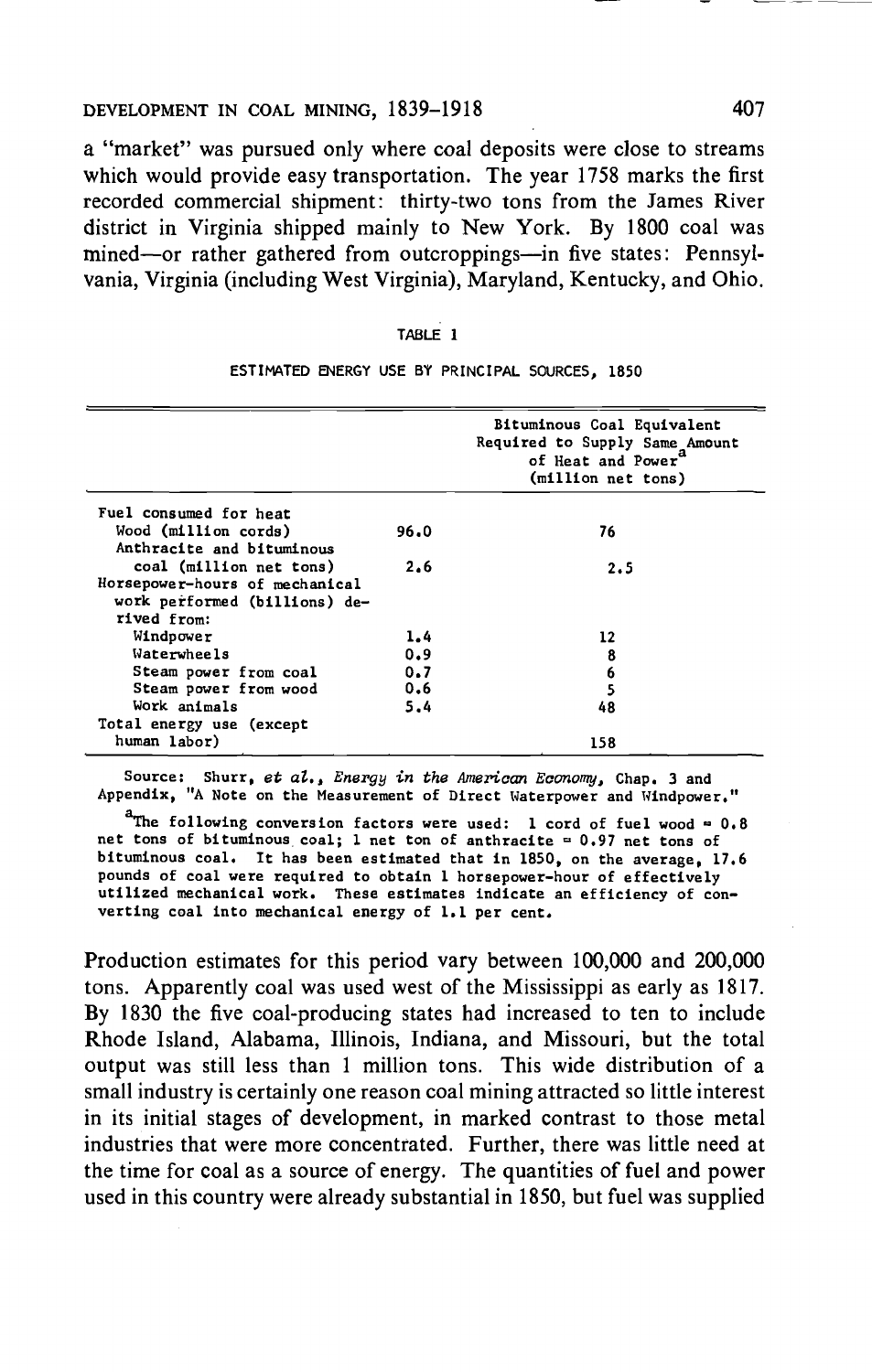almost entirely by wood and mechanical power, by wind, water, and work animals.

The position of coal in the U.S. economy in 1850 may be put in perspective in the following manner: Estimates of the total amounts of energy utilized by the economy in 1850 (including that provided by work animals) are necessarily crude but if they are converted to comparable tons of coal, about 158 million tons of coal would have been consumed. About 80 million tons of coal equivalent were used for domestic purposes and industrial process heat. Mechanical work performed (measured in horsepower-hours of work) by the utilization of inanimate energy sources would have required some 30 million tons of coal. The work done by animals would have required about 48 million tons of coal (see Table 1). The quantity of coal actually consumed (for heat and mechanical work), however, was 8.6 million tons, or about 5.4 per cent of the total combined sources of energy converted to coal equivalents.

In short, by the middle of the nineteenth century coal was beginning to play a modest role as a source of energy in certain regions of the country, while in others it was unknown, ignored, or regarded with skepticism. Numerous contemporary reports bear evidence of this. When, for instance, the new fuel was offered for sale to steamboats on the Mississippi River, the engineers (or firemen) rejected it because "such fuel would not make steam."2

# II

# **Output**

### MAIN SOURCES OF INFORMATION

Until comparatively recent times the main source of information on the early phases of the coal mining industry on a nationwide scale was the decennial Census reports, supplemented from the mid-1880's by data compiled by the U.S. Geological Survey. Over the years, the Survey attempted to fill in the gaps between Census dates with annual estimates, and to push the data back to 1820.

The Sixth Census, 1839-40, in its section on manufactures, includes a set of statistics on coal production, broken down by states. At that time the distinction between the "new" mineral fuel, i.e., coal, and the traditional fuel derived from wood was not always sharply drawn. The term applied could depend on use as much as on source; any fuel

<sup>2</sup> Eavenson, The First Century, p. 277.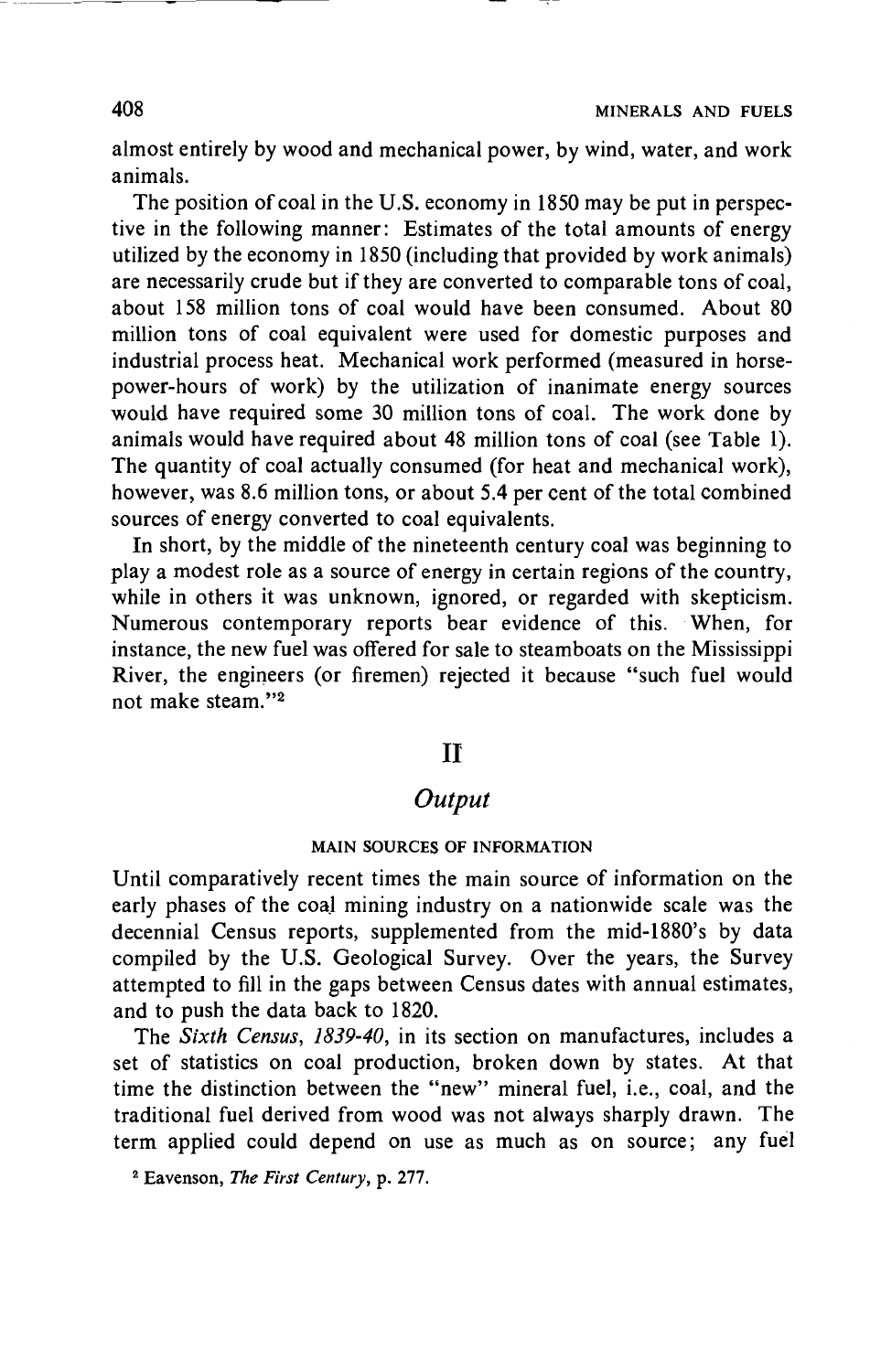used in smelting might be called "coal"—even in official statistical data. Anthracite was measured in long tons but bituminous coal in bushels, and in a few instances charcoal was included under bituminous coal.

The Seventh Census, 1849-50 gives output data in current dollar values but not in physical quantities. However, it is possible to derive estimates of the tonnage of production during that period by means of comparative information included in the 1859-60 Census and also by use of estimates made later by the Geological Survey.

The Eighth Census, 1859-60 includes somewhat more detailed data on coal output in its volume on manufactures, but ten years elapsed before the first serious effort was made to collect more comprehensive information on the role of mineral industries in the U.S. economy. This was incorporated in a volume entitled The Statistics of the Wealth and Industry of the United States.3 This marked progress. Nevertheless, it was not until the 1879-80 Census that mining was officially recognized and treated as a distinct sector of the U.S. economy, sufficiently important and different from manufacturing to warrant a separate detailed survey.4

We are dealing in this section with production, in which, as in many other respects, the early official statistics are frequently so defective that a seriously distorted picture emerges. Fortunately, as far as the growth of coal output is concerned, this state of affairs has been largely corrected by Eavenson's detailed study.<sup>5</sup> Eavenson combed the shipment records of canal companies and railroads, the pioneer railroad and coal trade journals, reports of state legislatures, and numerous other sources, and succeeded in eliminating most of the previous deficiencies inherent in the official statistical data on coal production. In recent years this comprehensive account has been recognized as superior to all formerly available statistics, and his series on coal production has been incorporated into the long-term energy studies of Resources for the Future, $6$  the 1960 edition of the Census Bureau's *Historical Statistics*,<sup>7</sup> and the Bureau of Mines' historical data. The same series has been adopted without change as the primary set of statistics for this paper (see Table A-1) and forms the basis for adjustments and corrections of related statistics on value of production, consumption, and employment. Storical data. The same series has been adopted without change as the<br>storical data. The same series has been adopted without change as the<br>imary set of statistics for this paper (see Table A-1) and forms the basis<br>or adju

Precious Metals).

<sup>7</sup> Historical Statistics of the United States, Colonial Times to 1957, 1960.

<sup>&</sup>lt;sup>5</sup> Eavenson, The First Century.

<sup>&</sup>lt;sup>6</sup> See Schurr et al., Energy in the American Economy.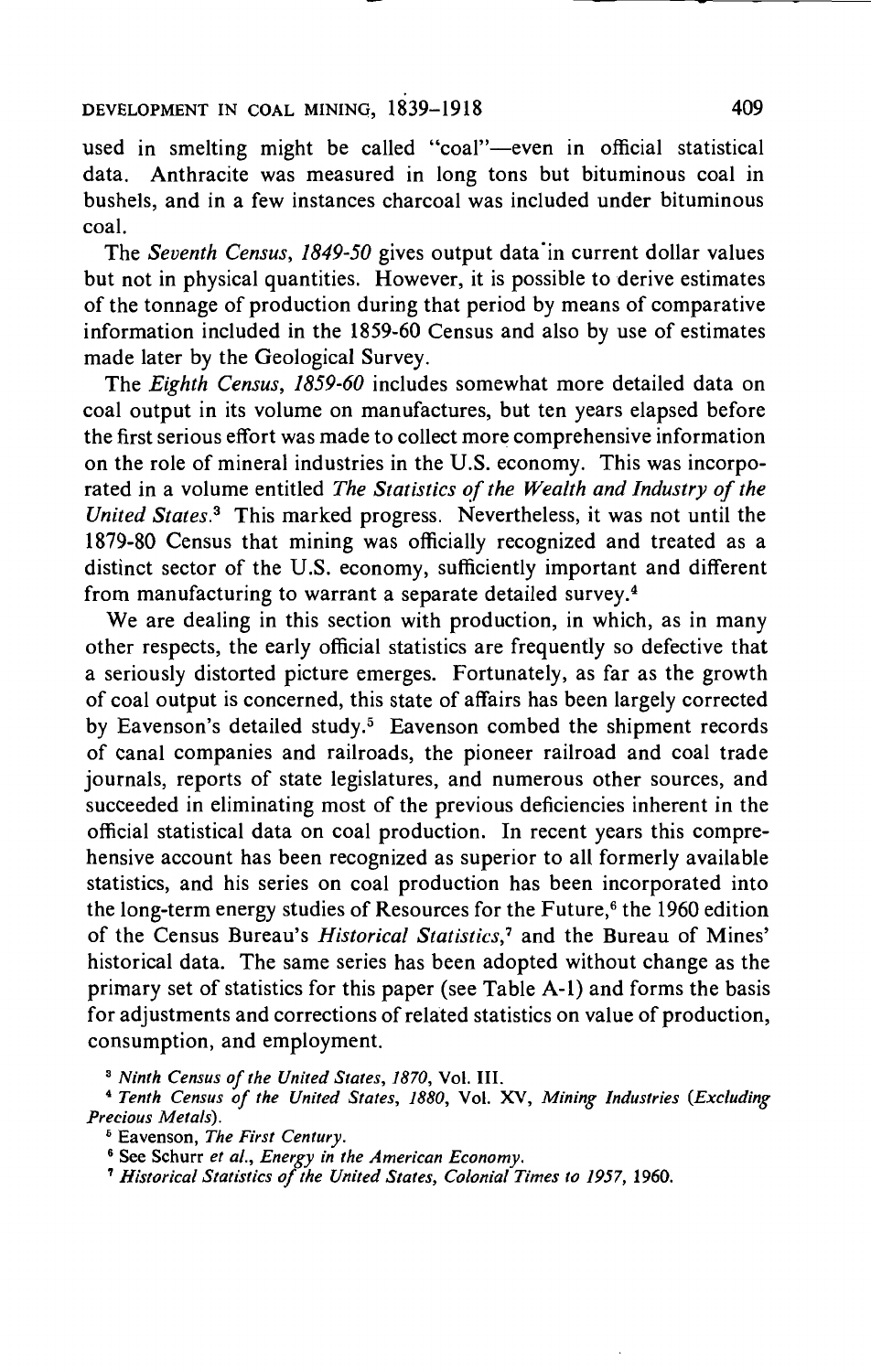# OUTPUT, 1830's TO WORLD WAR I

A summary of the growth of coal production during the period under consideration is presented in Table 2.8 In order to gain a clearer view of long-term trends by smoothing out fluctuations caused by business cycles and work stoppages, the output data in Table 2 are shown as annual averages of ten-year periods. In a similar manner, the annual

### TABLE 2

### AVERAGE ANNUAL COAL PRODUCTION, BY DECADES, 1830-1919 (thousand net tons)

| Decade       | Bituminous<br>Coal | Anthracite | Total<br>Coal |
|--------------|--------------------|------------|---------------|
| 1830-39      | 944                | 707        | 1,650         |
| 1840-49      | 2,124              | 2,517      | 4,641         |
| 1850-59      | 6.927              | 7,596      | 14,523        |
| 1860-69      | 12,444             | 13,669     | 26,127        |
| 1870-79      | 30,868             | 23,752     | 54.620        |
| 1880-89      | 75,923             | 38,293     | 114,216       |
| 1890-99      | 138,356            | 53,425     | 191,781       |
| $.1900 - 09$ | 302,479            | 71,286     | 373,765       |
| 1910-19      | 471,644            | 90.476     | 562,120       |

Source: Eavenson, The First Century, Part II, pp. 432—434; and U.S. Geological Survey, Mineral Resources of the United States, 1921. p. 482.

### TABLE 3

### AVERAGE ANNUAL INCREASE IN COAL PRODUCTION, BY DECADES, 1830—1919 (per cent)

| Period             | Bituminous<br>Coal | Anthracite | Total<br>Coal |
|--------------------|--------------------|------------|---------------|
| 1830-39 to 1840-49 | 8.5                | 13.5       | 10.9          |
| 1840-49 to 1850-59 | 12.5               | 11.7       | 12.1          |
| 1850-59 to 1860-69 | 6.1                | 6.1        | 6.1           |
| 1860-69 to 1870-79 | 9.5                | 5.7        | 7.7           |
| 1870-79 to 1880-89 | 9.4                | 4.9        | 7.7           |
| 1880-89 to 1890-99 | 6.2                | 3.4        | 5.3           |
| 1890-99 to 1900-09 | 8.1                | 2.9        | 6.9           |
| 1900-09 to 1910-19 | 4.5                | 2.4        | 4.2           |

Source: Table 2.

Throughout this paper the traditionally accepted classification of all coal mined in the United States, that is, the distinction between anthracite and bituminous coal, has been retained.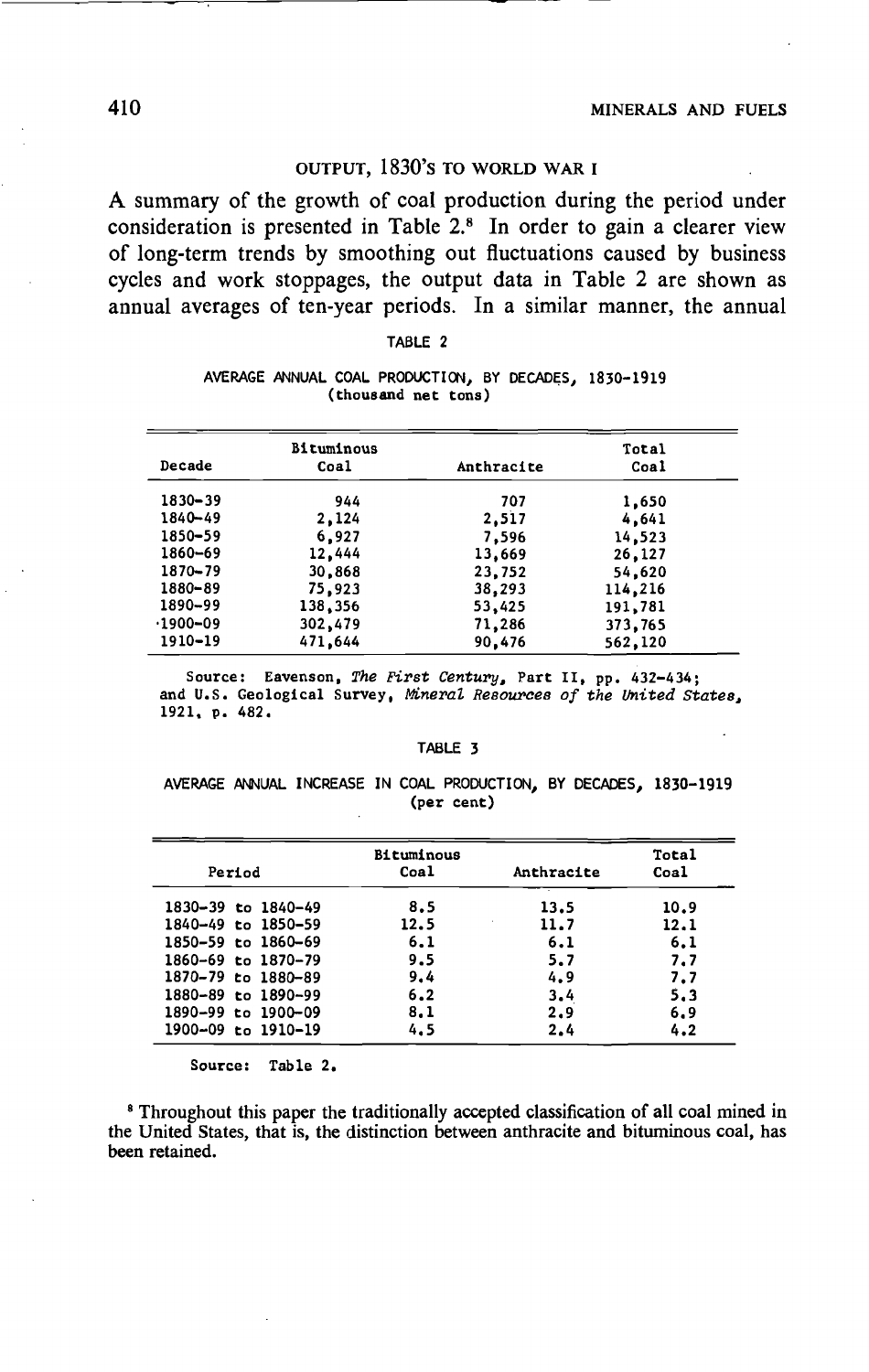rates of growth have been computed as averages for decades and are summarized in Table 3.

As may be expected when tracing the development of a major industry almost to its origins, the most striking expansion is concentrated in the earlier period. It took barely fifty years, from the mid-1830's to the 1880's, for coal output to grow one hundredfold, whereas during the following three decades its expansion was considerably less.<sup>9</sup>

Because we are dealing here with only two commodities, anthracite and bituminous coal, for which we have output data in physical units, little additional information would be conveyed by the construction of output indexes based on prices for certain years. It is sufficient to note that

### TABLE 4

SHARE OF BITUMINOUS COAL AND ANTHRACITE IN TOTAL COAL PRODUCTION BY DECADES, 1830-1919 (per cent)

|         | Bituminous |                |
|---------|------------|----------------|
| Decade  | Coal       | Anthracite     |
| 1830-39 | 57.2       | $\sim$<br>42.8 |
| 1840-49 | 45.8       | 54.2           |
| 1850-59 | 47.7       | 52.3           |
| 1860-69 | 47.7       | 52.3           |
| 1870-79 | 56.5       | 43.5           |
| 1880-89 | 66.5       | 33.5           |
| 1890-99 | 72.1       | 27.9           |
| 1900-09 | 80.9       | 19.1           |
| 1910-19 | 83.9       | 16.1           |

Source: Table 2.

anthracite was the more valuable fuel, except possibly during the very early years, and that its share in total coal output (measured in tons) declined significantly from more than 50 per cent in the midcentury decades to a mere 16 per cent in the decade from 1910 to 1919 (see Table 4).

Although Eavenson's series on coal production has by now become official historical data, related information based on the earlier Censuses has, to the knowledge of this writer, not hitherto been adjusted. The adjustments presented later in this paper may be interpreted more readily if reference is made to a comparison between original Census data on output and the presently recognized production series. This is shown in Table 5.

After a long-lasting steep decline, the 1918 output figure was again reached and surpassed by about 1 per cent in 1944 and 1947, when unusually large exports pushed production up.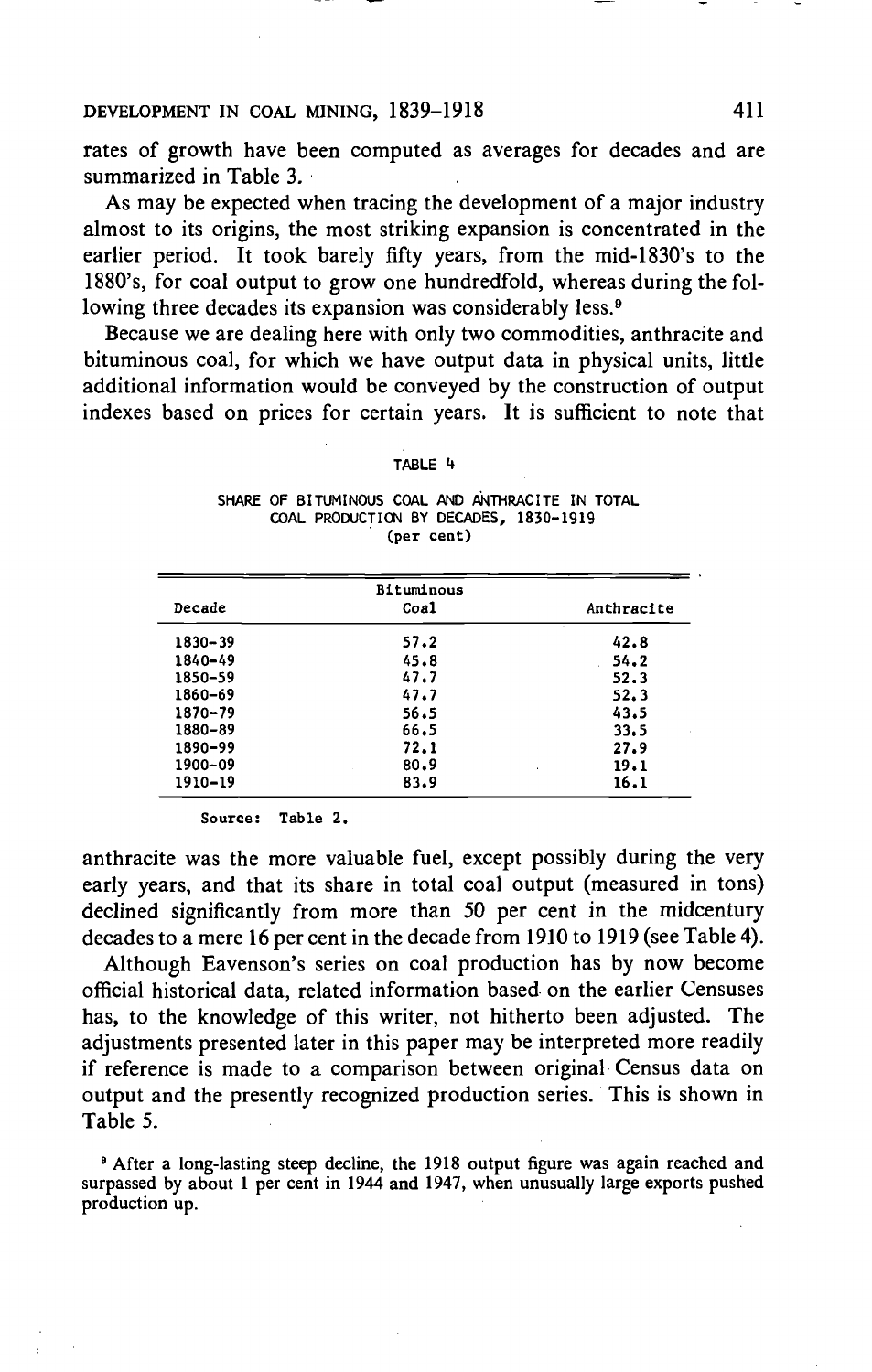It has been known for some time that coal production was underestimated in the early Census reports. Underestimates range from about 20 per cent in the 1839-40 Census to as high as 40 per cent in the official 1859-60 returns. With one exception (1869-70), the discrepancies tend to be more marked for bituminous coal than for anthracite, probably because anthracite mining was always concentrated in a comparatively

| TABLE 5                                          |  |
|--------------------------------------------------|--|
| I, ORIGINALLY REPORTEI<br>PAPPD, MPIAR, RRAA, A. |  |

| COAL PRODUCTION, ORIGINALLY REPORTED AND ADJUSTED, |                         |  |
|----------------------------------------------------|-------------------------|--|
|                                                    | SELECTED YEARS, 1839-90 |  |
|                                                    | (thousand net tons)     |  |

|                        | Reported.<br>Census Year | Adjusted,<br>Calendar Year | Per Cent by Which<br>Original Census<br>Data Have Been Raised |
|------------------------|--------------------------|----------------------------|---------------------------------------------------------------|
|                        | 1839-40                  | <u> 1840</u>               |                                                               |
| Anthracite             | 963                      | 1,129                      | 17.2                                                          |
| Bituminous coal        | 1,108                    | 1,345                      | 21.4                                                          |
| Total                  | 2,071                    | 2,474                      | 19.5                                                          |
|                        | 1849-50                  | 1850                       |                                                               |
| Anthracite             | 4,138                    | 4,327                      | 4.6                                                           |
| Bituminous coal        | 2,308                    | 4,029                      | 74.6                                                          |
| Total                  | 6,446                    | 8,356                      | 29.6                                                          |
|                        | 1859-60                  | <u> 1860</u>               |                                                               |
| Anthracite             | 8,115                    | 10,984                     | 35.3                                                          |
| Bituminous coal        | 6,219                    | 9,057                      | 45.6                                                          |
| Total                  | 14,334                   | 20,041                     | 39.8                                                          |
|                        | 1869-70                  | 1870                       |                                                               |
| Anthracite             | 17,528                   | 19,958                     | 13.9                                                          |
| <b>Rituminous</b> coal | 19,279                   | 20,471                     | 6.2                                                           |
| Total                  | 36,807                   | 40,429                     | 9.8                                                           |
|                        | 1879-80                  | 1880                       |                                                               |
| Anthracite             | 28,641                   | 28,650                     |                                                               |
| Bituminous coal        | 42,841                   | 50,757                     | 18.5                                                          |
| Total                  | 71,482                   | 79,407                     | 11.1                                                          |
|                        | 1889                     | 1890                       |                                                               |
| Anthracite             | 45.545                   | 46,469                     | 2.0                                                           |
| Bituminous coal        | 95,685                   | 111,302                    | 16.3                                                          |
| Total                  | 141,230                  | 157,771                    | 11.7                                                          |

Source: Data reported, Bureau of the Census, 1954 Census of Mineral Industries; data adjusted, 1840—80, Eavenson, The First Century, Part II, production tables; 1890, Mineral Resources of the United States, 1**921.** 

small area while bituminous coal fields were worked in numerous widely separated regions of the country. Anthracite, moreover, was produced for markets in the cities of the eastern seaboard at a time when a large portion of bituminous coal was still being mined solely for local use.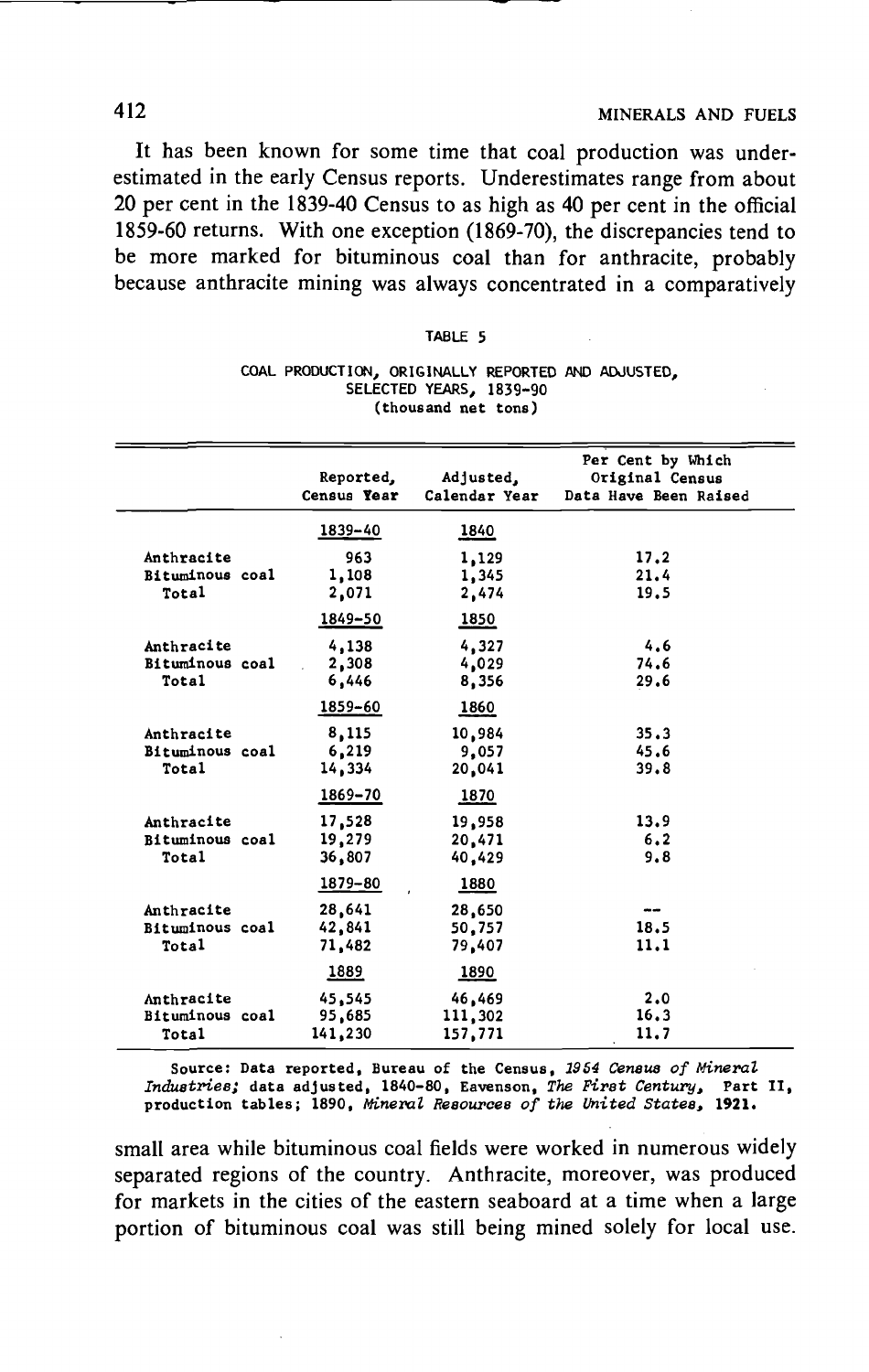This latter point is significant since one of the most valuable sources of information on early coal output is not the mining statistics but the records of shipments carried on canals and somewhat later on railroads, coal "exported" thus being covered much more completely than the quantities consumed locally. But even these records of shipments are far from complete or continuous. It should therefore be kept in mind that, although the adjusted output statistics show substantially larger quantities than the contemporary Census reports do, they are still on the conservative side and are more likely to be understated than exaggerated. To quote the author of the corrected series: "It must be emphasized that while these tables show larger outputs over the years than has heretofore been thought, that [sic] in practically every case where accurate data were found after an estimate had been made, the estimate was found to be too small." 10

For the sake of balance, one should also take into consideration that, in Table 5, data for Census years are compared with those for calendar years. For the period during which the industry expanded from around 6 to over 15 per cent annually, the transposition by roughly a half-year somewhat exaggerates the discrepancies between the two series.<sup>11</sup>

From the 1880's onward, Census data became increasingly reliable and complete. Disparities between the decennial Census reports and the annual surveys conducted by the Geological Survey are comparatively minor and are caused partly by slight differences in the time period covered (up to six months) and by the fact that the Survey workers make a greater effort than the Census takers to include as many as possible of the multiple small, irregular, or "farm" mines worked by local people only part of the year. For the period from 1885 onward, the data compiled by the Geological Survey have been adopted in this paper without change.

# VALUE OF OUTPUT

In view of the size of the underestimates of coal output in the early period, it seems useful to attempt to adjust the original data on value of production which have been carried with only minor changes since they were published in the early Census reports. Information on the value of coal production at the location of the mine, in current prices, was included in all Census reports from 1849-50 on. In Table 6 these value data have been raised by the ratio of adjusted to original output estimates for anthracite and

<sup>&</sup>lt;sup>10</sup> Eavenson, The First Century, p. xi.

<sup>&</sup>lt;sup>11</sup> Yet even here a comparison of Census data with adjusted output data for the average of two calendar years shows underestimates of 16 per cent for 1839-40, 24.4 per cent for 1849-50, and 36.9 per cent for 1859-60-all rather close to the data in Table 5.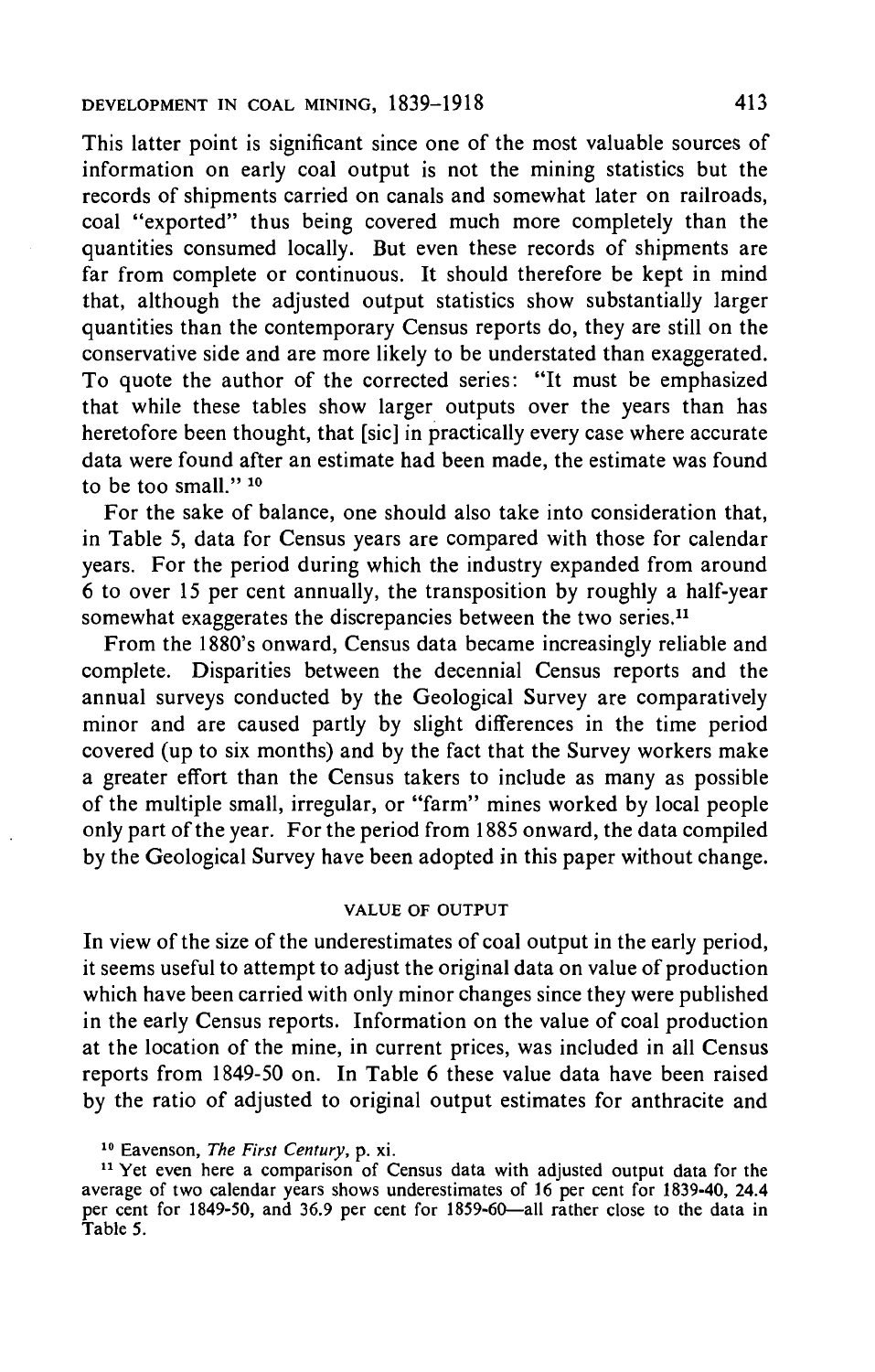### TABLE 6

**Service** 

|                                                       | Reported,<br>Census<br>Year | Adjusted,<br>Calendar<br>Year | Reported,<br>Census<br>Year | Adjusted,<br>Calendar<br>Year |
|-------------------------------------------------------|-----------------------------|-------------------------------|-----------------------------|-------------------------------|
|                                                       | 1849-50                     | 1850                          | 1859-60                     | 1860                          |
| Value of production (mill. \$)                        |                             |                               |                             |                               |
| Anthracite                                            | 5.3                         | 5.5                           | 11.9                        | 16.0                          |
| Bituminous coal                                       | 1.9                         | 3.3                           | 8.4                         | 12.2                          |
| Total                                                 | 7.2                         | 8.8                           | 20.2                        | 28.2                          |
| Estimated value added (mill. \$)                      |                             |                               |                             |                               |
| Anthracite                                            | 5.1                         | 5.3                           | 10.2                        | 13.8                          |
| Bituminous coal                                       | 1.8                         | 3.2                           | 7.3                         | 10.6                          |
| Total                                                 | 6.9                         | 8.5                           | 17.5                        | 24.4                          |
| Wages and salaries (mill. \$)                         |                             |                               |                             |                               |
| Anthracite                                            | 3.0                         | 3.1                           | 5.5                         | 7,4                           |
| Bituminous coal                                       | 1.1                         | 1.9                           | 4.1                         | 6,0                           |
| Total                                                 | 4.1                         | 5.0                           | 9.7                         | 13.4                          |
| Wages and salaries as per cent<br>of value of product |                             |                               |                             |                               |
| Anthracite                                            | 56.0                        |                               | 46.4                        |                               |
| Bituminous coal                                       | 60.0                        |                               | 49.5                        |                               |
| Total                                                 | 57.0                        |                               | 47.7                        |                               |
|                                                       | 1869-70                     | <u>1870</u>                   | 1879-80                     | 1880                          |
| Value of production (mill. \$)                        |                             |                               |                             |                               |
| Anthracite                                            | 38.4                        | 43.7                          | 42.3                        |                               |
| Bituminous coal                                       | 35.1                        | 37.3                          |                             | 42.1                          |
| Total                                                 | 73.5                        | 81.0                          | 53.5<br>95.8                | 63.4                          |
| Estimated value added (mill. \$)                      |                             |                               |                             | 105.5                         |
| Anthracite                                            | 34.8                        | 39.6                          |                             |                               |
| Bituminous coal                                       | 33.0                        |                               | 35.5                        | 35.4                          |
| Total                                                 | 67.9                        | 35.1                          | 48.6                        | 57.6                          |
| Wages and salaries (mill. \$)                         |                             | 74.7                          | 84.2                        | 93.0                          |
| Anthracite                                            | 23.0                        | 26.1                          |                             |                               |
| Bituminous coal                                       | 21.3                        | 22.7                          | 22.8                        | 22.7                          |
| Toral                                                 | 44.3                        | 48.8                          | 33.2                        | 39.3                          |
| Wages and salaries as per cent<br>of value of product |                             |                               | 55.9                        | 62.0                          |
| Anthracite                                            | 59.8                        |                               | 53.8                        |                               |
| Bituminous coal                                       | 60.8                        |                               | 62.0                        |                               |
| Total                                                 | 60.3                        |                               | 58.4                        |                               |
|                                                       |                             |                               |                             |                               |
|                                                       | 1889                        | 1890                          |                             |                               |
| Value of production (mill. \$)                        |                             |                               |                             |                               |
| Anthracite                                            | 65.7                        | 66.9                          |                             |                               |
| Bituminous coal                                       | 94.5                        | 110.2                         |                             |                               |
| Total                                                 | 160.2                       | 177.1                         |                             |                               |
| Estimated value added (mill. \$)                      |                             |                               |                             |                               |
| Anthracite                                            | 52.6                        | 53.5                          |                             |                               |
| Bituminous coal                                       | 85.7                        | 99.9                          |                             |                               |
| Total                                                 | 138.2                       | 153.4                         |                             |                               |
| Wages and salaries (mill. \$)                         |                             |                               |                             |                               |
| Anthracite                                            | 39.3                        | 40.0                          |                             |                               |
| Bituminous coal                                       | 69.9                        | 81.4                          |                             |                               |
| Total                                                 | 109.1                       | 121.4                         |                             |                               |
| Wages and salaries as per cent<br>of value of product |                             |                               |                             |                               |
| Anthracite                                            | 59.8                        |                               |                             |                               |
| Bituminous coal                                       | 73.9                        |                               |                             |                               |
| Toral                                                 | 68.1                        |                               |                             |                               |

 $\mathbf{z}$  .  $\bar{\mathcal{A}}$ 

# VALUE OF COAL PRODUCTION, ESTIMATED VALUE ADDED, AND COST OF LABOR, ORIGINALLY REPORTED AND ADJUSTED, SELECTED YEARS 1849-90 (current prices)

 $\label{eq:2} \frac{d\mathbf{r}}{d\mathbf{r}} = \frac{1}{2\pi\epsilon_0^2} \mathbf{r}$ 

 $\ddot{\phantom{0}}$ 

 $\overline{\phantom{0}}$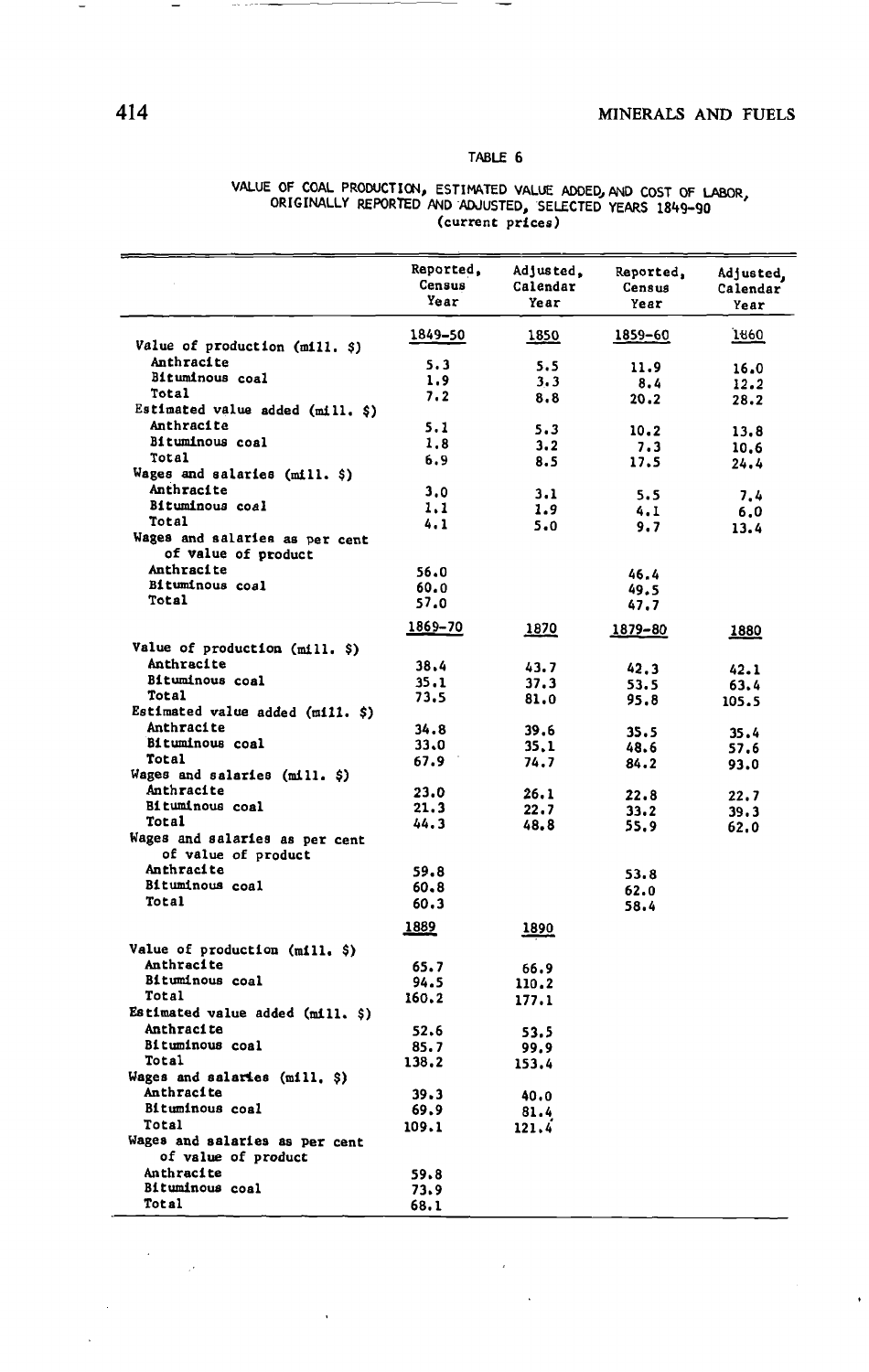### NOTES TO TABLE 6

Source: Data reported, value of production, wages and salaries, and<br>value added, 1849-50-1889: *Census of Mineral Industries, 1954,* Vol. 1,<br>Summary and Industry Statistics. The rough measures of value added were<br>computed the value of coal produced and used at the same establishment and, from 1889 on, the cost of contract work. Data adjusted, reported value of production, value added, and wages and salaries were each increased by the ratio of adjusted to reported coal output (for adjusted coal output see Table A-1).

bituminous coal. Reported estimates of value added and labor cost also have been changed by the ratio of adjusted to original output estimates.<sup>12</sup>

### OUTPUT BY REGIONS

The major coal deposits of the country are found in three extensive geological regions: the eastern (Appalachian) region, the Mississippi Valley region, and the Rocky Mountain region. For convenience, the Mississippi area is frequently subdivided into a central interior region east of the river and a western interior region west of it. These large regions are then broken down by states and all regional data are shown The major coal deposits of the country are found in three extensive<br>geological regions: the eastern (Appalachian) region, the Mississippi<br>Valley region, and the Rocky Mountain region. For convenience, the<br>Mississippi area combining the state data to fit any desired regional breakdown.

The regional development of coal mining, summarized in Table 7, shows the adjusted output data for the beginning, the midpoint, and the end of the period under review. The table illustrates the slow extension of coal mining from the Appalachians to the Mississippi Valley and thence to the Rocky Mountain region. More important, it indicates that regional shifts were of comparatively minor importance in the development of the coal mining industry as a whole. Throughout the entire period coal mining remained concentrated in the same five states. In 1840, Pennsylvania, the area of West Virginia, Ohio, Kentucky, and Illinois produced 94 per cent of the total United States output; by 1880 the share of these states was 85 per cent, and in 1918 it still amounted to 79 per cent.<sup>13</sup>

The principal change in regional terms was the slow and persistent decline of the dominant position of Pennsylvania. In 1840 four-fifths of all coal mining was concentrated in this one state; by the end of World War I its share had declined to two-fifths. This was caused partly by the

<sup>12</sup> Our unadjusted (i.e., reported) value-added figures come from the 1954 Census of Mineral Industries, for which rough estimates of value added were made on a nationwide basis, using data from the early Census reports. The 1954 Census also contains the wage and salary data from the earlier Censuses.

<sup>13</sup> This regional distribution has hardly changed even since World War I; in 1960 the same five states accounted for 84 per cent of the total output. Table A-1 gives production data by states for every tenth year from 1830 to 1910, and for 1918.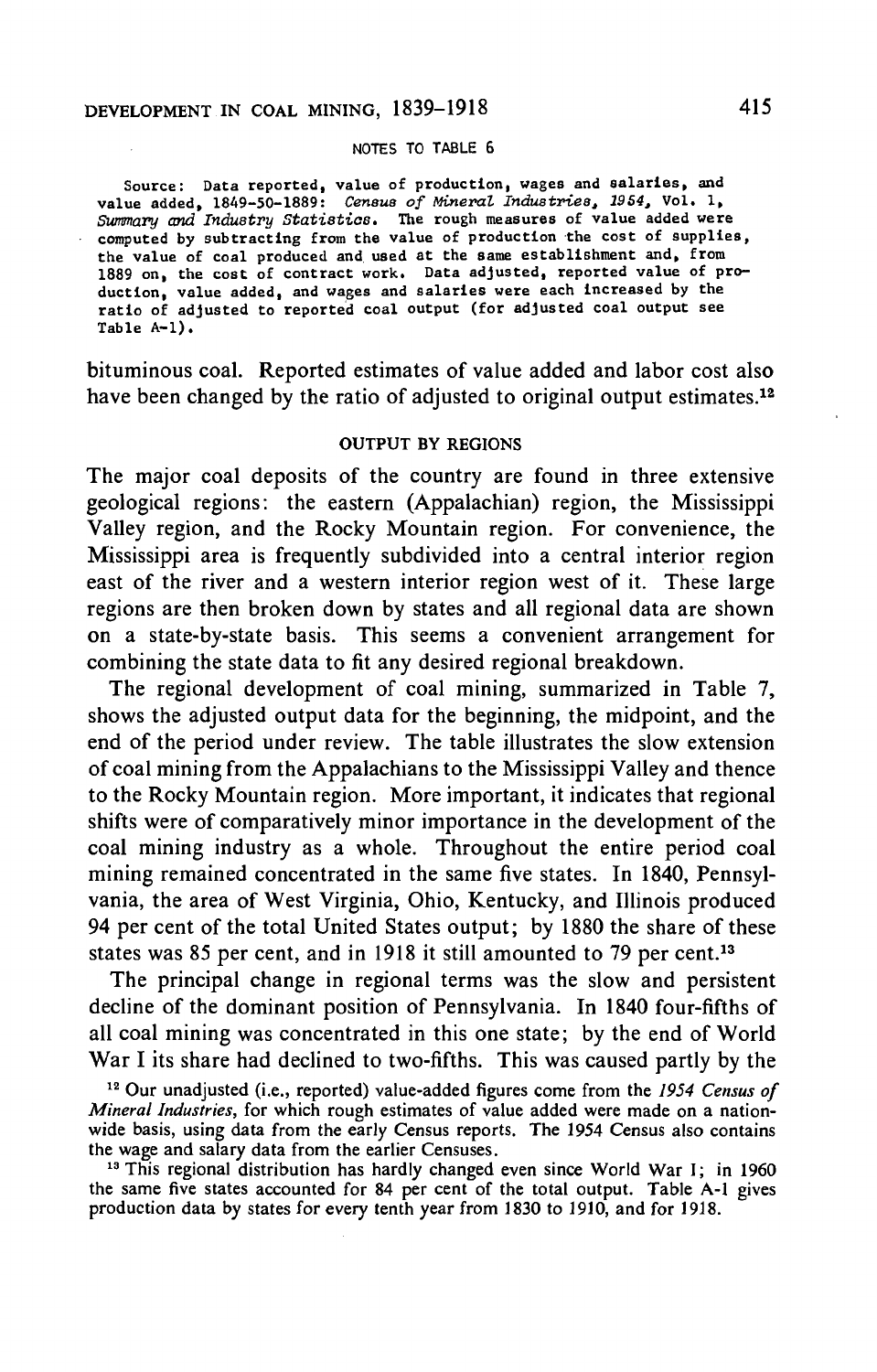### TABLE <sup>7</sup>

|                            | 1840                   |                      | 1880                   |                | 1918                                     |              |
|----------------------------|------------------------|----------------------|------------------------|----------------|------------------------------------------|--------------|
| Region                     | Net Tons<br>(millions) | Per Cent<br>of Total | Net Tons<br>(millions) | Per Cent       | Net Tons<br>of Total (millions) of Total | Per Cent     |
| Total coal                 | 2.47                   | 100                  | 79.41                  | 100            | 678.21                                   | 100          |
| Anthracite                 |                        |                      |                        |                |                                          |              |
| Pennsylvania               | 1.13                   | 46                   | 28.65                  | 36             | 98.82                                    | 15           |
| Bituminous coal, total     | 1,35                   | 54                   | 50.76                  | 64             | 579.39                                   | 85           |
| Eastern (Appalachian)      | 1.28                   | 52                   | 36.02                  | 45             | 386.79                                   | 57           |
| Pennsylvania               | 0.70                   | 28                   | 21.28                  | 27             | 178.55                                   | 26           |
| West Virginia              | 0.31                   | 13                   | $-2.18$                | 3              | 89.94                                    | 13           |
| Virginia                   | 0.09                   | 4                    | 0.04                   | --             | 10.29                                    | 2            |
| Ohio                       | 0.10                   | 4                    | 7.96                   | 10             | 45.81 <sub>b</sub>                       | 7            |
| Kentucky                   | 0.06                   | 2                    | 1.20                   | 1              | 31.61'                                   | 5            |
| Maryland                   | 0,01                   |                      | 2.23                   | 3              | 4.50                                     | ı            |
| Alabama                    | c                      |                      | 0.25                   | --             | 19.19                                    | 3            |
| Tennessee                  | 0.01                   |                      | 0.72                   | $\mathbf{1}$   | 6,83                                     | ı            |
| North Carolina             | c                      |                      | $\mathbf c$            |                | c                                        |              |
| Georgia                    |                        |                      | 0.16                   | --             | 0.07                                     |              |
| Central interior           | 0.05                   | 2                    | 8.77                   | 11             | 121.44                                   | 18           |
| Illinois                   | 0.04                   | $\overline{2}$       | 6.48                   | 8              | 89.29                                    | 13           |
| Indiana                    | 0.01                   |                      | 2.16                   | 3              | 30.68                                    | 5            |
| Michigan                   | --                     |                      | 0.13                   | --             | 1.47                                     | --           |
| Western interior           | 0.01                   |                      | 4.16                   | 5              | 29.18                                    | 4            |
| Ioua                       | c                      |                      | 1.79                   | 2              | 8,19                                     | ı            |
| Kansas                     | --                     |                      | 0.77                   | ı              | 7.56                                     | ı            |
| Missouri                   | 0.01                   |                      | 1.36                   | $\overline{2}$ | 5.67                                     | ı            |
| Nebraska                   |                        |                      | 0.08                   |                |                                          |              |
| Arkansas                   |                        |                      | 0.02                   |                | 2.23                                     | --           |
| Oklahoma                   |                        |                      | 0.12                   |                | 4.81                                     | 1            |
| Dakotas                    |                        |                      | 0.02                   |                | 0.72                                     | --           |
| Rocky Mountain             |                        |                      | 1.31                   | 2              | 35.54                                    | 5            |
| Colorado                   |                        |                      | 0.46                   | ı              | 12,41                                    | 2            |
| Wyoming                    |                        |                      | 0.59                   | 1              | 9,41                                     | $\mathbf{1}$ |
| Utah                       |                        |                      | 0.25                   |                | 5.14                                     | ı            |
| Montana                    |                        |                      |                        |                | 4.53                                     | $\mathbf{1}$ |
| New Mexico                 | --                     |                      | 0.01                   |                | 4,02                                     | $\mathbf{1}$ |
| Other regions <sup>d</sup> | 0.01                   |                      | 0.51                   | $\mathbf{1}$   | 6.44                                     | ı            |

U.S. COAL PRODUCTION, 1840, 1880, AND 1918, BY REGION

Source: Calculated from Table A—i.

a<sub>Kentucky</sub> is the only state which has within its borders parts of two great coal regions. The eastern counties are underlain by Appalachian coal beds, the western district includes part of the central interior coal fields. At the beginning of the period under review coal mining was concentrated in eastern Kentucky, then the center of production shifted to the western district and, during the 1910's, again back to the eastern part of the state.

bof which 20.7 million tons in the eastern and 10.8 million tons in the western district of Kentucky.

C<sub>Less</sub> than 5,000 net tons.

dIncluding Oregon, California, Washington, Texas, Rhode Island, and Massachusetts.

 $\ddot{\phantom{0}}$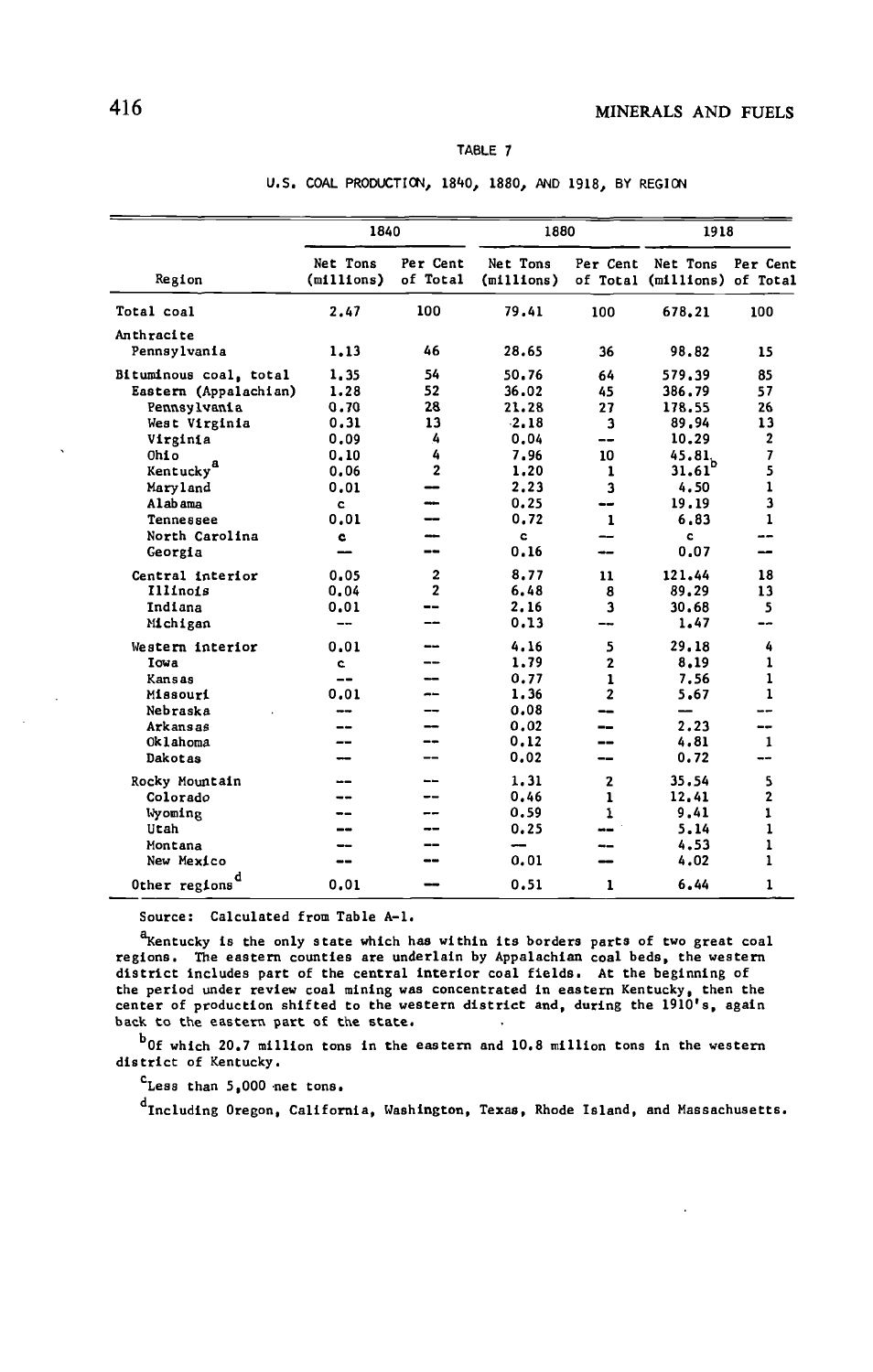larger increase in the production of bituminous coal than of anthracite. Although Pennsylvania was the leading bituminous coal producer until 1930, long after World War I, its share in bituminous coal production fell from three-fifths around 1840 to one-third in

# III

# Consumption

For the 1830—80 period already outlined, information on coal consumption, and especially on the various uses of coal, is scanty; indeed, it is

### TABLE 8

# BY DECADES, 1830—1919 (million net tons)

| APPARENT AVERAGE ANNUAL COAL CONSUMPTION IN THE UNITED STATES.<br>BY DECADES, 1830-1919<br>(million net tons) |                 |            |       |  |  |
|---------------------------------------------------------------------------------------------------------------|-----------------|------------|-------|--|--|
| Decade                                                                                                        | Bituminous Coal | Anthracite | Total |  |  |
| 1830-39                                                                                                       | 1.1             | 0.7        | 1.8   |  |  |
| 1840-49                                                                                                       | 2.3             | 2.5        | 4.8   |  |  |
| 1850-59                                                                                                       | 7.1             | 7.6        | 14.7  |  |  |
| 1860-69                                                                                                       | 12.6            | 13.7       | 26.3  |  |  |
| 1870-79                                                                                                       | 31.1            | 23.4       | 54.5  |  |  |
| 1880-89                                                                                                       | 76.2            | 37.6       | 113.7 |  |  |
| 1890-99                                                                                                       | 137.3           | 52.1       | 189.4 |  |  |
| 1900-09                                                                                                       | 296.8           | 68.9       | 365.8 |  |  |
| 1910-19                                                                                                       | 454.9           | 86.0       | 540.9 |  |  |

Source: Apparent consumption equals production (Table 2) plus net imports. 1830—69, net imports assumed to be bituminous coal entirely; 1870—1919, net imports for bituminous coal and anthracite separately are from Historical Statistics of the United States, Colonial Times to 1957, Washington, 1960, pp. 356—359.

almost nonexistent for the earlier years. For the period under review, therefore, we shall assume that consumption is equal to adjusted production plus or minus the foreign trade balance.15 These data are presented in Table 8 as annual averages, by decades.

For nearly one century foreign trade was of comparatively minor importance for the coal industry. During the 1830's, net imports of bituminous coal amounted to approximately 6.5 per cent of total production. The imported coal was burned mainly in the larger cities on the eastern seaboard where coal, frequently brought in as ballast on ships,

<sup>14</sup> It was only after 1930 that West Virginia overtook Pennsylvania in bituminous coal output and became the leading state. By 1960 its bituminous coal production had become nearly twice as large as that of Pennsylvania.

<sup>15</sup> Coal imports and exports appear in Table A-2.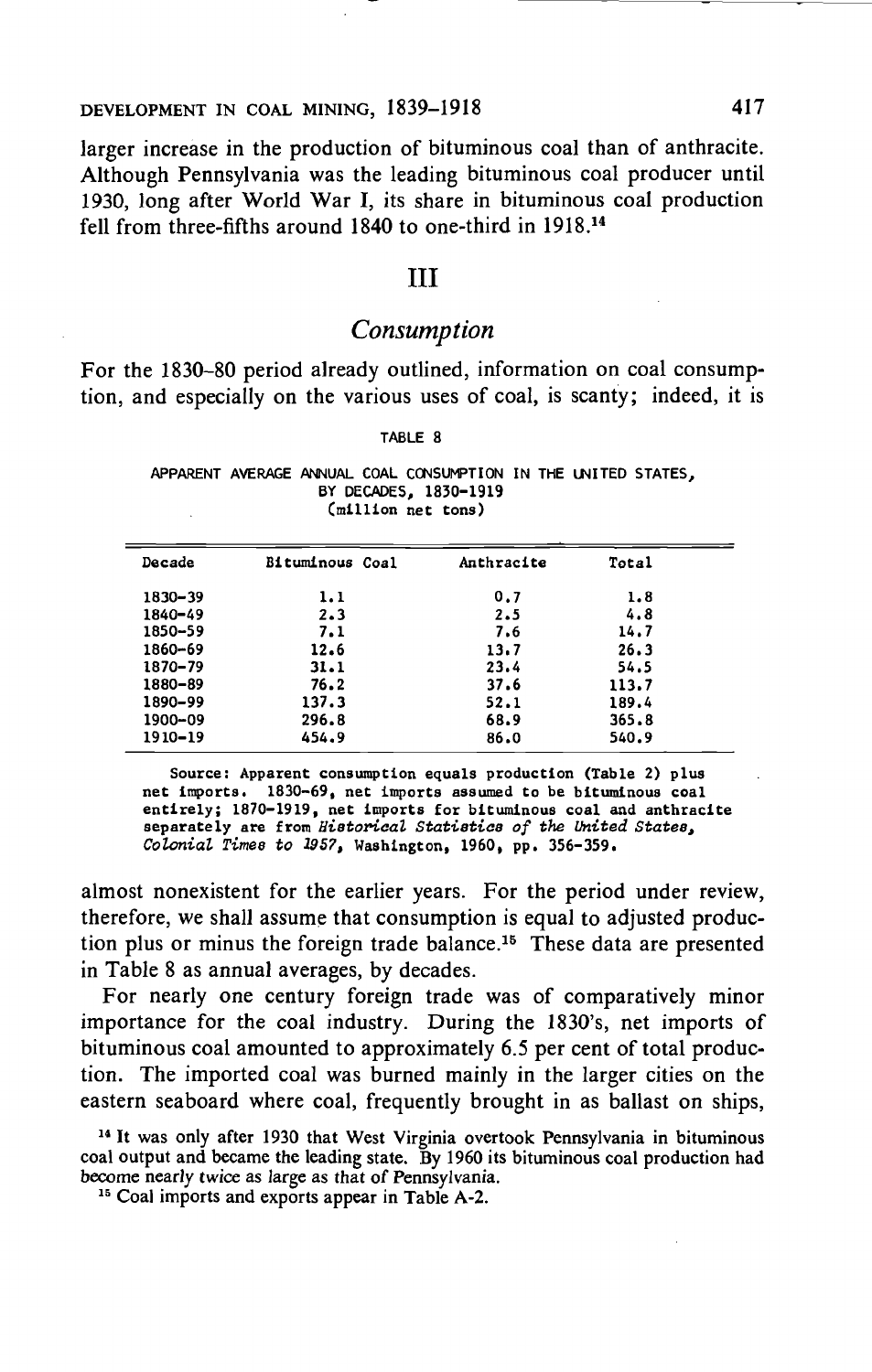was less costly than domestic coal from the Appalachian field. With the rapidly expanding output and improved transportation of the 1860's, net imports of bituminous coal declined to 0.6 per cent of production. In the following decade the United States became a net exporter of coal. Net exports grew from 0.1 per cent of output during the 1870's to 4.3 per cent for the 1910—19 decade.

By the middle of the nineteenth century the total energy consumption of the United States economy was already huge in absolute terms, as can be seen in Table 1. Apparently it was larger in per capita terms than that of any other country, including the industrially more advanced such as Great Britain.<sup>16</sup> Even when the mechanical energy derived from wind, water power, and work animals is disregarded and only fuel material are considered, per capita use around 1850 was the rough equivalent of four tons of bituminous coal per year. Nine-tenths of this (measured in btu content), however, consisted of wood burned at the rate of about four cords per person per year, while only one-third of a ton of coal per year per person was being used.

From around 1850 to 1890, the over-all consumption of fuel materials increased threefold, yet during the same four decades the per capita consumption of fuel materials appears hardly to have increased at all (see Table 9), in spite of the rapid advance in industrialization and construction of a huge railroad network.

Behind this phenomenon lies the fact that clearing the land for cultivation went hand in hand with the lavish use of a seemingly unlimited supply of fuel wood. Most of it went up in smoke through the chimneys of newly established homes, resulting in a large energy consumption in statistical terms in the early years of that period. It was only with the development of larger cities on the eastern seaboard and with advances in industrialization, especially the change from small-scale local iron shops operated by individual blacksmiths to the beginnings of a modern iron and steel industry, that coal slowly began to prove its advantages over wood. The fact that coal is a more compact energy source, both in volume and in weight, became significant at a time when mushrooming centers of population and industry were depleting nearby supplies of wood.

Coal gradually began to replace wood from about the middle of the nineteenth century onward, initially largely as fuel used in industry and transportation. Although substantiated information is lacking, it appears that around 1850 possibly as much as three-quarters of the still rather modest output of coal (some 8.5 million tons) was transformed into steam

<sup>16</sup> Schurr et al., Energy in the American Economy, p. 153.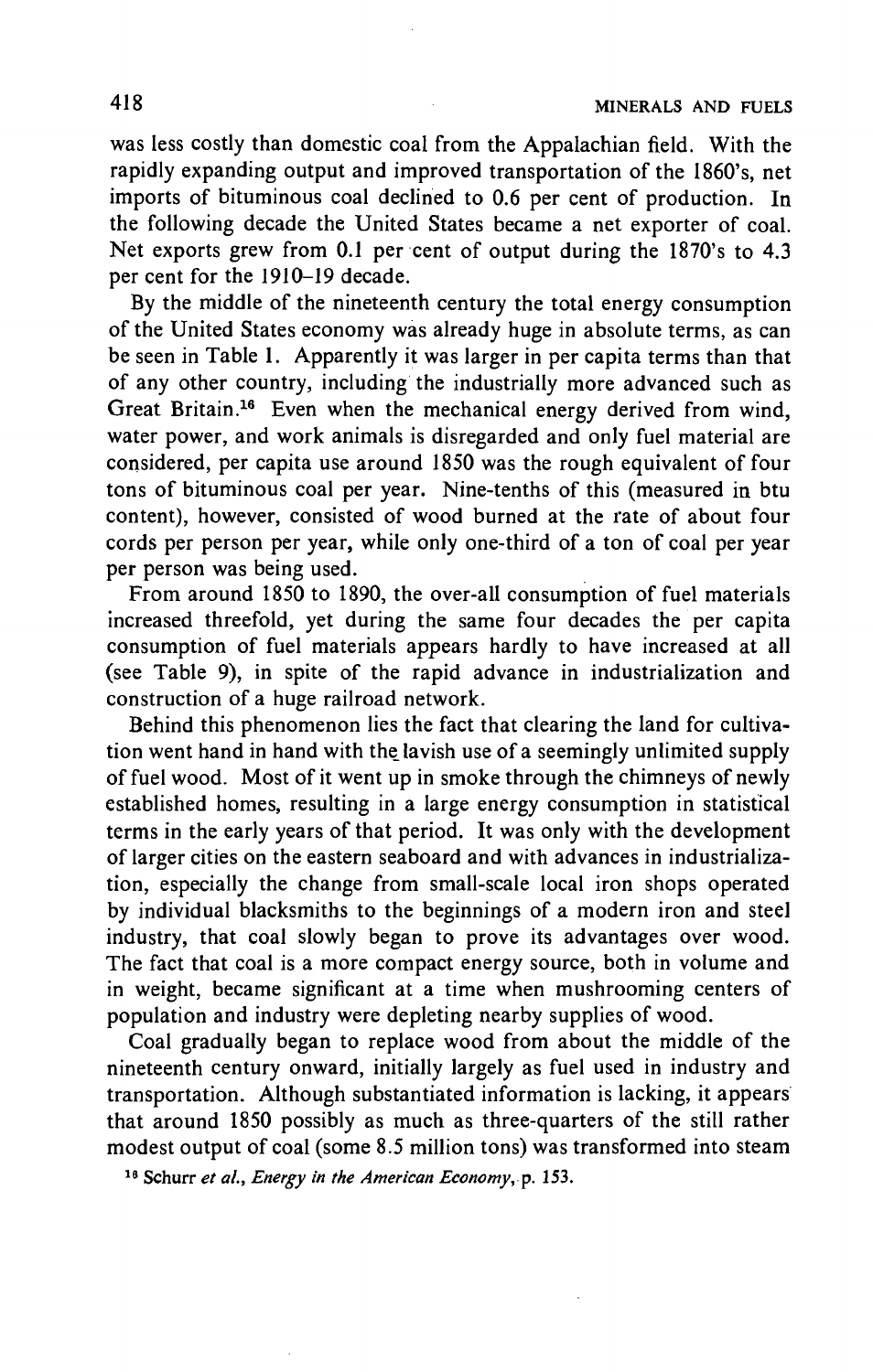power and mechanical work, while wood continued to fulfill the greater portion of domestic demands.

By the year 1870, coal supplied about one-quarter of total fuel material needs; ten years later it furnished some 40 per cent, and by 1885 it had overtaken wood as a source of heat and mechanical power. Even at that

### TABLE 9

PER CAPITA CONSUMPTION OF FUEL MATERIALS, SELECTED YEARS, 1850—1900

| Year | Fuel Wood<br>(cords) | Coal<br>(net tons) | Crude 011<br>(barrels) | Natural Gas<br>(thous.<br>cubic feet) | Total in<br><b>Bituminous Coal</b><br>Equivalent<br>(net tons) |
|------|----------------------|--------------------|------------------------|---------------------------------------|----------------------------------------------------------------|
| 1850 | 4.39                 | 0.36               | --                     |                                       | 3.9                                                            |
| 1855 | 4.16                 | 0.60               | --                     | --                                    | 3.9                                                            |
| 1860 | 4.00                 | 0.63               | 0.02                   | n.a.                                  | 3,8                                                            |
| 1865 | 3.70                 | 0.69               | 0.05                   | n.a.                                  | 3.6                                                            |
| 1870 | 3.46                 | 1.02               | 0.05                   | n.a.                                  | 3.8                                                            |
| 1875 | 3.04                 | 1.24               | 0.04                   | n.a.                                  | 3.7                                                            |
| 1880 | 2.71                 | 1.58               | 0.34                   | n.a.                                  | 3.8                                                            |
| 1885 | 2.26                 | 1,94               | 0.13                   | 1.35                                  | 3.8                                                            |
| 1890 | 1.90                 | 2.48               | 0.44                   | 3.79                                  | 4.2                                                            |
| 1895 | 1.58                 | 2.74               | 0.43                   | 1.97                                  | 4.2                                                            |
| 1900 | 1.31                 | 3.45               | 0.52                   | 3.09                                  | 4.8                                                            |

Source: Schurr et al., Energy in the American Economy, Statistical Appendix to Part I, pp. 519 and 521.

time, the greater portion of all coal used went into industry and transportation, but nonetheless it was also well established as a domestic fuel, largely because the price of coal was falling relative to the price of wood in the urban centers of consumption. Valuable information on this aspect is included in the 1879-80 Census, which gives the retail prices for coal and fuel wood in various cities located in different parts of the country for the year 1879 (summarized in Table 10). Comparing these prices and keeping in mind that one cord of wood equals about 0.8 tons of coal in heat equivalents (but is nearly twice as heavy and bulky), we see clearly the improved competitive position of coal as the less costly and more convenient fuel material.

The same Census includes a survey of the consumption of wood as fuel for domestic and industrial purposes in 1879. Since this is the only comprehensive study of the use and value of fuel wood ever made, a summary of the information it contains is reproduced in Table A-3. At this point it seems sufficient to note that, while a large portion of all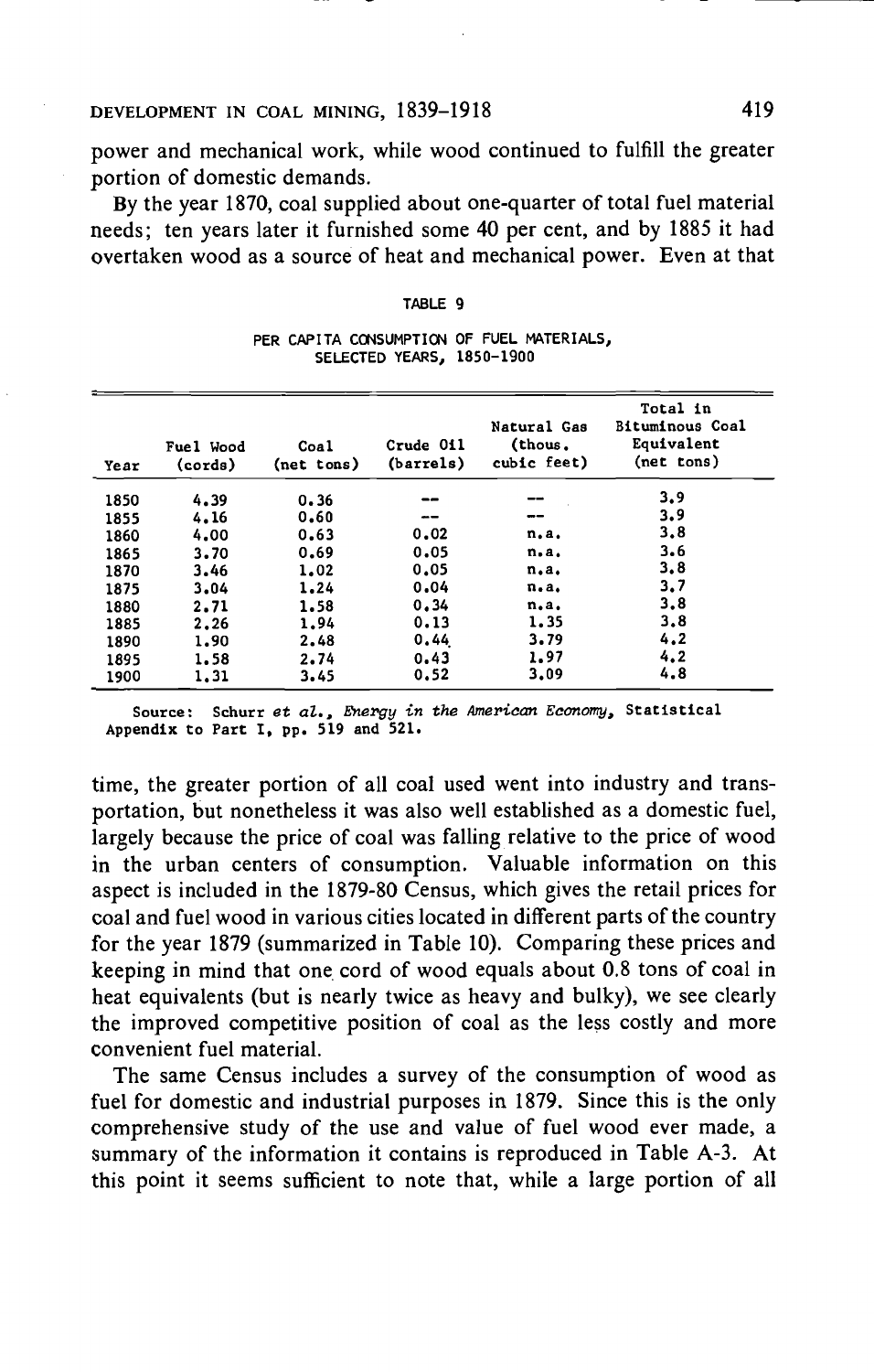### TABLE 10

|                        | Coal (\$ per net ton)        |               |                         |          |
|------------------------|------------------------------|---------------|-------------------------|----------|
|                        | Bituminous                   |               | Fuel Wood (\$ per cord) |          |
|                        | Coal                         | Anthracite    | Hardwood                | Softwood |
| Boston, Mass.          | n.a.                         | $4.25 - 6.50$ | 10.00                   | 8.00     |
| Philadelphia, Pa.      | n.a.                         | $4.50 - 5.25$ | --                      |          |
| New Castle, Pa.        | 2.80                         | n.a.          | --                      | --       |
| Reading, Pa.           | $\qquad \qquad \text{---}$   | --            | 4.00                    | n,a.     |
| New Cumberland, W. Va. | 1.75                         | 2.80          | 2.25                    | 2.00     |
| Springfield, Ohio      | 3.75                         | 6.50          | 3.50                    | n.a.     |
| Cincinnati, Ohio       | 3.70                         | 6.68          | 6.00                    | 6.00     |
| Jacksonville, Ill.     | 2.50                         | 7.00          | 3.50                    | n.a.     |
| Indianapolis, Ind.     | 3.45                         | n.a.          | --                      | --       |
| Lawrenceburg, Ind.     | $\qquad \qquad \blacksquare$ | --            | 4.00                    | n.a.     |
| Louisville, Ken.       | $2.86 - 3.42$                | n.a.          | --                      | --       |
| Leavenworth, Kan.      | 3.50                         | 11.00         | 6.50                    | n.a.     |
| Cedar Rapids, Iowa     | 5.00                         | 7.50          | 5.00                    | n.a.     |

RETAIL PRICES OF COAL AND FUEL WOOD, 1879

Source: Tenth Census, 1880, Vol. XX, Report on the Statistics of Wages<br>in Manufacturing Industries; With Supplementary Reports on the Necessaries of Life and on Trades Societies, and Strikes and Lookouts, pp. 94-101 of section on Necessaries of Life, Miscellaneous.

wood used in households never entered the market, wood consumed by industry and transportation did, but the quantities sold were rather small some 5 million cords, or 3.6 per cent of all fuel wood used during that year. During the same year, 1879-80, coal production was about 30 million tons of anthracite and 50 million tons of bituminous coal. Prices per ton at the mine averaged \$1.47 for the former and \$1.25 for the latter. Even if transportation and delivery costs doubled these prices, coal for use in industry and transportation by that time was less costly than wood in most areas.

The quantity of charcoal used is shown in the 1879-80 Census as 740,000 tons; the average price as \$7.13 per ton. The overwhelming part, nearly 700,000 tons, was consumed in the manufacture of iron and steel. The quantity of wood required to produce that amount of charcoal may be estimated at 1.5 million tons, a mere 1 per cent of all wood burned. While wood was still abundant in large areas of the country, pockets of scarcity existed around the manufacturing centers and transportation costs continued to rise. Both factors are reflected in the high price of charcoal. Even before 1850, blast furnaces were frequently abandoned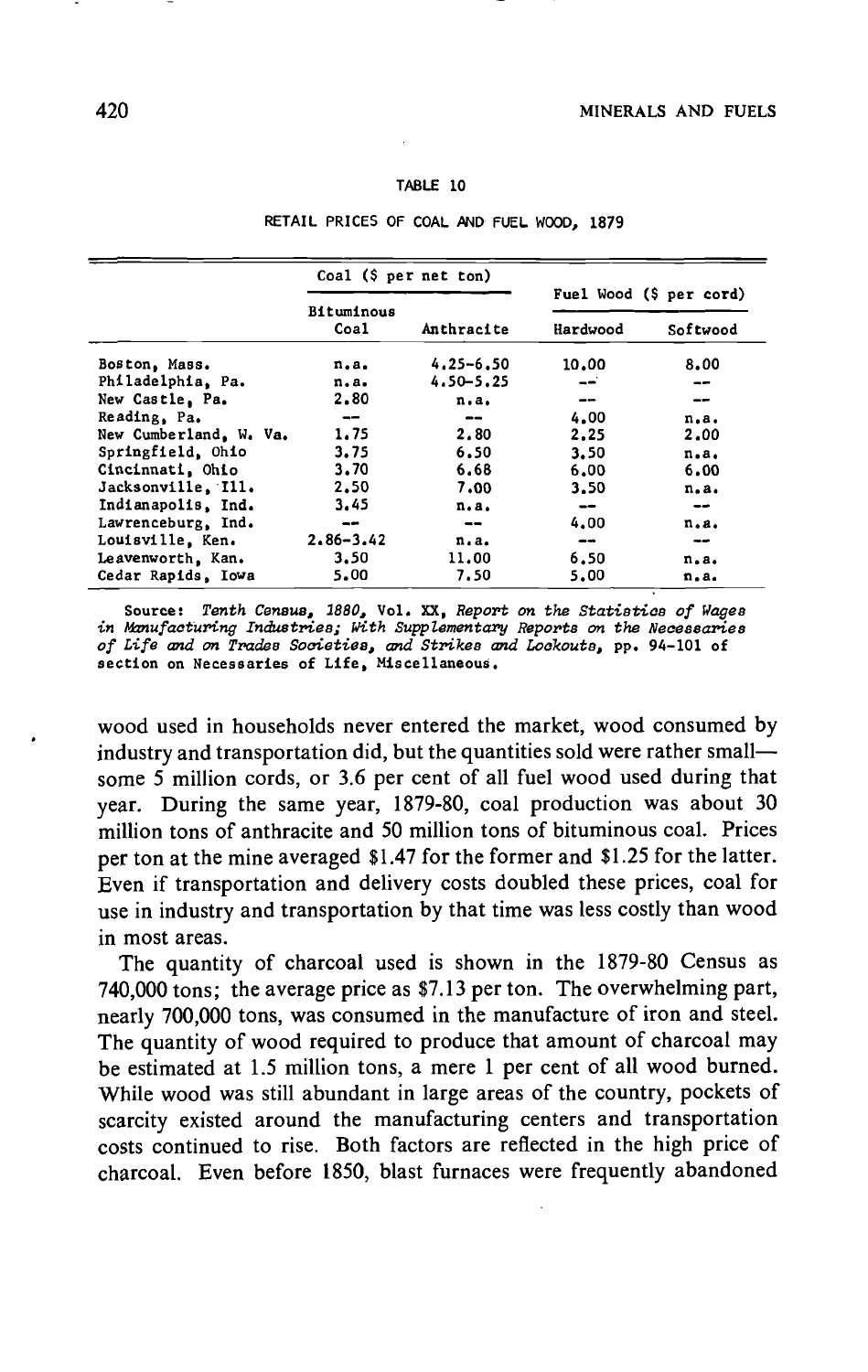when local wood supplies were exhausted and new ones were built closer to timber sources in order to reduce the cost of fuel transportation.

From the 1830's on, coke from the huge bituminous coal supplies had been used experimentally as blast furnace fuel in the Pittsburgh area, but progress was slow, and during the mid-1850's only some 55,000 tons of coal per year went into coke production in that region. In eastern Pennsylvania, however, where anthracite was readily available, the shift to coal began on a larger scale. By the mid-1860's more than one-half of all pig iron produced was smelted with anthracite, about one-fifth with raw bituminous coal or coke, and still close to 30 per cent with charcoal. By 1880, the share of charcoal as fuel in iron production had declined to 12.5 per cent and coke from bituminous coal had begun to surpass anthracite (see Table A-4).

In the Census year 1879-80, 4.36 million tons of coal went into the production of 2.75 million tons of coke, of which more than 2 million tons were used in blast furnaces. The price of coke f.o.b. cars at ovens averaged \$1.95 per ton for the country as a whole, ranging from \$1.81 in Pennsylvania, where more than 80 per cent of all coke was produced and consumed, to \$5.00 in Colorado. Even with transportation costs added, this is far below the average price of \$6.79 paid by the iron industry in the same year for a ton of charcoal. For certain purposes charcoal was still considered the superior metallurgical fuel and, measured by weight, the amount of charcoal required in smelting was about the same as the amount of coke. In terms of volume, however, nearly three times as much charcoal as coke was required for the production of one ton of iron. When, in addition to that disadvantage, the price of charcoal reached a level about three times as high as that of coke, charcoal was priced out of the fast-expanding iron and steel market. Pig iron smelted with coke was first used in large amounts in the manufacture of rails. By 1880, steel production amounted to 1.4 million tons, of which more than half was rolled into rails. At that time, the railroad network had expanded to 90,000 miles and the indirect demand of the railways for coal needed by the iron and steel industry was overshadowed by the larger requirements for coal as locomotive fuel.

During the 1870's bituminous coal production surpassed the output of anthracite; by the turn of the century the latter amounted to only about one-quarter of all coal mined. The role of anthracite as industrial fuel began to decline when bituminous coal in the form of coke became the dominant metallurgical fuel. From the last decades of the nineteenth century anthracite was used mainly for space heating, while the bulk of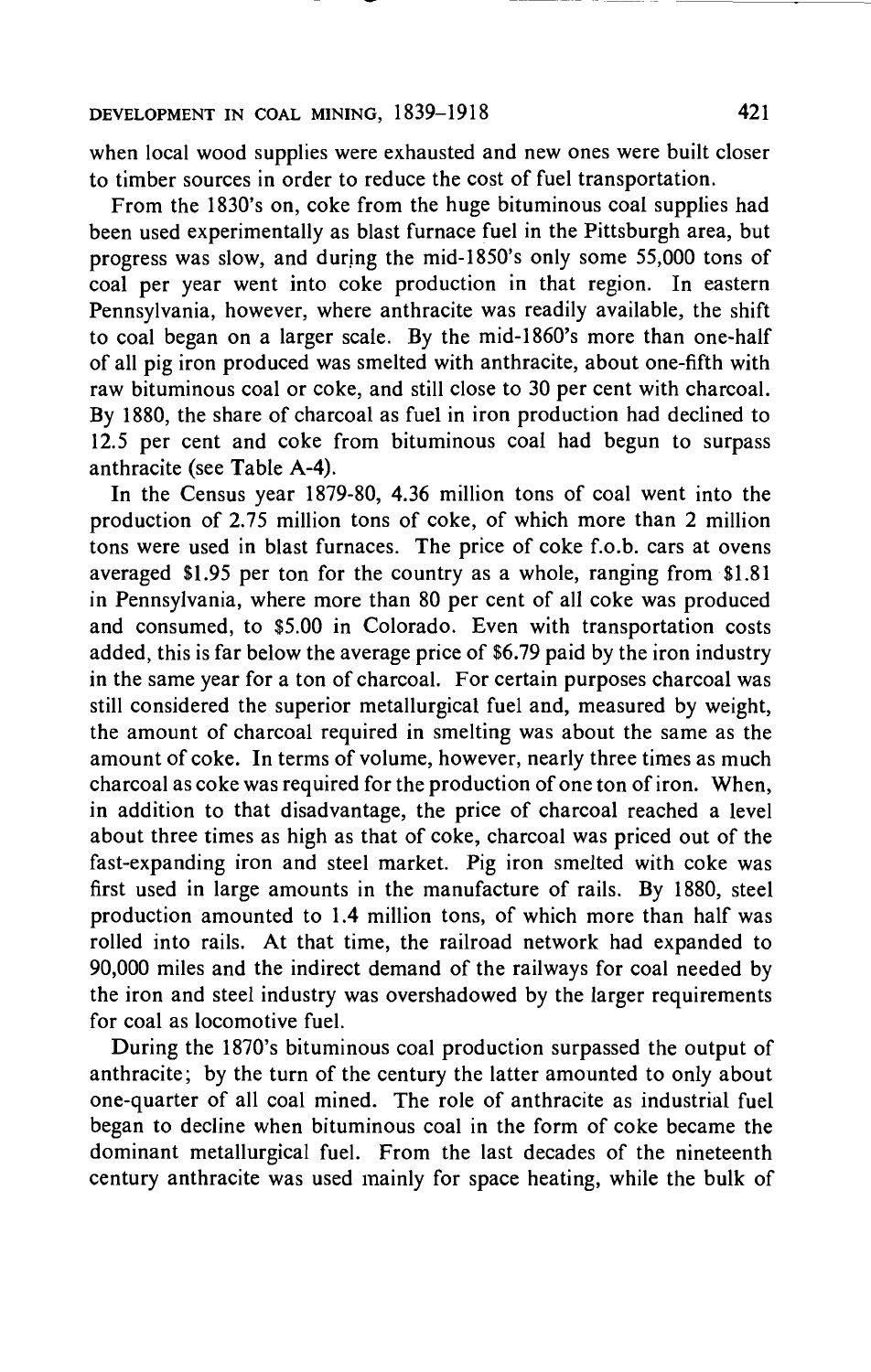# 422 MINERALS AND FUELS

bituminous coal continued to be consumed in manufacturing and transportation.

Reasonably comprehensive data on bituminous coal consumption by main-use categories became available in the mid-l880's. They are shown

### TABLE 11

### U.S. CONSUMPTION OF BITUMINOUS COAL, BY CONSUMER CLASS, SELECTED YEARS, 1885—1905

| Year | Railways | Coke  | Industrial<br>and Household | Total  | RFF Estimate<br>of Total U.S.<br>Consumption |
|------|----------|-------|-----------------------------|--------|----------------------------------------------|
| 1885 | 29.4     | 8.1   | 31.1                        | 68.6   | 71.9                                         |
|      | (432)    | (12%) | (45%)                       | (100%) |                                              |
| 1890 | 45.9     | 18.0  | 40.3                        | 104.2  | 110.8                                        |
|      | (442)    | (17%) | (392)                       | (100%) |                                              |
| 1895 | 50.4     | 20.8  | 54.7                        | 125.9  | 134.0                                        |
|      | (40%)    | (172) | (43%)                       | (100%) |                                              |
| 1900 | 78.4     | 32.1  | 84.3                        | 194.8  | 207.3                                        |
|      | (402)    | (16%) | (432)                       | (99%)  |                                              |
| 1905 | 109.3    | 49.5  | 131.7                       | 290.5  | 308.8                                        |
|      | (38%)    | (172) | (45%)                       | (100%) |                                              |

(million net tons)

Source: H.S. Fleming, A Report to the Bituminous Coal Trade Association on the Present and Future of the Bituminous Coal Trade, New York, 1908, p. 10. Resources for the Future estimate, Schurr, et al., Energy in the American Economy, p. 508.

in Table 11. In 1885, the year when total coal consumption began to overtake wood, the largest portion, 43 per cent, was burned as locomotive fuel; coke production consumed 12 per cent; and the remainder was distributed among all other industrial and domestic uses. By 1918, at the end of the period under review, the railroad market reached its peak in absolute terms but its share in total bituminous coal consumption had declined to one-quarter. Coke production took some 16 per cent; a fast-expanding new market, electric utility plants, absorbed 6 per cent. Manufacturing industries and retail consumers together accounted for 51 per cent.

Stimulated by war demand, total coal consumption had reached its World War I peak of 651 million tons, about 90 per cent of which was bituminous coal. But by this time it was already faced with a new competitor, fuel oil, which even in 1918 had displaced as much as 8 per cent of total coal consumption.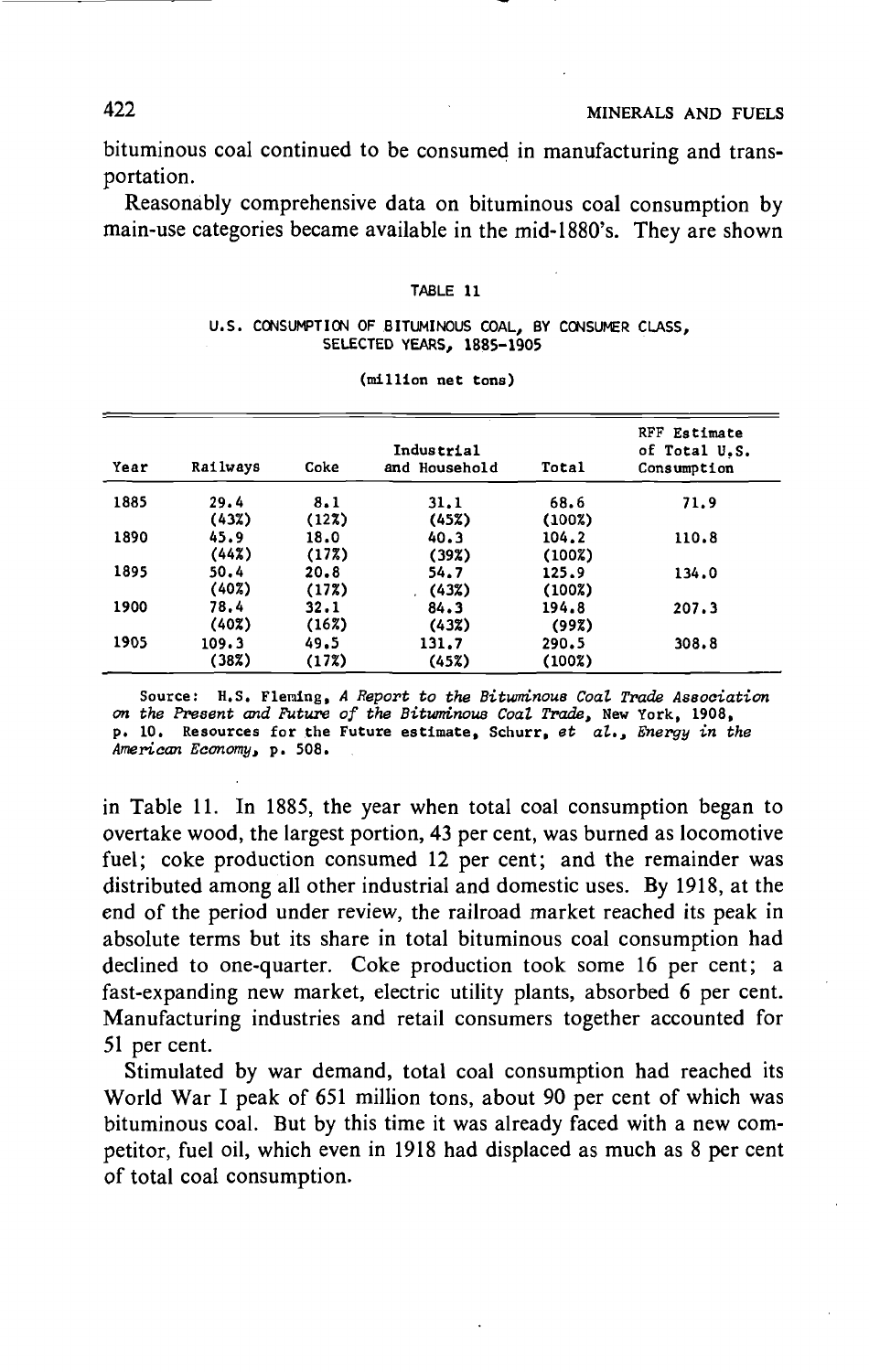# Iv

# Employment

### ADJUSTMENT OF BASIC DATA

Being of minor importance to the national economy, coal mining did not warrant careful statistical treatment during the early part of the period examined. Although the number of persons employed in the industry was reported in every Census from 1839-40, except for 1849-50, the data are incomplete and vary in definition and detail from one Census to the next.

The 1849-50 Census omits coal miners from a detailed enumeration of more than three hundred occupations and professions of (free) males 15 years of age and over. It does, however, list charcoal burners (159 persons). Coal miners are included under more general classifications, such as miners, laborers, etc. It is only in a footnote to this occupation survey that employment in coal mining is listed for four states: Pennsylvania, Virginia, Kentucky, and Ohio. However, the next Census (1859-60) does include a comparatively detailed section on the coal industry wherein, with other information, total employment is given for the 1849-50 Census year.

The Census reports attempted to show the average number of persons employed during the year, but apparently in many cases either the maximum number or the number employed at the Census date was listed. Further, the treatment is not consistent from one Census to the next. The 1869-70 survey, for example, shows the number of boys under 15 years employed in coal mines—some 17 per cent of the labor force in the anthracite industry but less than 3 per cent in bituminous mining. The 1879-80 Census, however, differentiates between "miners," "laborers," and the "administrative force" for the anthracite industry, but gives no similar detail for bituminous coal mining. Here the labor force was still broken down between men and boys employed above and below ground, although at that time the number of boys under 16 years of age had declined to 1.5 per cent of the total work force.

The 1879-80 Census made a great effort to distinguish between "regular establishments"—i.e., commercial mines that were worked during the entire Census year, or at least throughout most of it—and "irregular establishments," or so-called "farmers' diggings." The latter comprised

 $\sim 10^{-10}$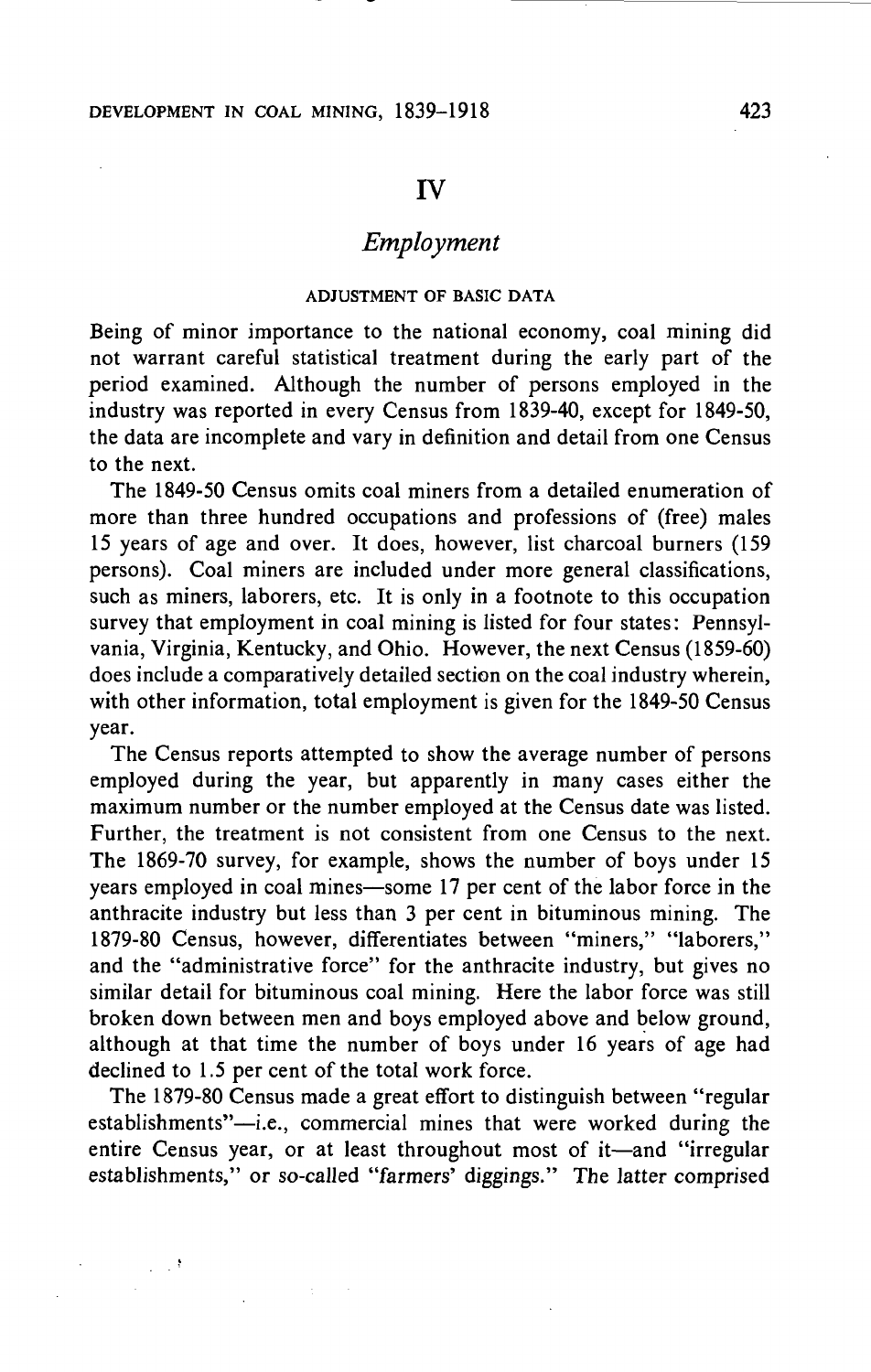|                 | Reported,<br>Census Years | Adjusted,<br>Calendar Years |
|-----------------|---------------------------|-----------------------------|
|                 | 1839-40                   | 1840                        |
| Anthracite      | 3.0                       | 3.5                         |
| Bituminous coal | 3,8                       | 5.5                         |
| Total           | 6.8                       | 9.0                         |
|                 | 1849-50                   | 1850                        |
| Anthracite      | a<br>n.a.                 | 10.6                        |
| Bituminous coal | a<br>n.a.                 | 9.4                         |
| Total           | 15.2                      | 20.4                        |
|                 | 1859-60                   | 1860                        |
| Anthracite      | 25.1                      | 34.0                        |
| Bituminous coal | 11.4                      | 16.0                        |
| Total           | 36.5                      | 50.0                        |
|                 | 1869-70                   | 1870                        |
| Anthracite      | 53.1                      | 60.4                        |
| Bituminous coal | 41.7                      | 44.3                        |
| Total           | 94.8                      | 104.7                       |
|                 | 1879-80                   | 1880                        |
| Anthracite      | 70.7                      | 70.7                        |
| Bituminous coal | 109.0                     | 129.0                       |
| Total           | 179.7                     | 199.7                       |
|                 |                           | 1890                        |
| Anthracite      |                           | 126.0                       |
| Bituminous coal |                           | 192.2                       |
| Total           |                           | 318.2                       |
|                 |                           | 1900                        |
| Anthracite      |                           | 144.2                       |
| Bituminous coal |                           | 305.0                       |
| Total           |                           | 449.2                       |
|                 |                           | 1910                        |
| Anthracite      |                           | 169.5                       |
| Bituminous coal |                           | 555.5                       |
| Total           |                           | 725.0                       |
|                 |                           | 1918                        |
| Anthracite      |                           | 147.1                       |
| Bituminous coal |                           | 615.3                       |
| Total           |                           | 762.4                       |

### EMPLOYMENT IN COAL MINING ORIGINALLY REPORTED AND ADJUSTED, SELECTED YEARS, 1839—1918 (thousand persons)

TABLE 12

Source: See Tables A—S and A—6.  $a$ See source to Table A-5.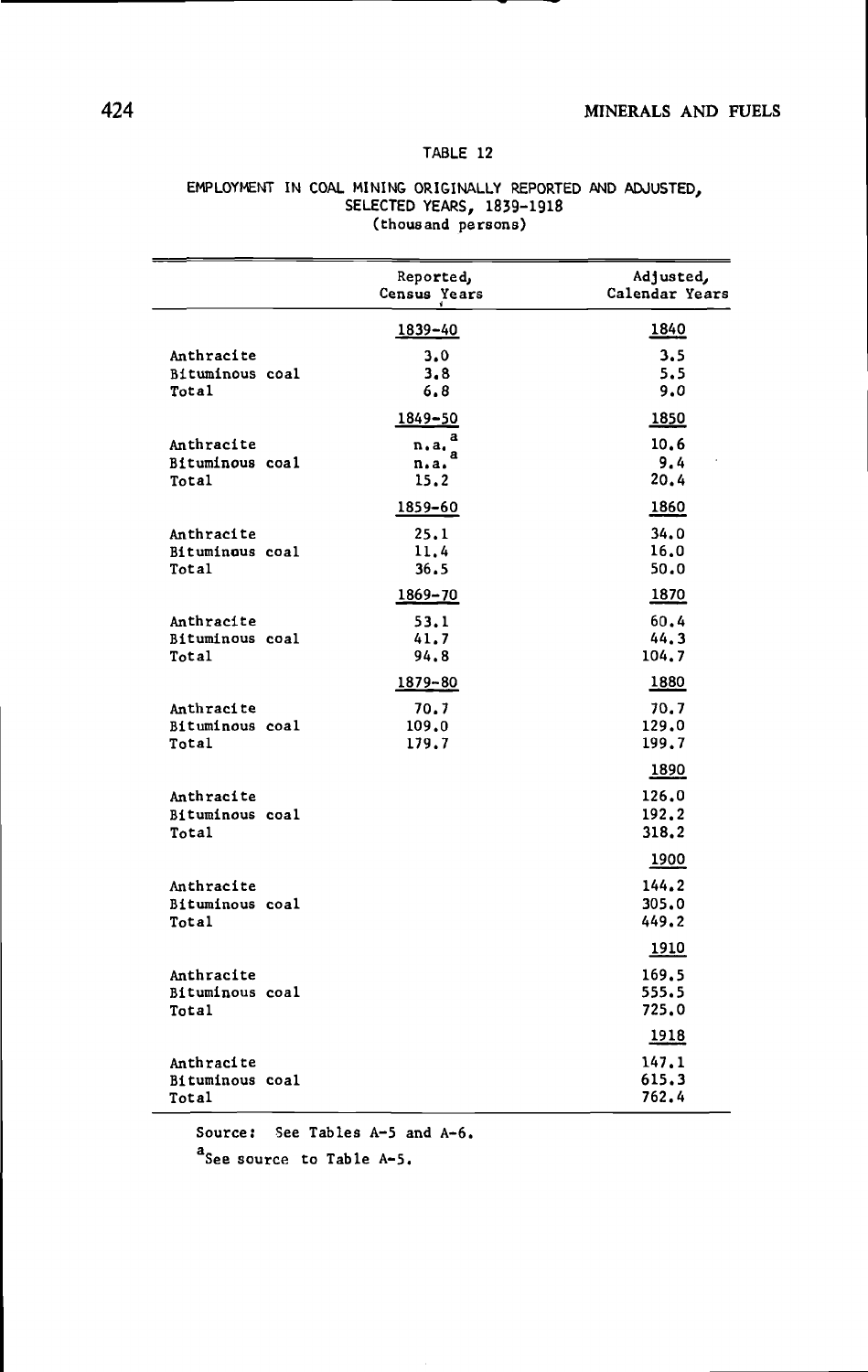a large number of small producers who had some outcroppings of bituminous coal on their land and did some irregular surface mining when time and weather conditions permitted. In some instances, such producers employed a few helpers, who are enumerated in the Census as some 9,000, compared with 100,000 persons in regular establishments of the bituminous coal industry.

For the latter part of the period examined, from 1890 to 1920, employment data compiled by the Geological Survey have been adopted without change or adjustment. The statistics of the survey refer to the average number of men employed during the year in production and development work, but exclude office personnel, proprietors, and the labor force of coke works connected with bituminous mines.

To arrive at adjusted labor force data for the period from 1839-40 to 1879-80, the Census ratio of employment to output has been applied to the adjusted production series for each of the five most important coal mining states and for all other states as a group. A summary of the original data and the adjusted labor force estimates is shown in Table 12. Details may be found in Tables A-5 and A-6.

### EMPLOYMENT BY REGION

There is, of course, a close relationship between the distribution of coal mining employment and the distribution of coal production among the various states. Around 1840, five states—Pennsylvania, Virginia (including West Virginia), Ohio, Kentucky, and Illinois—accounted for 90 per cent of the total adjusted labor force in coal mines. By the end of World War I, the same states still included 77 per cent of the U.S. labor force in the coal mining industry.17 As was to be expected, Pennsylvania consistently accounted for the bulk of coal mining employment—about 70 per cent of the total in 1840, and still 42 per cent at the end of World War I.

# EMPLOYMENT IN COAL MINING IN RELATION TO ALL MINERAL EMPLOYMENT AND TO TOTAL U.S. EMPLOYMENT

Available Census data show that employment in coal mining accounted for more than one-half the labor force engaged in all mineral industries from 1870 to 1939. Between 1840 and 1860, the labor force in metal

<sup>&</sup>lt;sup>17</sup> In contrast with the output data, employment for the earlier years cannot be broken down for the areas which later were to become Virginia and West Virginia. Hence, since Virginia is included in the original and adjusted employment data for the period between 1840 and 1860, the size of the labor force is slightly overstated in relation to output statistics for the five leading coal-producing states.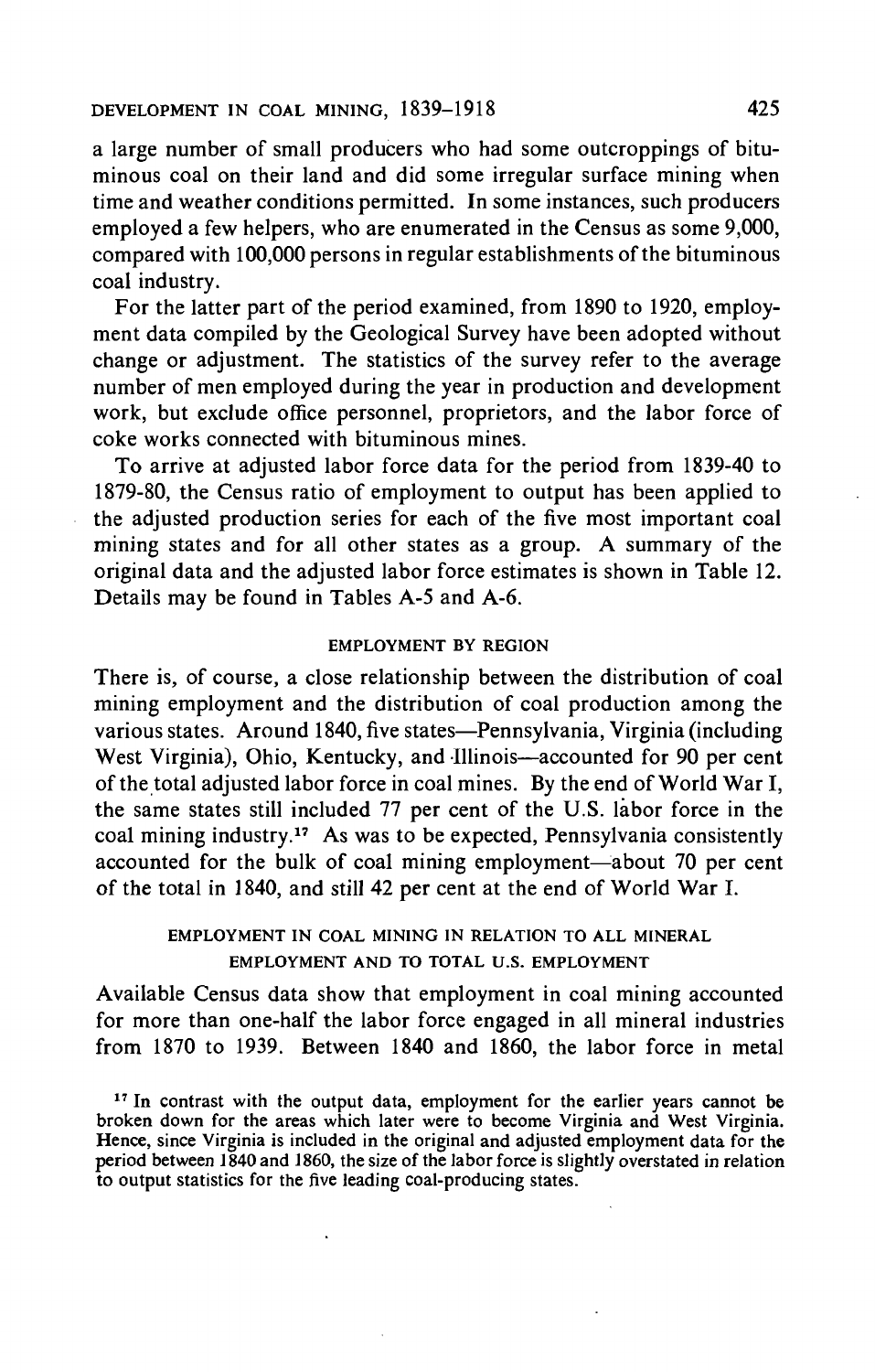# 426 MINERALS AND FUELS

mining appears to have matched that in the coal industry. By 1870 the share of the coal mining industry in all mineral employment had reached nearly two-thirds, and by 1910 it accounted for three-quarters (on the basis of Census data). The number of workers engaged in coal mining continued to increase until the early 1920's, but their share in the labor force of the total mining sector began to decline about a decade before a decrease in absolute numbers set in.

Measured against the total labor force of the United States, the number of persons engaged in all mining industries<sup>18</sup> was never large—1.2 per cent

| <b>TABLE</b><br>-13 |
|---------------------|
|---------------------|

EMPLOYMENT IN COAL MINING AS A PERCENTAGE OF TOTAL EMPLOYMENT IN PRINCIPAL COAL-PRODUCING STATES AND THE UNITED STATES, SELECTED YEARS, 18k0—1920

| PRINCIPAL COAL-PRODUCING STATES AND THE UNITED STATES, |                 |      |      | SELECTED YEARS, 1840-1920 |      |                   |      |            |       |
|--------------------------------------------------------|-----------------|------|------|---------------------------|------|-------------------|------|------------|-------|
|                                                        | 1840            | 1850 | 1860 | 1870                      | 1880 | 1890              | 1900 | 1910       | 1920  |
| Pennsylvania                                           |                 |      |      | 7.7                       | 7.6  | 9.6               |      | $9.7$ 11.0 | - 9.4 |
| West Virginia and<br>Virginia                          |                 |      |      | 1.4                       | 3.1  | 5.5               | 8.9  | 15.3       | 18.2  |
| Ohio                                                   |                 |      |      | 0.9                       | 2.2  | 1.6               | 1.8  | 2.4        | 2.1   |
| Kentucky                                               |                 |      |      | 0.3                       |      | $0.7 \t0.9 \t1.3$ |      | 2.3        | 4.6   |
| Illinois                                               |                 |      |      | 0.9                       | 1.7  | 2.1               | 2.2  | 3.2        | 3.3   |
| United States                                          | $0.2 \quad 0.3$ |      | 0.5  | 0.8                       | 1.1  | 1.4               | 1.5  | 1.9        | 1.8   |

Source: Adjusted coal mining employment data are from Tables A-5 and A-6. Total employment:  $1840-60$ , estimated at 1.2 times the no. of employed (free and slave) males aged 15 to 60 years, listed in Historical Statis-<br>tics, 1960, p. 10. 1870-1920, from Perloff et al., Regions, Resources<br>and Economic Qrasth, Table A-1.

"1920" is 1918 coal employment divided by 1920 U.S. employment.

in 1870 increasing to 2.5 per cent in 1910. Over the same period, the share of workers in coal production relative to total employment expanded at a considerably faster rate—from 0.8 to 1.9 per cent of total employment, as shown in Table 13. Earlier, between 1840 and 1860, coal mining appears to have grown at an even faster pace, from 0.2 to nearly 0.5 per cent of the national labor force. Such a relative increase does not appear unreasonable, but it should be borne in mind that for these early years both sets of data—total U.S. employment as well as the number of persons in coal mining—are crude estimates.<sup>19</sup>

<sup>18</sup> As enumerated by the Census.<br><sup>19</sup> For the years 1840, 1850, and 1860, the total U.S. labor force has been estimated to be 1.2 times the number of males (free and slave) aged 15 to 60 years. This is the ratio underlying the total employment data for 1870 in the source used (see H. S. Perloff et al., Regions, Resources, and Economic Growth, Baltimore, 1960).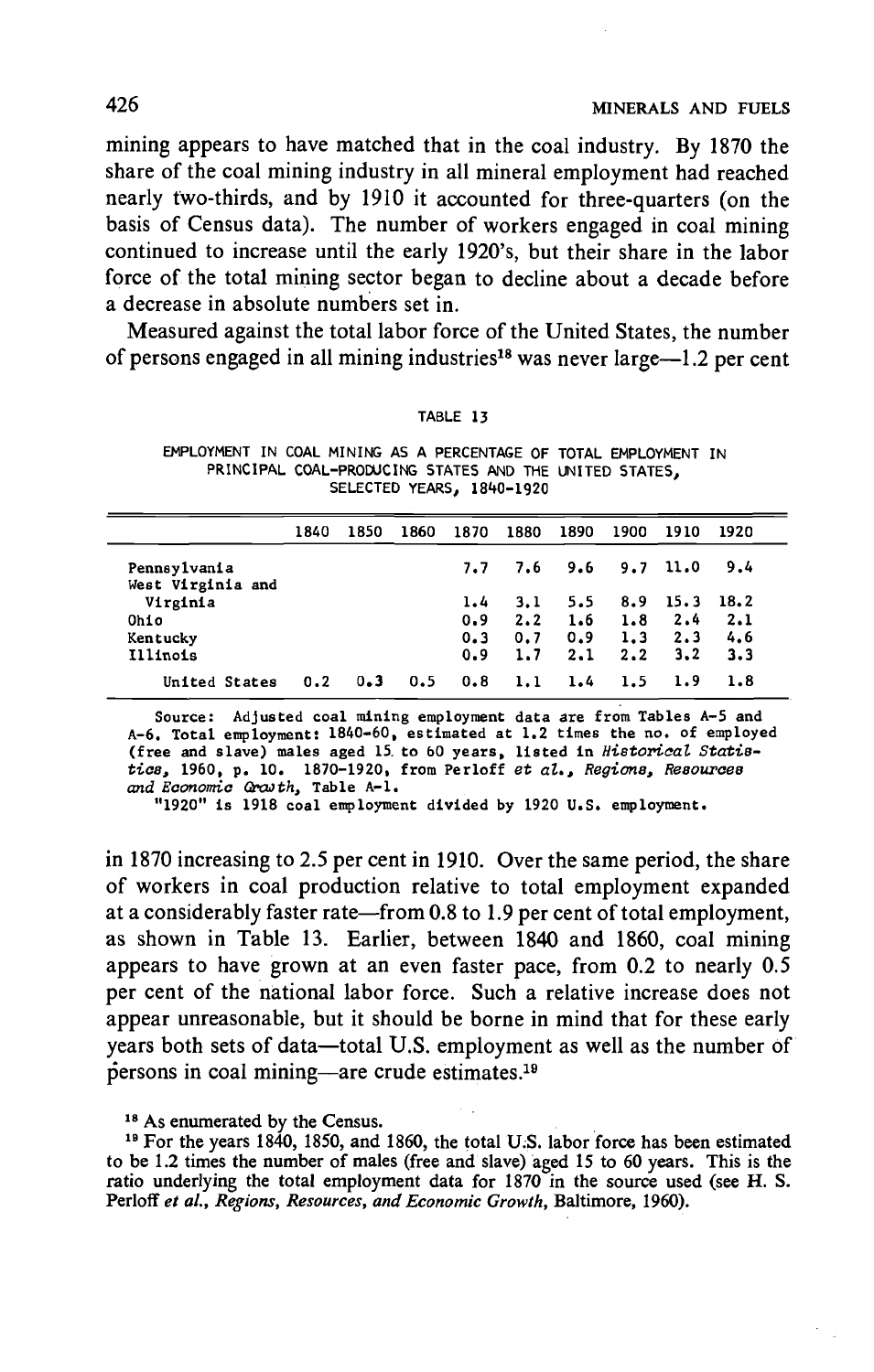In a few states the work force in coal mining constituted a much larger proportion of total employment. In Pennsylvania employment in the coal industry was between 8 and 11 per cent in the fifty years from 1870 to 1920. In Virginia (including what is now West Virginia) coal mining grew from 1 per cent of total employment in 1870 to 18 per cent in 1920. In Kentucky coal accounted for 5 per cent of the labor force around World War I. In Ohio and Illinois, the remaining leading coal-producing states, coal employment was about 2 to 3 per cent during the coal industry's peak period (see Table 13).

# EMPLOYMENT COMPARED WITH OUTPUT

During the entire period under review there were wide variations in the ratio of output to employment, not only between regions and states but also from one mine to another. It was not unusual for production per man to be several times as large in one mine as in another located in the same county. Another obstacle to statistical analysis is variation in the number of days worked per year. For example, anthracite mines in Pennsylvania worked for 200 days in 1890, on the average, while bituminous coal mines in the United States worked 239 days, ranging from 201 days in Ohio (one of the leading coal-producing states) to 289 days in Utah (a state of minor importance for the industry as a whole). Unfortunately, precise information on this aspect is not available in the statistics prior to the 1880's. Still another problem is the varying length of the working day, not only over time but also from one state to another and frequently from one mine to the next. For those years for which reliable statistics on working time have been compiled—namely, from 1890 onward for days worked during the year, and from 1902 onward for the hours comprising an average full working day—the average outputs per manyear, per man-day, and per man-hour in the anthracite and bituminous coal mining industry have been computed and analyzed in several studies and this information need not be repeated here in detail.<sup>20</sup>

For the earlier years, one has to rely on employment data even though changes in the number of persons employed are by no means identical with changes in labor input. Nevertheless, a comparison of the expansion of production with the growth of employment over an eighty-year period can supply a rough approximation of changes in the amount of labor used per unit of output. Such a comparison is shown in Table 14 for the bituminous coal and anthracite industries, based on Census production

<sup>20</sup> See Harold Barger and Sam H. Schurr, The Mining Industries, 1899–1939: A Study of Output, Employment and Productivity, New York, NBER, 1944; Vivian E. Spencer, The Mineral Extractive Industries, 1880–1938, Philadelphia, 1940; and Geological Survey, Mineral Resources of the United States, various issues.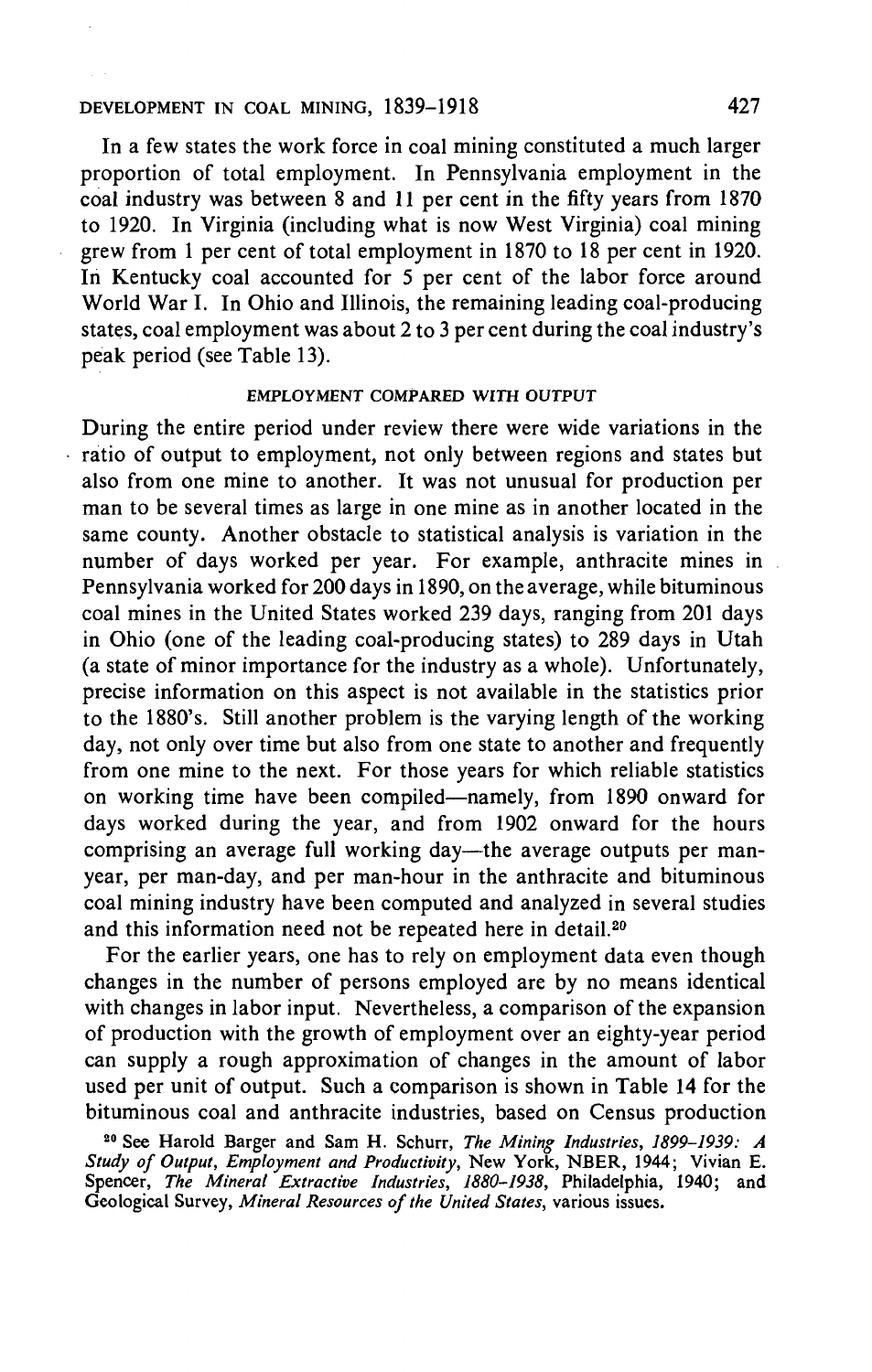| ፤ |  |
|---|--|
|   |  |
| ш |  |
|   |  |
|   |  |
| ą |  |
|   |  |

# TABLE 14<br>IN MAJOR COAL-PRODUCING STA<br>SELECTED YEARS, 1840-1918 OUTPUT PER MAN-YEAR IN MAJOR COAL-PRODUCING STATES AND THE UNITED STATES,

| w<br>8 |
|--------|
| ٨      |
| ដឹ     |
|        |

| 8 |          |                                                                           |                                                           |                       |              |                            |                                |                       |              |               | <b>MINERALS AND</b>                                                                                                                                                                                                                                | <b>FUI</b> |
|---|----------|---------------------------------------------------------------------------|-----------------------------------------------------------|-----------------------|--------------|----------------------------|--------------------------------|-----------------------|--------------|---------------|----------------------------------------------------------------------------------------------------------------------------------------------------------------------------------------------------------------------------------------------------|------------|
|   |          |                                                                           | Increase Between<br>1880 and 1918<br>(per cent)<br>Annual |                       |              |                            |                                |                       |              | $\frac{1}{2}$ | Source: Tables A-1, A-5, and A-6. The ratios for individual states are calculated from Census data from 1840 to                                                                                                                                    |            |
|   |          | OUTPUT PER MAN-YEAR IN MAJOR COAL-PRODUCING STATES AND THE UNITED STATES, | 1918                                                      | 942                   |              |                            | 1,024<br>1,005<br>1,004<br>804 |                       | 1,039        | 672           |                                                                                                                                                                                                                                                    |            |
|   |          |                                                                           | 1910                                                      |                       |              |                            | <b>288222</b><br>288222        |                       |              | 498           |                                                                                                                                                                                                                                                    |            |
|   |          |                                                                           | 1900                                                      |                       |              | <b>827</b><br>827          |                                |                       |              | 8538          |                                                                                                                                                                                                                                                    |            |
|   |          |                                                                           | 1890                                                      |                       |              |                            | <b>ngganing</b>                |                       |              |               |                                                                                                                                                                                                                                                    |            |
|   | TABLE 14 | SELECTED YEARS, 1840-1918<br>(net tons)                                   | 1880                                                      |                       | 393          |                            |                                |                       |              | <b>883359</b> |                                                                                                                                                                                                                                                    |            |
|   |          |                                                                           | 1870                                                      |                       |              |                            | <b>358356</b><br>95858         |                       |              | 330           |                                                                                                                                                                                                                                                    |            |
|   |          |                                                                           | 1860                                                      | 567                   | 579          |                            | <b>angga</b>                   |                       |              |               |                                                                                                                                                                                                                                                    |            |
|   |          |                                                                           | 1850                                                      | 430                   | $n \cdot a$  | 1.4.                       |                                | $\frac{a}{n}$ . $a$ . | $\ddot{a}$ . | 390           |                                                                                                                                                                                                                                                    |            |
|   |          |                                                                           | 1840                                                      | 243                   |              |                            | 232122                         |                       |              |               |                                                                                                                                                                                                                                                    |            |
|   |          |                                                                           |                                                           | Bituminous coal, U.S. | Pennsylvania | West Virginia <sup>a</sup> | Oh1 o                          | Kentucky              | Illinois     | Anthracite    | 1880. The U.S. ratios for bituminous coal for the same years are calculated from Eavenson's output data (The First<br>Century) and our adjusted employment data as given in Table A-5.<br>$a_{\text{Including}}$ Virginia in 1840, 1850, and 1860. |            |

 $\ddot{\phantom{0}}$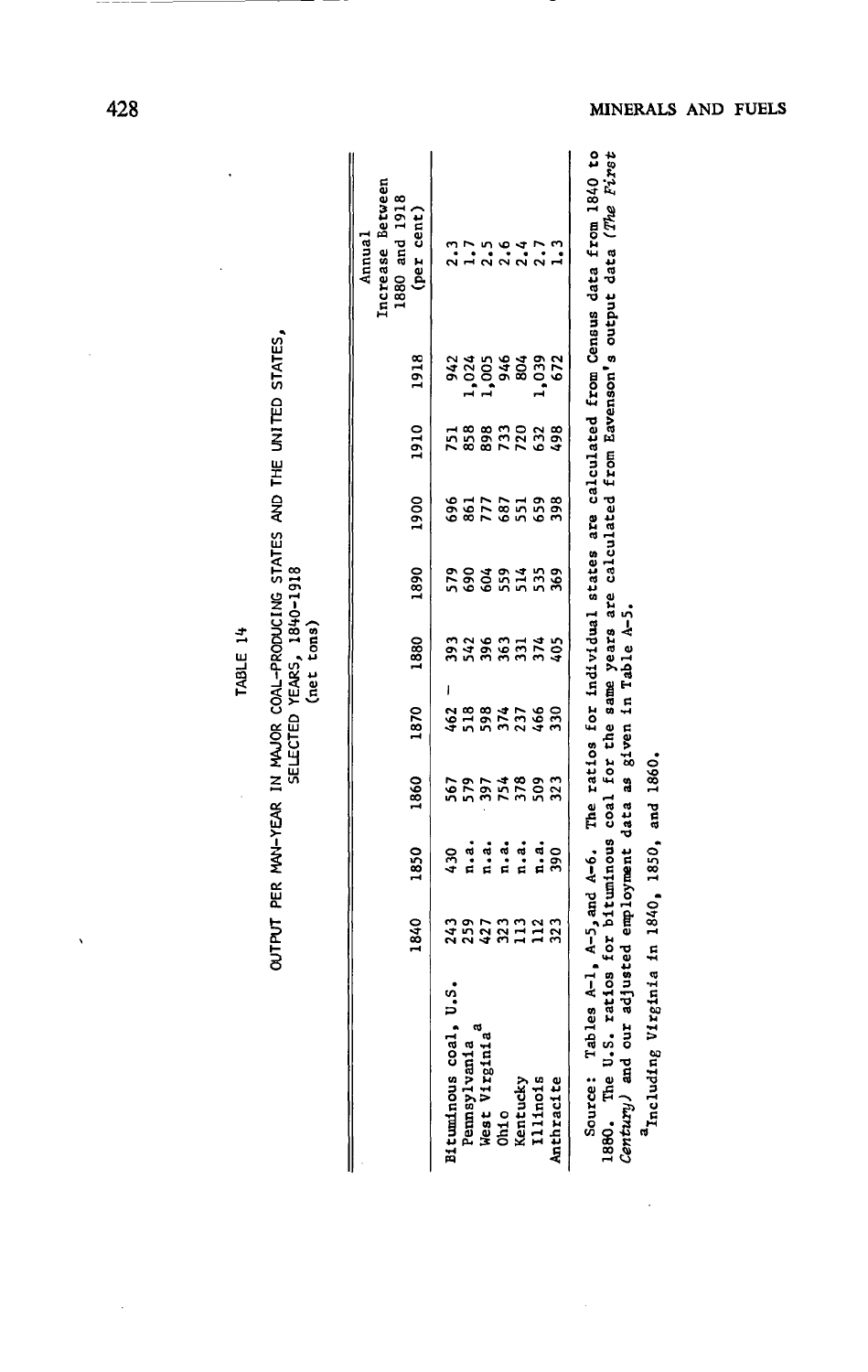and employment data. It would seem from this table that during the 1840—1918 period the output per man-year doubled in anthracite mining, but more than quadrupled in the bituminous coal industry.

The increase in productivity was very irregular during the decades from 1840 to 1880. This may be attributable to deficiencies in the data or may be real since atypical conditions may be present in any one Census year. From 1890 on, the decadal increases in output per man-year are more nearly the same in each sector and from decade to decade. These output

| TABLE 15 |  |
|----------|--|
|----------|--|

|                        |               |      | (net tons) |      |      |                                                           |
|------------------------|---------------|------|------------|------|------|-----------------------------------------------------------|
|                        | 1880          | 1890 | 1900       | 1910 | 1918 | Annual<br>Increase Between<br>1880 and 1918<br>(per cent) |
|                        |               |      |            |      |      |                                                           |
| Bituminous coal, total | 1.90          | 2.56 | 2.98       | 3.46 | 3.78 | 1.8                                                       |
| Pennsylvania           | 2.47          | 2.97 | 3.56       | 3.61 | 3.81 | 1.1                                                       |
| West Virginia          | 1.97          | 2.66 | 3.36       | 3.94 | 4.22 | 2.0                                                       |
| Ohio                   | 1.60          | 2.78 | 3.20       | 3.61 | 4.24 | 2.6                                                       |
| Kentucky               | 1.84          | 2.34 | 2.43       | 3.26 | 3.50 | 1,7                                                       |
| Illinois               | 1.65          | 2.62 | 2.92       | 3.95 | 4.37 | 2.6                                                       |
| Anthracite             | $n \cdot a$ . | 1.85 | 2.40       | 2.17 | 2.29 | 0.8 <sup>4</sup>                                          |

|            |  |  |  | OUTPUT PER MAN-DAY IN MAJOR COAL-PRODUCING STATES, |  |  |
|------------|--|--|--|----------------------------------------------------|--|--|
|            |  |  |  | SELECTED YEARS, 1880-1918                          |  |  |
| (net tons) |  |  |  |                                                    |  |  |

Source: 1880, Tenth Census, Mining Industries of the United States, p. 683. 1890—1918, Mineral Resources of the United Statea, 1921, p. 497. a<br>1890 to 1918.

per man-year data are, of course, influenced by various short-term factors, such as business cycles, labor disputes, and changes in transportation facilities which are reflected in significant variations in the number of days worked. Thus the number of working days per year ranged in anthracite mining during the 1890—1918 period from a low of 116 to a high of 293; in the bituminous coal industry, for the country as a whole, from 171 to 249.

Available data on output per man-day are given in Table 15. In bituminous coal mining the tonnage rose from 2.56 in 1890 to 3.78 at the end of World War I; the increase in anthracite mining was considerably less—from 1.85 to 2.29 net tons. These figures represent an average annual growth rate in production per man-day of 1.4 and 0.8 per cent, respectively. Since working hours per day declined during that period, the increase in output per unit of labor input was even greater, possibly as much as one-fifth more than is suggested by Table 15.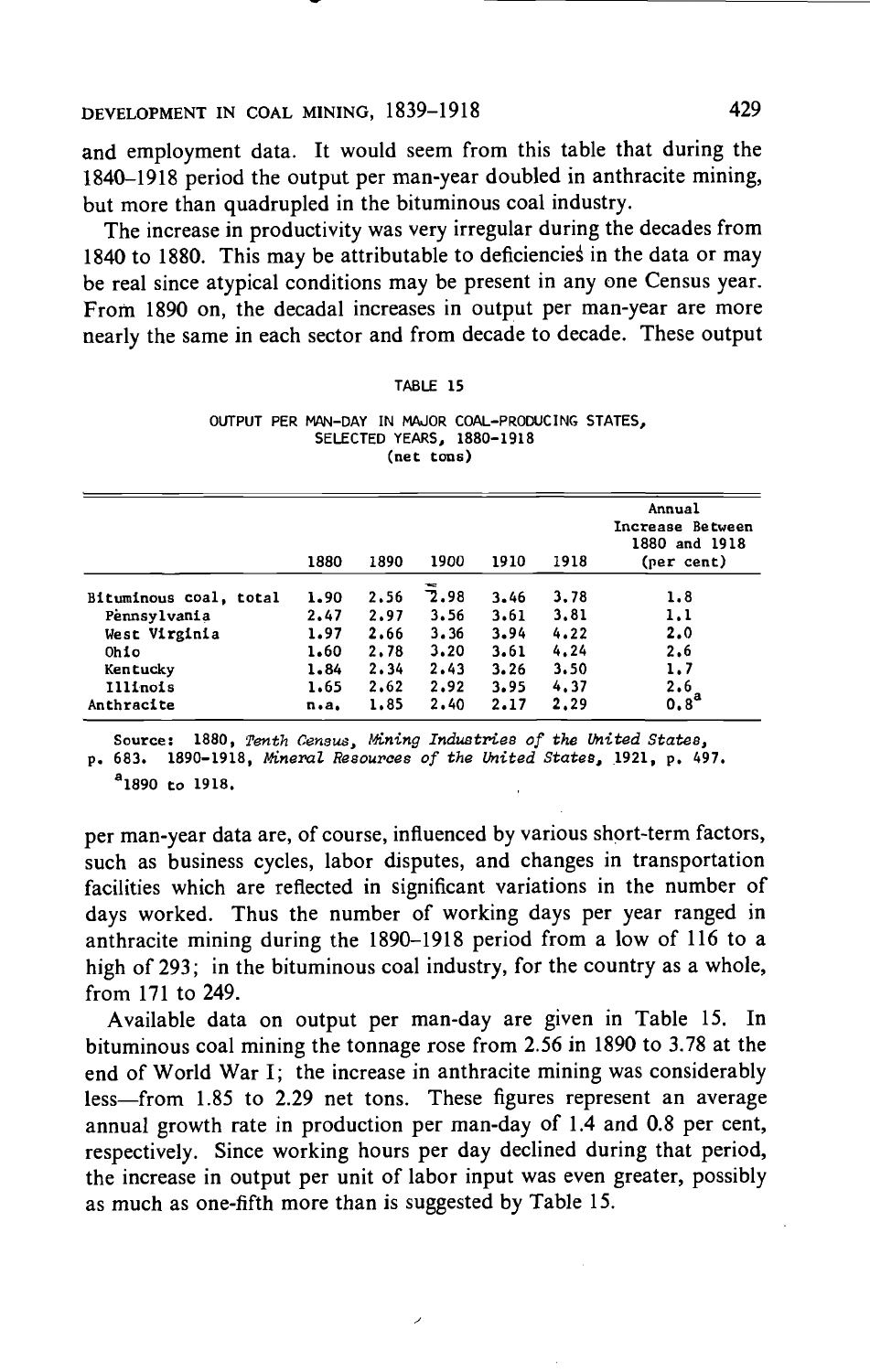Among the five leading bituminous coal-producing states listed in Table 14, there has been a substantial but diminishing variability in output per man-year as measured by the coefficient of variation:

| 1840 | .56 | 1880 | .22 |  |
|------|-----|------|-----|--|
| 1850 |     | 1890 | .12 |  |
| 1860 | .30 | 1900 | -17 |  |
| 1870 | .32 | 1910 | .14 |  |
|      |     | 1918 | .10 |  |

For the period after 1880 when data were more reliable than in earlier years, the increases in output per man-year were quite uniform among the leading states other than Pennsylvania, whose increase of 1.7 per cent per year was substantially less than the approximately 2.5 per cent rate of growth enjoyed by the other four states. Output per man-year grew more slowly from 1880 to 1918 for anthracite than for bituminous coal mining, 1.3 per cent against 2.3 per cent.

Growth of bituminous coal output per man-day from 1880 to 1918 showed more variation among the five states than did output per man-year. Also, output per man-day grew at the same or a slower rate than did output per man-year from 1880 to 1918 in each state and also for the United States as a whole. The same was true for anthracite. This result is not attributable solely to factors peculiar to 1880 or 1918, for a similar relation holds more often than not for all the adjacent decadal increases that can be calculated for output per man-day and man-year from 1880 to 1918.

During the first two decades of the twentieth century, trends in output per man-day differed widely between anthracite and bituminous coal mining. In the anthracite industry production per man-day hardly changed. In contrast to the bituminous industry, deteriorating resource conditions of the long-worked deposits were not offset by development of richer or more easily accessible supplies. The average width of the seam declined steadily, while the depth of the anthracite mines increased. The industry was particularly difficult to mechanize, largely because of the steep slope of many of the coal beds. In the bituminous coal industry, on the other hand, one-quarter of the total production was mined by machines by 1900. Ten years later this share had risen to 42 per cent and by the end of World War I to 56 per cent. But even here the most intensive progress in mechanization and the most rapid increase in productivity still lay in the future.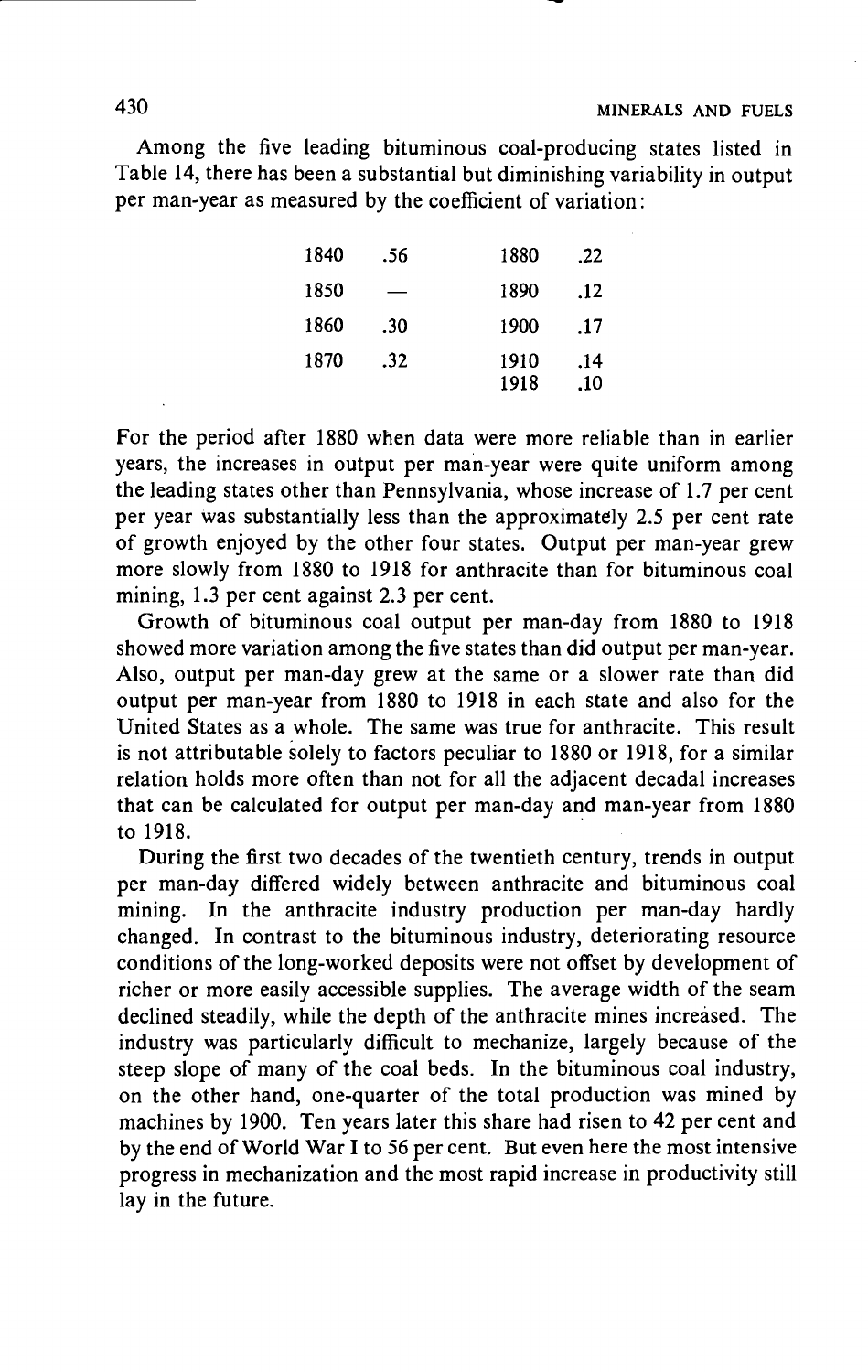| È      | ۴ |
|--------|---|
| ш      | U |
| ą<br>۴ | 닝 |

|                              | 1830                    | 1840                                                        | 1850                     | 1860                                 | 1870                     | 1880                                                | 1890                                 | 1900                                                                                  | 1910                                                    | 1918                                                                        |
|------------------------------|-------------------------|-------------------------------------------------------------|--------------------------|--------------------------------------|--------------------------|-----------------------------------------------------|--------------------------------------|---------------------------------------------------------------------------------------|---------------------------------------------------------|-----------------------------------------------------------------------------|
| Anthracite                   |                         |                                                             |                          |                                      |                          |                                                     |                                      |                                                                                       |                                                         |                                                                             |
| Pennsylvania                 |                         | 1,129                                                       |                          |                                      |                          |                                                     |                                      |                                                                                       |                                                         |                                                                             |
| Bituminous coal, total       | 235<br>646              | 1,345                                                       | 4,327<br>4,029           | 10,984<br>9,057                      | 19,958<br>20,471         | 28,650<br>50,757                                    | 46,469<br>111,302                    | 57,368<br>212,316                                                                     | 84,485<br>417,111                                       | 98,826<br>579,386                                                           |
| Appalachian Region           |                         |                                                             |                          |                                      |                          |                                                     |                                      |                                                                                       |                                                         |                                                                             |
| Pennsylvania                 |                         | g                                                           | 2,148                    |                                      |                          | 21,280                                              |                                      | 79,842                                                                                | 150, 522                                                | $178, 551$<br>$45, 813$<br>$4, 497$                                         |
| Ohio                         |                         |                                                             |                          |                                      |                          |                                                     |                                      |                                                                                       |                                                         |                                                                             |
| Maryland                     |                         |                                                             |                          |                                      | 9,224<br>2,959<br>1,820  |                                                     |                                      |                                                                                       |                                                         |                                                                             |
| West Virginia                | ត្តពុ <sub>ង ២</sub> ៩៦ | $\vec{a}$ $\vec{a}$ $\vec{a}$ $\vec{a}$ $\vec{a}$ $\vec{a}$ |                          |                                      |                          | 7,957<br>2,229<br>2,181                             | $42,302$<br>11,495<br>7,358<br>7,395 |                                                                                       |                                                         |                                                                             |
| Virginia                     |                         |                                                             |                          |                                      |                          | $\frac{4}{3}$                                       | 784                                  |                                                                                       |                                                         |                                                                             |
| Kentucky                     |                         |                                                             |                          |                                      |                          |                                                     |                                      |                                                                                       |                                                         |                                                                             |
| Tennessee                    |                         | $\infty$                                                    | <b>2332602</b><br>233260 | 4,288<br>28882151951<br>4,2881151951 | <b>Segund</b>            | 1,203<br>718<br>250                                 | 2,701<br>2,170<br>4,090              | $13,988$<br>$3,943$<br>$4,943$<br>$5,933$<br>$6,933$<br>$7,930$<br>$7,930$<br>$7,930$ | 34,217<br>5,217 3023<br>5,5023<br>5,111<br>5,111        | $\begin{array}{c} 89,936 \\ 10,290 \\ 31,613 \\ 6,831 \\ 9,185 \end{array}$ |
| Alabama                      | $\mathbf{r}$            |                                                             |                          |                                      |                          |                                                     |                                      | 8,394                                                                                 |                                                         |                                                                             |
| Valley Region<br>Mississippi |                         |                                                             |                          |                                      |                          |                                                     |                                      |                                                                                       |                                                         |                                                                             |
| Illinois                     |                         | 57                                                          | 259                      |                                      |                          |                                                     |                                      | 25,768                                                                                |                                                         |                                                                             |
| Indi ana                     | a,                      |                                                             | $\overline{\phantom{0}}$ |                                      |                          |                                                     |                                      |                                                                                       |                                                         |                                                                             |
| Iova                         | ł                       | ຈິຕ                                                         | 27                       | 뚫 우 명 e m                            | <b>1</b><br>1983<br>1983 | $5,380$<br>$5,380$<br>$5,380$<br>$7,360$<br>$7,360$ |                                      | 6,484<br>5,203<br>6,468                                                               | $45,928$<br>$18,928$<br>$7,928$<br>$18,928$<br>$14,921$ | 89,291<br>30,679<br>8,192<br>5,562<br>7,562                                 |
| Missouri                     | $\circ$                 |                                                             | 100                      |                                      |                          |                                                     |                                      |                                                                                       |                                                         |                                                                             |
| Kansas                       | ł                       | ł                                                           | Ì                        |                                      |                          |                                                     |                                      |                                                                                       |                                                         |                                                                             |
| Rocky Mountain Region        |                         |                                                             |                          |                                      |                          |                                                     |                                      |                                                                                       |                                                         |                                                                             |
| Colorado                     | I                       | ł                                                           | ı                        | I                                    | 372                      | <b>463</b><br>482<br>590                            |                                      | 5,244                                                                                 |                                                         |                                                                             |
| Utah                         | ı                       | I                                                           |                          |                                      |                          |                                                     |                                      |                                                                                       |                                                         |                                                                             |
| Wyoming                      | ł                       | ł                                                           | ł                        | I                                    |                          |                                                     | 3,077<br>1,870<br>1,870              | 1,147<br>4,015                                                                        | $\frac{11,974}{2,518}$                                  | $12,408$<br>5,137<br>9,439                                                  |
| Other states (and/or         |                         |                                                             |                          |                                      |                          |                                                     |                                      |                                                                                       |                                                         |                                                                             |
| regions)                     |                         | م                                                           |                          | 32                                   | 291                      | 1,028                                               | 4,127                                | 11,318                                                                                | 18,982                                                  | 24,294                                                                      |
| Total coal                   | 881                     | 2,474                                                       | 8,356                    | 20,041                               | 40,429                   | 79,407                                              | 157,771                              | 269,684                                                                               | 501,596                                                 | 678,212                                                                     |

Appendix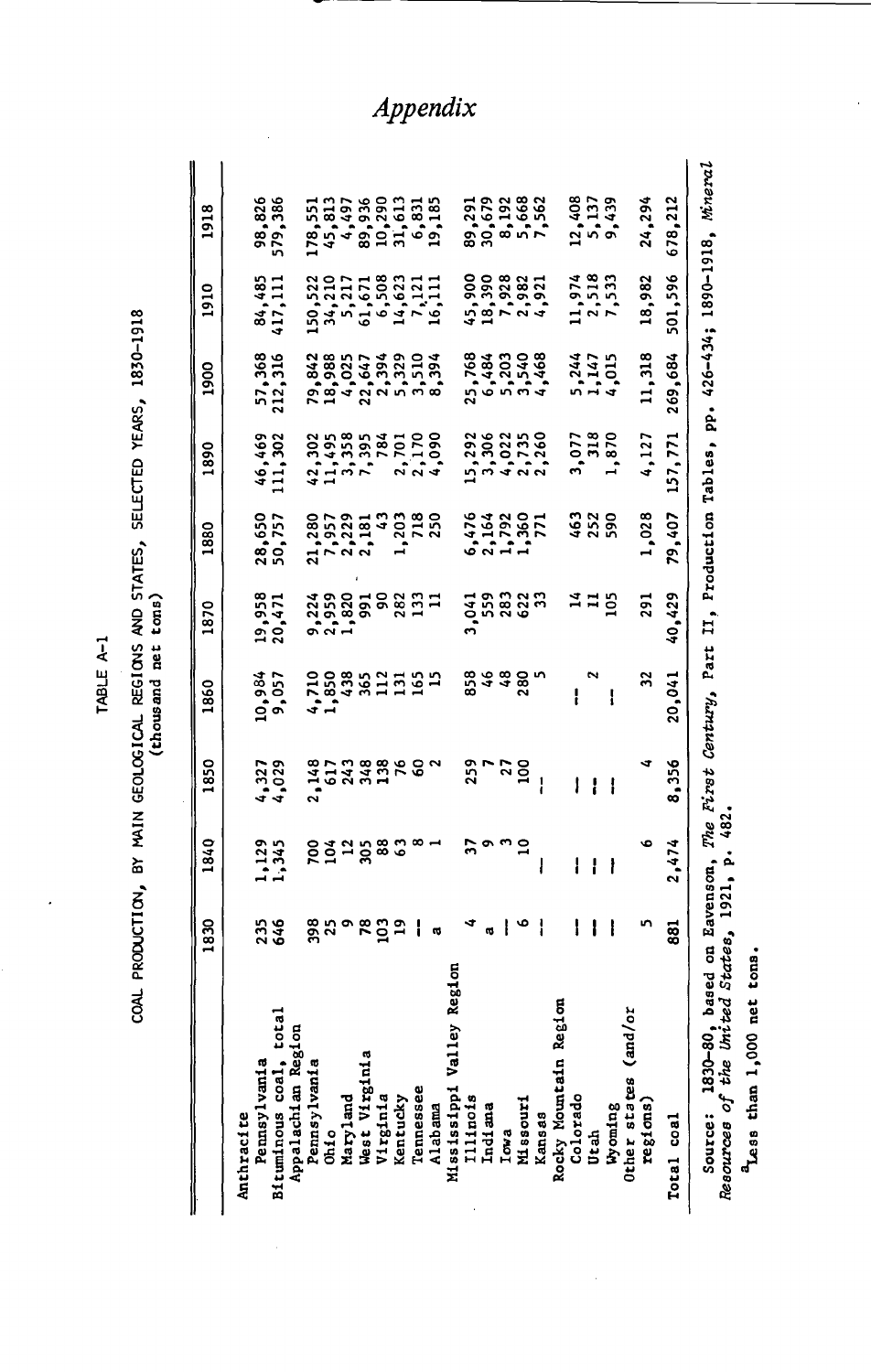### TABLE A—2

|             |                                 | AVERAGE ANNUAL NET IMPORTS OR EXPORTS OF COAL. | BY DECADES, 1830-1919 |                                         |             |
|-------------|---------------------------------|------------------------------------------------|-----------------------|-----------------------------------------|-------------|
| Decade      | <b>Total Coal</b><br>Production | Net Imports<br>(thousand net tons)             | Net Exports           | Net Imports<br>(per cent of production) | Net Exports |
| 1830-39     | 1,650                           | 107                                            |                       | 6.5                                     |             |
| 1840-49     | 4.641                           | 132                                            |                       | 2.8                                     |             |
| 1850-59     | 14,523                          | 150                                            |                       | 1.0                                     |             |
| 1860-69     | 26,113                          | 145                                            |                       | 0.6                                     |             |
| 1870-79     | 54,620                          |                                                | 68                    |                                         | 0.1         |
| 1880-89     | 114.216                         |                                                | 473                   |                                         | 0.4         |
| 1890-99     | 191,781                         |                                                | 2,404                 |                                         | 1.3         |
| 1900-09     | 373.765                         |                                                | 7,996                 |                                         | 2.1         |
| $1910 - 19$ | 562,120                         |                                                | 21,231                |                                         | 3.8         |

### AVERAGE ANNUAL NET IMPORTS OR EXPORTS OF COAL, BY DECADES, 1830—1919

Source: 1830-69, based on Eavenson, The First Century, pp. 436-439. 1870—1919, Historical Statistics, 1960, pp. 356—359, and Table 2.

### TABLE A-4

### Bituminous Year Coal and Coke Anthracite Charcoal 1854 7.4 46.1 46.5 1855 8.0 48.7 43.3 1860 13.3 56.5 30.3 1865 20.4 51.5 28.2 1870 30.6 49.9 19.6 1875 41.8 40.1 18.1 1880 45.4 42.1 12.5  $1885$   $59.1$   $32.1$   $8.8$ 1890 69.4 23.8 6.8  $1895$  84.2 13.4 2.4 1995 1900 85.0 12.2 2.8 1905 91.2 7.3 1.5

PERCENTAGE OF ANNUAL PIG IRON PRODUCTION SMELTED WITH DIFFERENT FUELS, SELECTED YEARS, 1854-1905

Source: The Mineral Industry, Its Statistics, Technology and Trade, ed., R. P. Rothwell, Vol. I, New York, 1892, p. 278; and Fleming, <sup>A</sup> Report to the Bitwninous Coal Association, 1908, p. 44.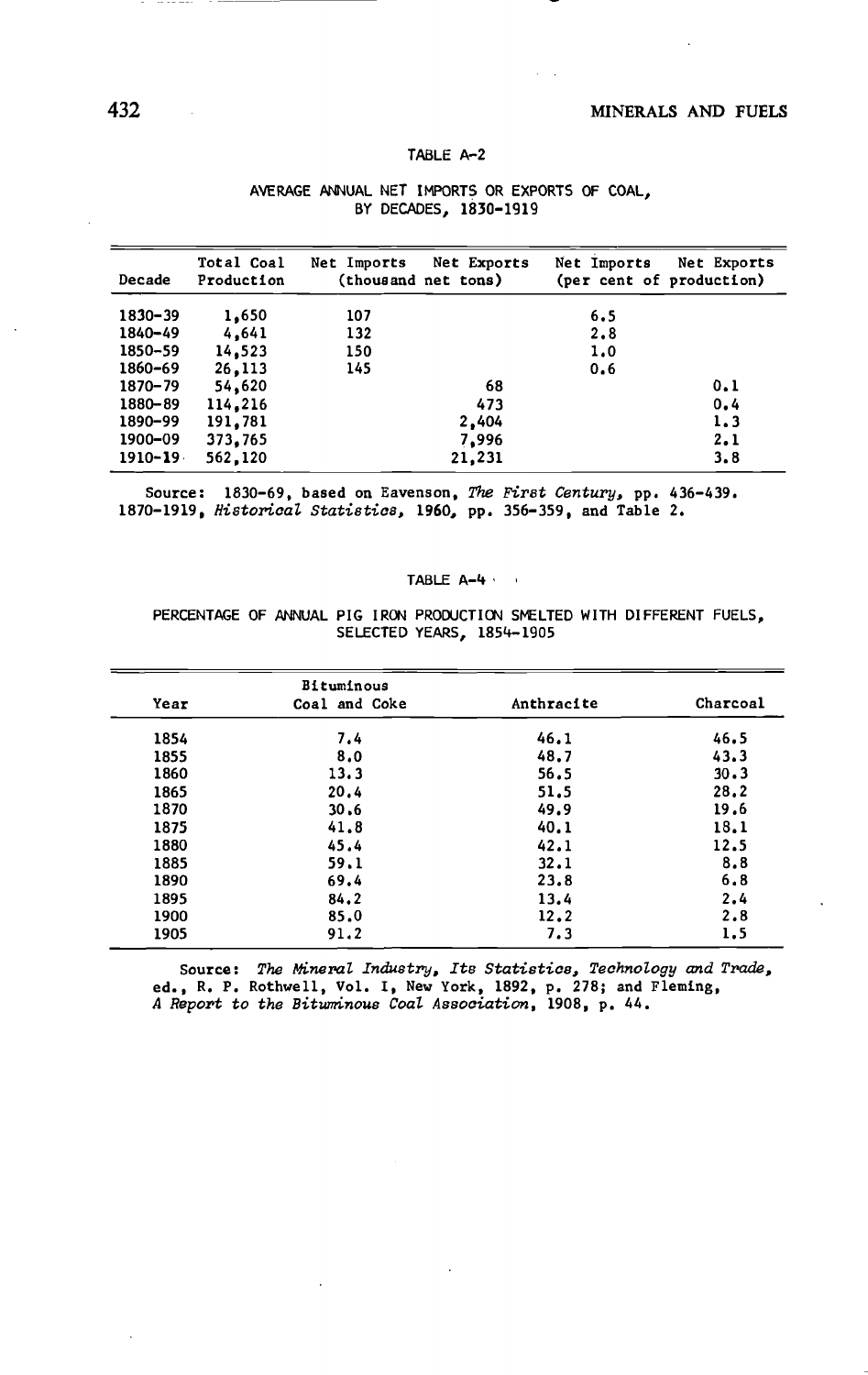| TABLE A-3 |  |  |
|-----------|--|--|
|-----------|--|--|

CONSUMPTION AND VALUE OF FUEL WOOD AND CHARCOAL, 1879

| <b>Consumer</b>           | Cords<br>(millions)      | Value Per<br>Cord<br>(dollars)    | <b>Bituminous Coal</b><br>Equivalent<br>(million net tons) <sup>a</sup> | Value of Coal<br>Per Ton at Mine<br>(dollars)        |
|---------------------------|--------------------------|-----------------------------------|-------------------------------------------------------------------------|------------------------------------------------------|
| Fuel wood                 |                          |                                   |                                                                         |                                                      |
| Domestic                  | 140.54                   | 2.18                              | 112.43                                                                  |                                                      |
| Railroads                 | 1.97                     | 2.60                              | 1.58                                                                    |                                                      |
| Steamboats                | 0.79                     | 2.30                              | 0.63                                                                    |                                                      |
| Precious metals           | 0.36                     | 8.03                              | 0.29                                                                    |                                                      |
| Other mining              | 0.27                     | 2.52                              | 0.21                                                                    |                                                      |
| Brick and tile            | 1.16                     | 3.44                              | 0.93                                                                    |                                                      |
| Salt                      | 0.54                     | 0.23                              | 0.43                                                                    |                                                      |
| Wool                      | 0.16                     | 2.69                              | 0.13                                                                    |                                                      |
| Total (or average) 145.78 |                          | 2.21                              | 116.62                                                                  | 1.25                                                 |
|                           | Net Tons<br>(thous ands) | Value Per<br>Net Ton<br>(dollars) | <b>Bituminous Coal</b><br>Equivalent<br>(thous and net tons)            | Value of Coke Per<br>Ton of F.O.B. Oven<br>(dollars) |
| Charcoal                  |                          |                                   |                                                                         |                                                      |
| Domestic (20 largest      |                          |                                   |                                                                         |                                                      |
| cities)                   | 43.19                    | 12.07                             | 66,60                                                                   |                                                      |
| Iron industry             | 695.92                   | 6.79                              | 1,073.17                                                                |                                                      |
| Precious metals           | 0.98                     | 30.00                             | 1.51                                                                    |                                                      |
| Total (or average)        | 740.09                   | 7.13                              | 1,141.28                                                                | 1.95                                                 |

Source: Fuel wood and charcoal, Tenth Census, 1879-80, Vol. IX, Report on the<br>Forests of the United States, p. 489. Average value of bituminous coal, Tenth<br>Census, Vol. XV, Mining Industries of the United States, p. xxviii of coke, Tenth Census, Vol. X, Report on the Manufacture of Coke, p. 12.

Note: The above cited Census Report on the Forests of the United States gives the value of a cord of fuel wood for each state, ranging from \$1.21 in North Carolina to \$7.16 in the Bakotas. The number of persons using wood as domestic fuel is estimated at  $32,375,074$ , about two-thirds of the total Consider the wood and characterized, then the mass, so so to the minious coal, for the Cansus, Vol. XV, Mining Industries of the United States, p. xxviii. Average value of coke, Tenth Census, Vol. X, Report on the Manufac fuel is estimated at 32,375,074, about two—thirds of the total population. This indicates an annual per capita consumption of some 4 1/3 cords for wood users, a figure which does not seem unreasonable compared with additional—though scanty--<br>information for that period. However, the reported value per cord--\$2.18 for the country as a whole——implies an expenditure for domestic fuel of more than \$9 per person and several times as much for a family. This is out of proportion with the indicates an annual per capita consumption of some 4 1/3 cords for wood users, a<br>figure which does not seem unreasonable compared with ddditional—though scanty--<br>information for that period. However, the reported value pe estimates of average per capita income during that period. It must be assumed that the reported value per cord was a retail price which was not paid by all users.

 ${}^{a}$ Converted at the rate of 1 cord of fuel wood equals 0.8 net tons of bituminous coal.

bConverted at the rate of 1 net ton of charcoal equals 0.976 tons of coke; the production of 1 ton of coke required 1.58 tons of bituminous coal during the Census year 1879—80.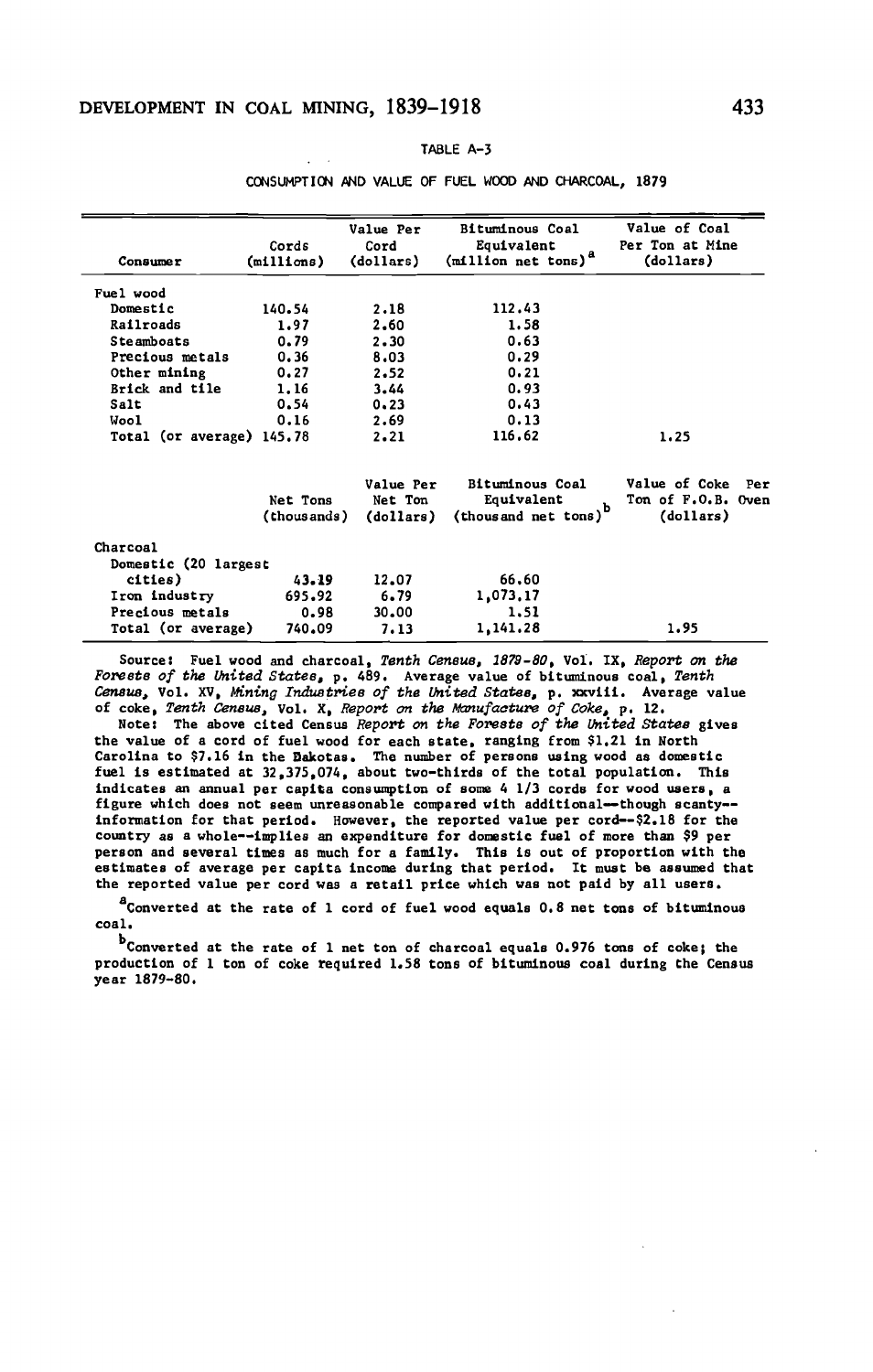|                              |                                                                                                                                                                                                                                | REPORTED AND ADJUSTED EMPLOYMENT IN BITUMINOUS COAL MINING | SELECTED YEARS, 1839-1918<br>(number of persons) | BY MAJOR COAL-PRODUCING STATES, |             |                 |                  |
|------------------------------|--------------------------------------------------------------------------------------------------------------------------------------------------------------------------------------------------------------------------------|------------------------------------------------------------|--------------------------------------------------|---------------------------------|-------------|-----------------|------------------|
| Calendar Years<br>Census and | Pennsylvania                                                                                                                                                                                                                   | Virginia <sup>a</sup><br>Nest                              | Ohio                                             | Kentucky                        | Illinois    | States<br>Other | Total            |
| 1839-40                      | 1,798                                                                                                                                                                                                                          | 995                                                        | 434                                              | 213                             | 52          | 242             | 3,834            |
| 1840                         | 2,710                                                                                                                                                                                                                          | 714                                                        | 322                                              | 560                             | 331         | 890             | 5,527            |
| 1849-50                      | $\mathbf{n}$ .a.                                                                                                                                                                                                               | 1,044                                                      | 1,187                                            | 453                             | 1.4.        | i.i             | $\ddot{a}$       |
| 1859-60<br>1850              | 4,651<br>$\ddot{a}$                                                                                                                                                                                                            | 1,190<br>i                                                 | 1,678<br>i.                                      | 757<br>n.a.                     | 1,430<br>i. | <b>់</b>        | 9,370            |
| 1860                         | 8,141                                                                                                                                                                                                                          | 918                                                        | 2,452                                            | 347                             | 1,685       | 1,642<br>2,439  | 11,348<br>15,982 |
| 1869-70                      | 16,851                                                                                                                                                                                                                         | 1,140                                                      | 7,567                                            | 714                             | 6,301       | 9,160           | 41,733           |
| 1870                         | 17,802                                                                                                                                                                                                                         | 1,655                                                      | 7,901                                            | 1,190                           | 6,508       | 9,275           | 44,331           |
| 1879-80                      | 33,248                                                                                                                                                                                                                         | 4,497                                                      | 16,331                                           | 2,826                           | 16,301      | 35,811          | 109,014          |
| 1880                         | 39,295                                                                                                                                                                                                                         | 5,504                                                      | 21,906                                           | 3,632                           | 17,337      | 41,354          | 129,028          |
| 1890                         | 61,333                                                                                                                                                                                                                         | 12,236                                                     | 20,576                                           | 5,259                           | 28,574      | 64,226          | 192,204          |
| 1900                         | 92,692                                                                                                                                                                                                                         | 29,163                                                     | 27,628                                           | 9,680                           | 39,101      | 106,711         | 304,975          |
| 1910                         | 175,403                                                                                                                                                                                                                        | 68,663                                                     | 46,641                                           | 20,316                          | 72,645      | 171,865         | 555,533          |
| 1918                         | 174,306                                                                                                                                                                                                                        | 89,530                                                     | 48,450                                           | 39,342                          | 85,965      | 177,712         | 615,305          |
|                              | Source: 1890-1918: Geological Survey, Mineral Resources of the United States, various issues;                                                                                                                                  |                                                            |                                                  |                                 |             |                 |                  |
|                              | 1840, 1860-80: the Census ratio of employment to output was multiplied by Eavenson's output estimate                                                                                                                           |                                                            |                                                  |                                 |             |                 |                  |
|                              | to get employment for each of the five states listed separately and for other states as a group.                                                                                                                               |                                                            |                                                  |                                 |             |                 | E                |
|                              | 1840, 28 bushels = 1 long ton, according to Eavenson (The First Century).                                                                                                                                                      |                                                            |                                                  |                                 |             |                 |                  |
|                              | State estimates for 1850 would be unreliable. Total employment and the shares of bituminous coal                                                                                                                               |                                                            |                                                  |                                 |             |                 |                  |
| follows.                     | and anthracite are not very solid, either, as is evident from the description of the estimate that                                                                                                                             |                                                            |                                                  |                                 |             |                 |                  |
|                              | Bituminous coal, 1850 (E/O), for four main states (Pennsylvania, Virginia, Chio, and Kentucky) was                                                                                                                             |                                                            |                                                  |                                 |             |                 |                  |
|                              | derived by interpolation between 1840 and 1860.                                                                                                                                                                                |                                                            |                                                  |                                 |             |                 |                  |
|                              | Anthracite, 1860 ( $E/O$ ), was at the same level as in 1840 (3.10). The Census gives employment for                                                                                                                           |                                                            |                                                  |                                 |             |                 |                  |
|                              | the four states for both bituminous coal and anthracite (see the 1850 Census, pp. 1xxix, 193, 272, 861,<br>and $623$ ), so that a correction factor, $\lambda$ , which implies that forces peculiar to 1850 acted on $E/O$ for |                                                            |                                                  |                                 |             |                 |                  |
|                              | both anthracite and bituminous coal:                                                                                                                                                                                           |                                                            |                                                  |                                 |             |                 |                  |
|                              |                                                                                                                                                                                                                                |                                                            |                                                  |                                 |             |                 |                  |
|                              |                                                                                                                                                                                                                                |                                                            |                                                  |                                 |             |                 |                  |
|                              |                                                                                                                                                                                                                                |                                                            |                                                  |                                 |             |                 |                  |
|                              |                                                                                                                                                                                                                                |                                                            |                                                  |                                 |             |                 |                  |
|                              |                                                                                                                                                                                                                                |                                                            |                                                  |                                 |             |                 |                  |
|                              |                                                                                                                                                                                                                                |                                                            |                                                  |                                 |             |                 |                  |

TABLE A-5<br>Eported and aquusted employment in Bituminous coal mining

434

MINERALS AND FUELS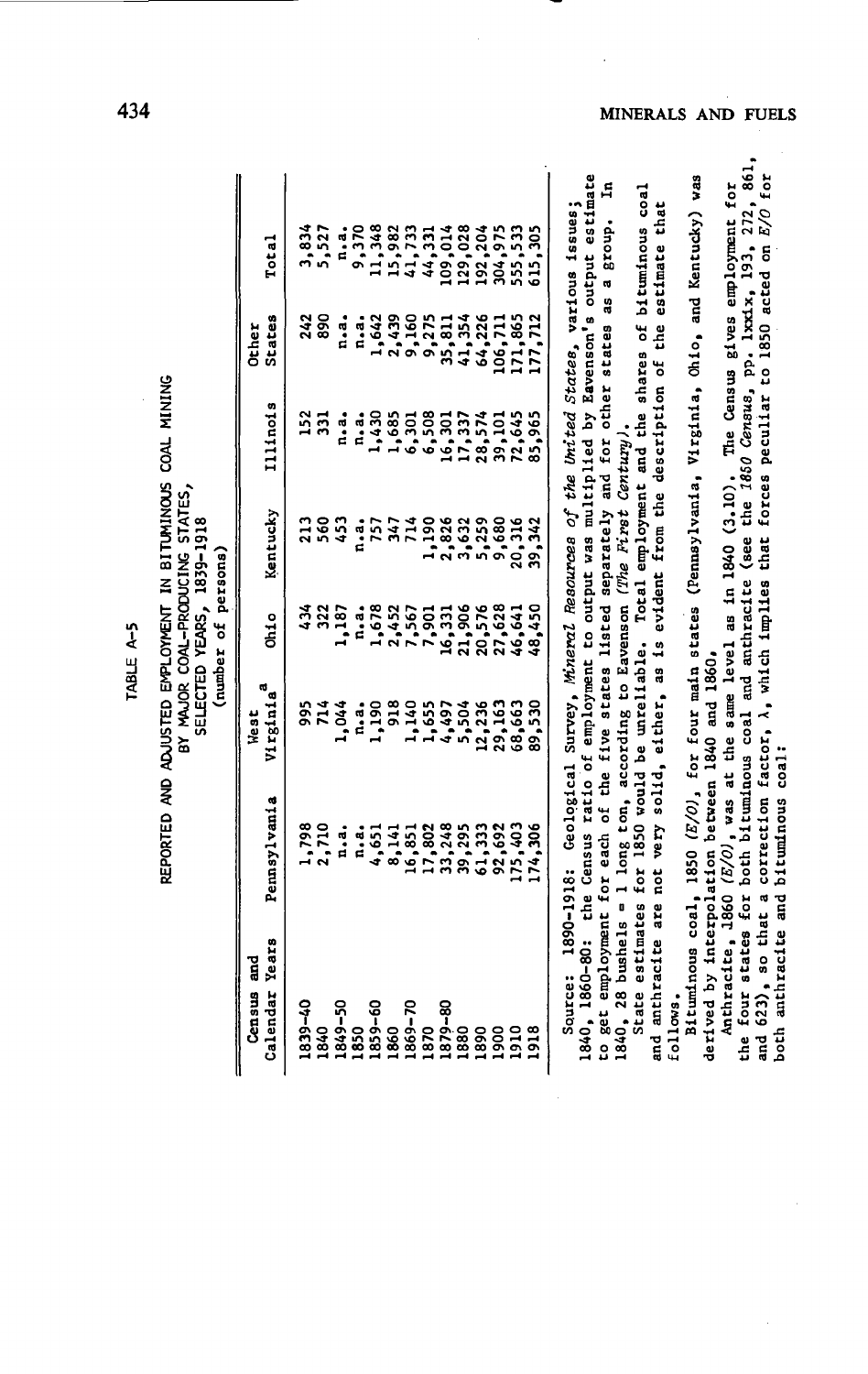NOTES TO TABLE A—5 (concluded)

Total coal employment in 1850 (1860 Census, p. clxxii)

| (Bit. coal.) (Estimated Census) (Bit. coal.) (Estimated bit.) (Anthr.) (Census)<br>(4 states (E/O) <sub>50</sub> (E/O) <sub>50</sub> (E/O) <sub>50</sub> (E/O) <sub>50</sub> (E/O) <sub>50</sub> (E/O) <sub>50</sub> (E/O) <sub>50</sub> (E/O) <sub>50</sub> (ensure) |  |
|-----------------------------------------------------------------------------------------------------------------------------------------------------------------------------------------------------------------------------------------------------------------------|--|
| 15,118<br>$- = 0.78.$                                                                                                                                                                                                                                                 |  |
| $2.51(1960) + 4.7(348) + 3.10(4.138)$                                                                                                                                                                                                                                 |  |
| Bituminous coal output for four states in 1850 was estimated by applying<br>their percentage share (0.85, interpolated between 1840 and 1860) to 1850<br>Census bituminous coal production.                                                                           |  |
| Adjusted 4 state $\bullet$ $\lambda$ Bit. (E/O) $\int_{0}^{\frac{\text{Eavenson bit. coal}}{1.399}}$ $\bullet$ 0.78 (2.51)<br>bit. coal employment $\bullet$ $\lambda$ Bit. (E/O) $\int_{0}^{\frac{\text{Eavenson bit. coal}}{3.1899}}$ = 6.250.                      |  |
| $\sigma$ <sub>50</sub> (E/O) <sub>50</sub> for other states estimated by interpolation (4.7).                                                                                                                                                                         |  |
| Other states bit. $\Delta_{OS}(E/O)$ 50 (Eavenson other ) = 0.79 (4.7) (840) = 3,120.<br>coal employment                                                                                                                                                              |  |
| Total bituminous coal employment = $6,250 = 3,120 = 9,370$ .<br>Anthracite employment = $\lambda$ anthr. (E/O) $_{50}$ (Eavens on anthr.) = output                                                                                                                    |  |
| $0.79$ $(3.10)(4.327) = 10,600$                                                                                                                                                                                                                                       |  |
| <sup>a</sup> Including Virginia during 1839-60.                                                                                                                                                                                                                       |  |

### TABLE A—6

UNITED STATES ANThRACITE COAL MINING EMPLOYMENT, SELECTED YEARS, 1840-1918 (number of persons)

|      | Census | Adjusted <sup>a</sup> |
|------|--------|-----------------------|
| 1840 | 2,977  | 3,490                 |
| 1850 | --     | 10,600                |
| 1860 | 25,138 | 34,021                |
| 1870 | 53,096 | 60,402                |
| 1880 | 70,748 | 70,748                |
| 1890 |        | 126,000               |
| 1900 |        | 144,206               |
| 1910 |        | 169,497               |
| 1918 |        | 147,121               |

 $a_{1840-80}$ : Census employment times the ratio of Eavenson to <sup>C</sup>ensus output. But for 1850, see source to Table A-5.<br>1890-1918: Geological Survey, *Mineral Resources of the United* States, various issues. The data refer to production and development workers.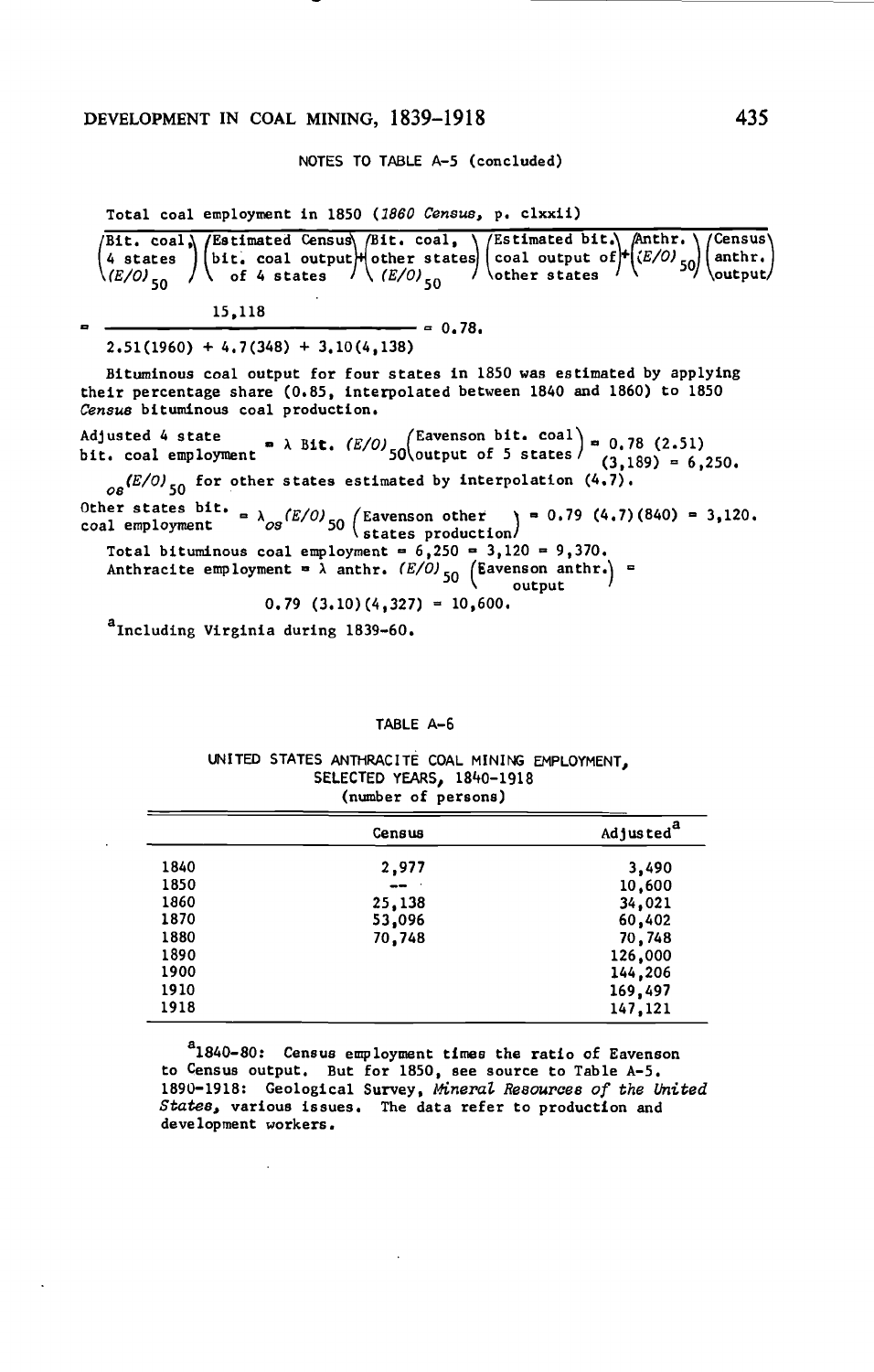### **COMMENT**

# Paul W. McGann, U.S. Department of Commerce

This paper is a straightforward use of the adjustments of coal production data derived by Eavenson as applied to Census data for the period 1839 through 1890. Subsequent to that period, the data require but minor adjustment. For a half-century period of substantial underreporting of coal mining by the Census, all figures on employment and income from coal mining are adjusted accordingly. The author points out that there exists no comprehensive, detailed economic history of the coal mining industry for that period; and, therefore, no comprehensive set of economic data for the period is available beyond the careful production data work of Eávenson. An even smaller amount of data has been assembled for transportation costs of coal and amounts shipped by different routes and modes, despite the fact that transportation facilities were crucial in the development of energy for industry and that dramatic reductions in transportation costs permitted very large increases in coal production.

There is a trend in the ratio of cost of materials to value of shipments computed from Table 6 where there was a steady rise from 12.5 per cent in 1849-50 to 20 per cent for anthracite in the 1889-90 Census, but a slight decline for bituminous from 12.5 to 9.3 per cent. This interesting statistic apparently reflects the growing difficulty in operating anthracite mines during that period and the corresponding ease in expanding bituminous coal production at new sites in thick, flat, nondeep seams.

Information on average days operated per year in different states can be developed to some extent from Census data on capacity utilization which ostensibly assume 300-day normal years. The coal industry suffered from overexpansion from the earliest date of its development. That is, ease of entry has been so great that there always has been too much coal mining capacity in that large portions of it usually could not be operated profitably. This should be a sobering historical comment to those who have almost as chronically attempted to solve the problems of the coal mining industry.

The author emphasizes the fact that it would take a number of manyears to organize and evaluate the large amount of archives and other research materials on the coal industry which would be necessary to bring price and cost data into a condition of refinement comparable to that for coal mining production by Eavenson. Of course, not all these data would lend themselves to the development of annual data in Census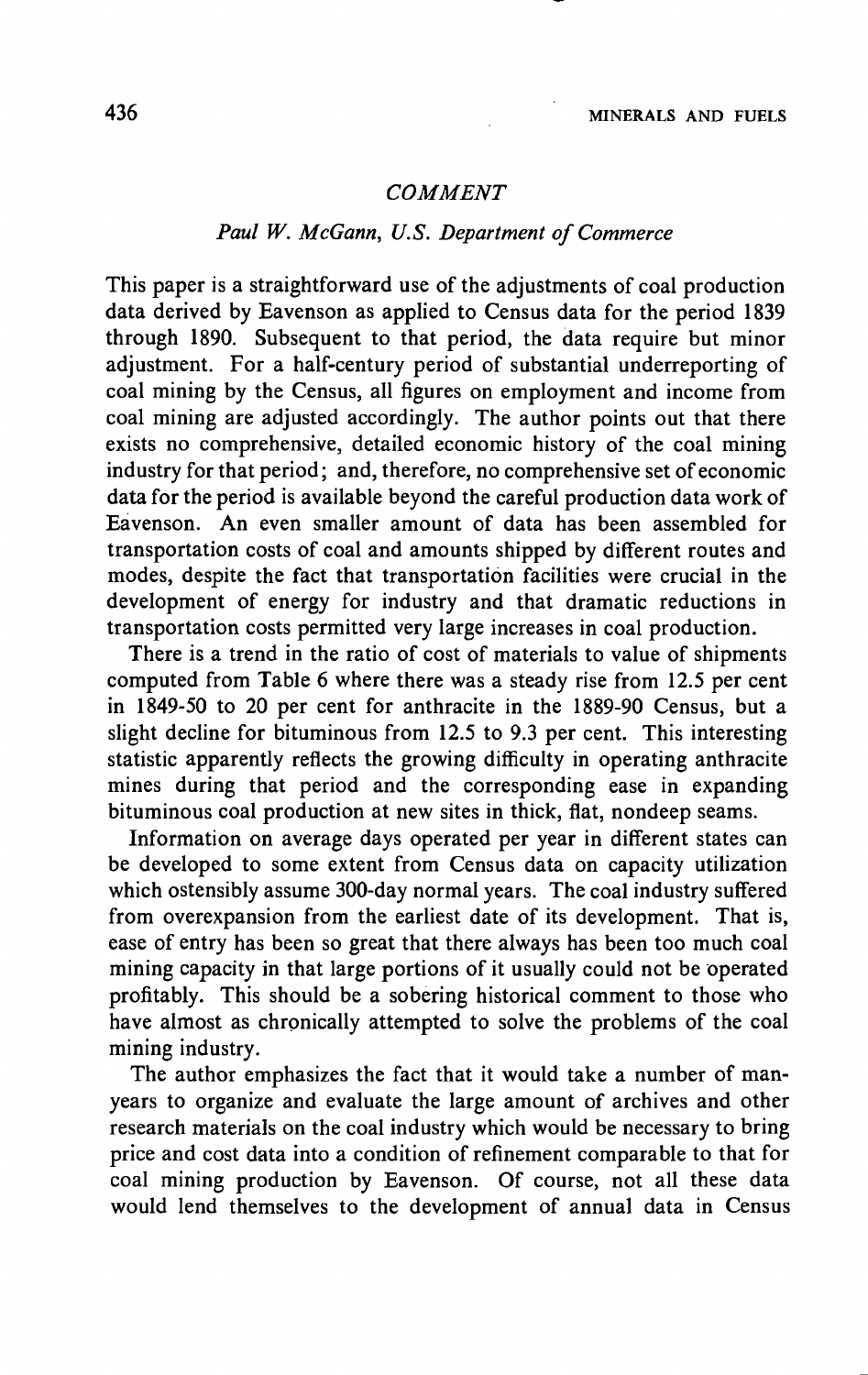detail as Eavenson developed production data. The author is to be thanked for clarifying the analysis of the impact of coal mining on national income. Coal was the major sector of the mining industry after 1860, but her tables remind us that coal mining was a very modest fraction of all national income generated, while at the same time it was a large industry from the late nineteenth century through World War II.

Several interesting features emerge from the Eliasberg summary of Census data on coal mining. The first is the surprisingly slow growth of coal to a consumption role dominating wood despite very great apparent price advantages. This contrasts sharply with the European experience and is no doubt due to the fact that market success for coal had to await a greater degree of urbanization and transport development (because real prices in rural areas were still much lower for wood, collected and prepared by farmers in the winter when they had no other crop to sell). Another remarkable feature of coal mining is the early and almost unchanging regional dominance pattern with five states as the leading producers, decade after decade. That stability was in contrast with the shifts in metal mining dominance during the period and occurred despite the fact that transportation costs were relatively high for coal compared with many other products. International trade in coal was small during the entire period because the greater relative productivity of U.S. than of European coal mining had not yet been realized. In fact, the growth of output per person employed was much smaller for coal than for almost any other U.S. industrial sector. The Eliasberg data also indicate that the shift after 1850 from anthracite to bituminous coal use depended to a large extent on the use of coal in steel production; that is, the substitution of coke for anthracite.

# Harold J. Barnett, Washington University

Vera Eliasberg has made a useful contribution to the statistical economic history of the United States in the nineteenth century. It is attractively presented and interesting to read.

Among her major points are an allegation of extraordinarily high energy consumption per capita in 1850 and a level trend from at least 1850 to 1885. I suspect the possibility of error in both of these. I do not know that she is wrong—indeed I think the probability is high that she will satisfactorily answer my questions and doubts. But my responsibility to her in the minor role of discussant is to state them.

Mrs. Eliasberg writes following Table 8: "By the middle of the nineteenth century the total energy consumption of the United States economy was already huge in absolute terms, as can be seen in Table 1. Apparently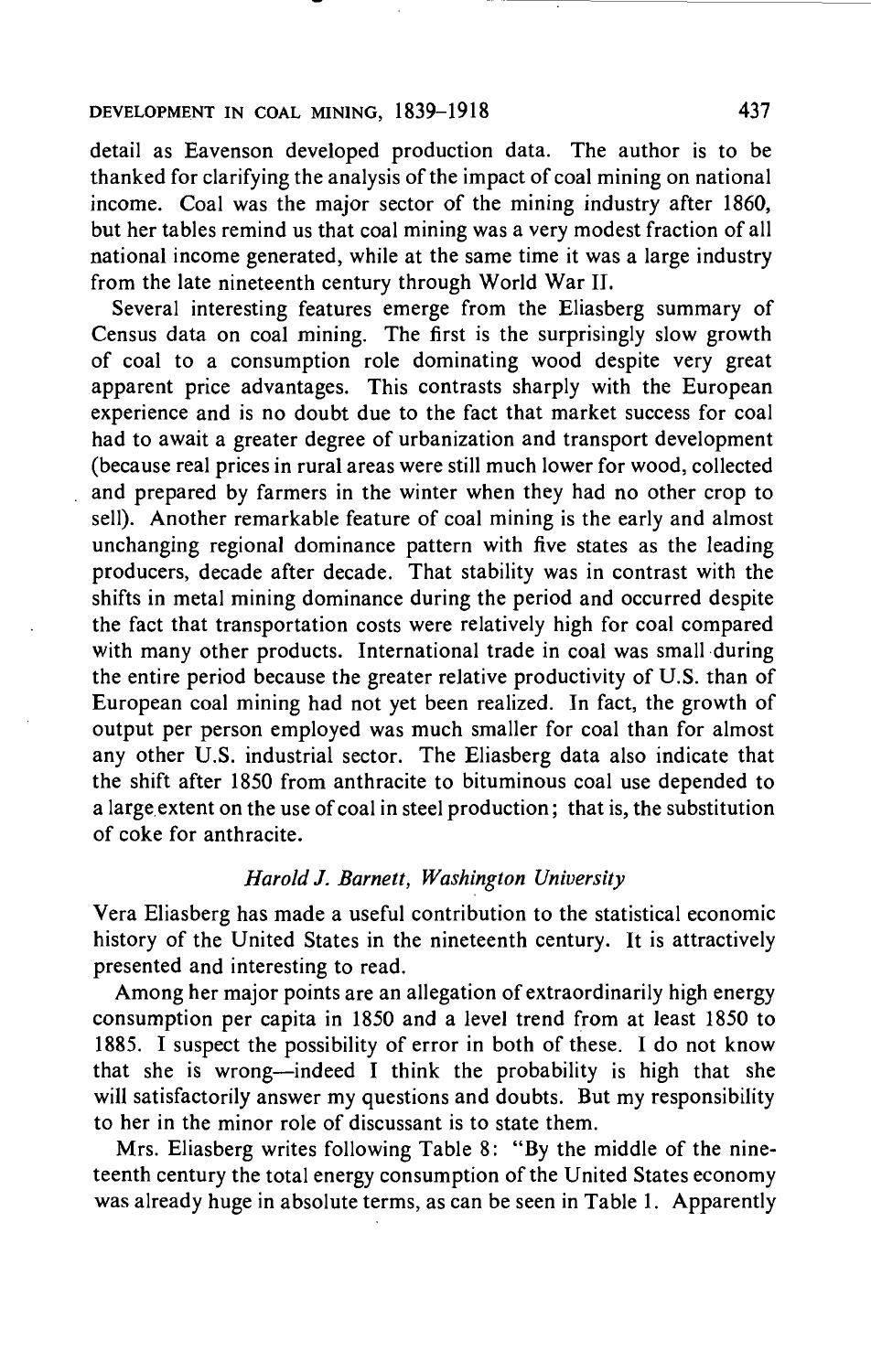it was larger in per capita terms than that of any other country, including the industrially more advanced such as Great Britain. Even when the mechanical energy derived from wind, water power, and work animals is disregarded and only fuel materials are considered, per capita use around 1850 was the rough equivalent of four tons of bituminous coal per year. Nine-tenths of this (measured in btu content), however, consisted of wood burned at the rate of about four cords per person per year, while only one-third of a ton of coal per year per person was being used."

Her description of the availability of virgin forests and their clearing to provide farm lands establishes that wood was plentiful. Wood would be used with a rather free hand, having regard for the cost and effort of cutting, trimming, hauling, sawing, splitting, and handling; the size of homes to be heated; and so on. But why the equivalent of "four tons" of coal per year? I suspect from the paper that the keystone is an 1880 Census volume on forests, which alleged a per capita wood use of about 2.2 tons of coal equivalent. This, when added to the estimated 1.6 tons of coal consumed, yields a figure approximately equal to the 3.9 tons per capita which Mrs. Eliasberg presented for 1850 (Table 9). Do I presume correctly that the 1880 Census per capita figure of wood fuel and total fuel is taken as valid? If so:

1. How does Mrs. Eliasberg view the competence of the group which prepared the particular Census volume in question, The Forests of the U.S. in Their Economic Aspects? How was the Census of home use conducted? To what extent was it a survey based on a sensible questionnaire and yielding objective data by state and county, which can be reviewed, and to what extent was it a subjective estimate by professional foresters?

2. The Census figure of wood consumption in homes using wood is the equivalent of about twenty tons of coal per year for a family of six. As Mrs. Eliasberg points out, this yields a very large fuel expense bill (about \$50 per year, when valued at the Census unit price) relative to annual family income of the period. And fireplace or stove wood was not free—to the extent that it was not purchased in the market. Twentyfive cords of wood per year (twenty tons of coal equivalent) represent a very considerable labor outlay for the family, in converting living trees into an economic good, and provide an extraordinary amount of heat in found a small home.

Let me now assume that the forest Census figures for 1880 are, however, found to be very satisfactory. Then I have these questions:

1. Mrs. Eliasberg's figures on annual per capita fuel consumption for the preceding thirty years are virtually identical with the 1880 figure.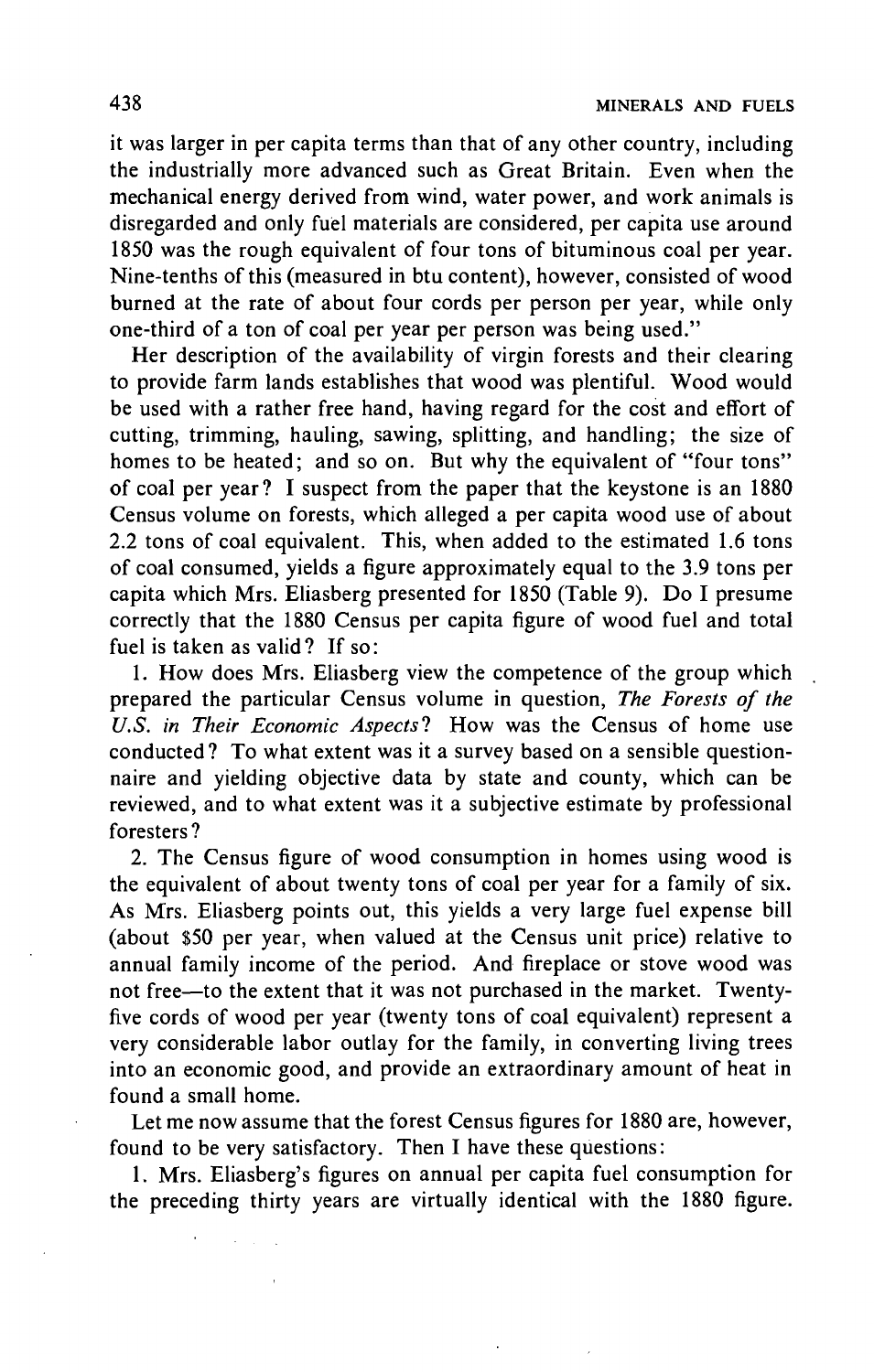Did the author project the 1880 figure backward to 1850 at a constant level? If so, what is the basis for the assumption that the increased energy required for increase in GNP per capita from 1850 to 1880 was approximately offset by improved energy efficiency?

2. Can Mrs. Eliasberg reconcile her level annual per capita consumption of almost four tons of coal equivalent during the period 1850—85 with the Eavenson study (which she refers to in this paper and quotes in Energy in the American Economy')? Eavenson, using data reported by Marcus Bull in 1827, found annual fuel consumption in Philadelphia in 1826-27 to total about 150,000 tons of coal equivalent. For the Philadelphia population, then about 75,000, this is an annual consumption for all purposes of about two tons of coal equivalent per capita.

I close with a very brief comment concerning coal output, value of output, and employment. Mrs. Eliasberg has adopted Eavenson's output figures, which are upward revisions of Census data for the period 1840 to 1890. Then, on the assumption that Census coal values and employment were similarly understated, she has raised these figures in proportion to the output increase. From the method of the Eavenson revisions, however, the new output figures may still be seriously underestimated, as Eavenson points out (see quotation from Eavenson in Mrs. Eliasberg's discussion of Table 5). And, therefore, the value and employment figures may be too low. I anticipate that further combing of historical records and review of the implications of improved nineteenth century national statistics of labor force, GNP, and activity in important coal-consuming sectors will ultimately permit further improvement in the coal data.

 $1$  By Schurr et al., p. 51.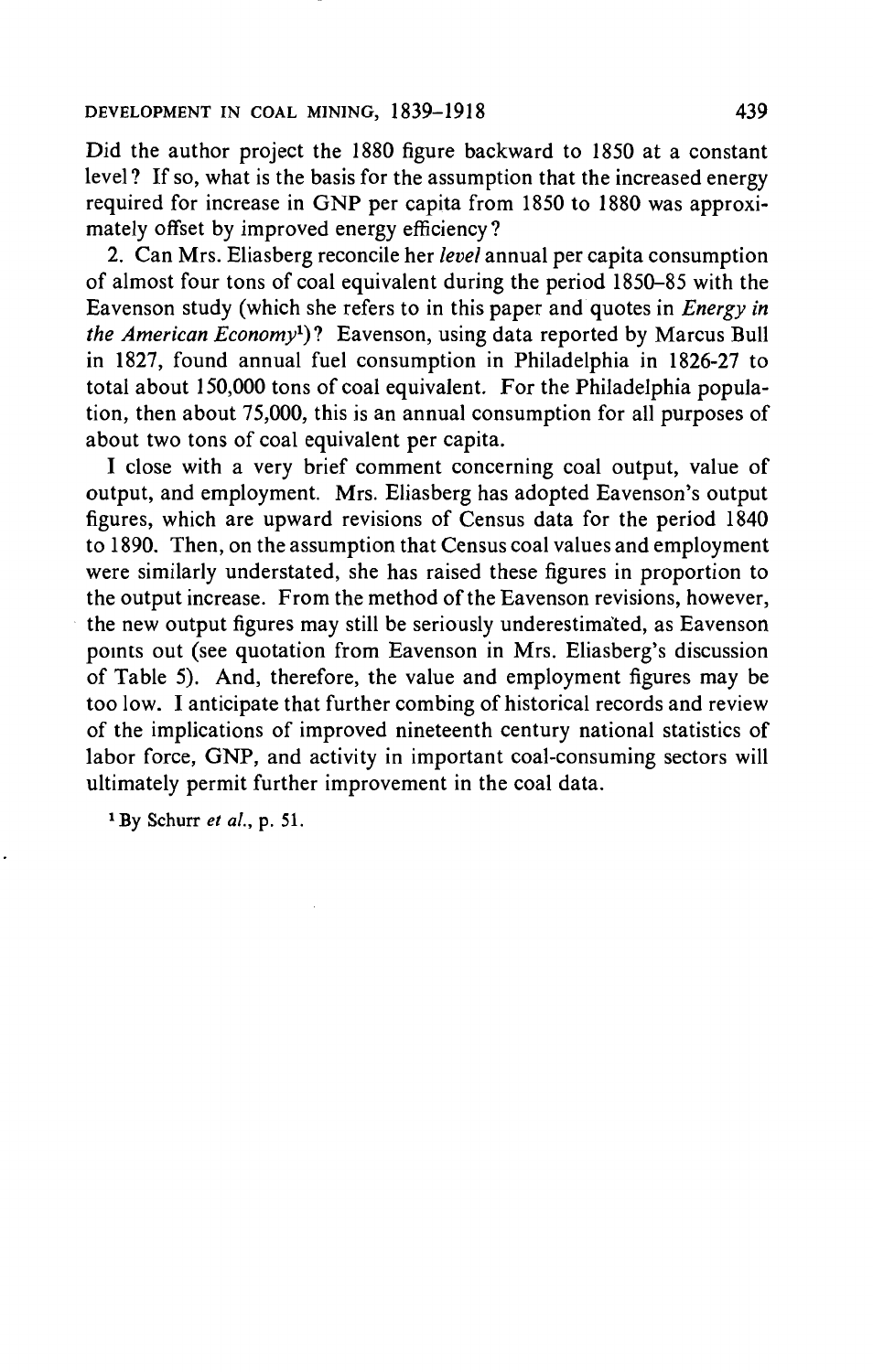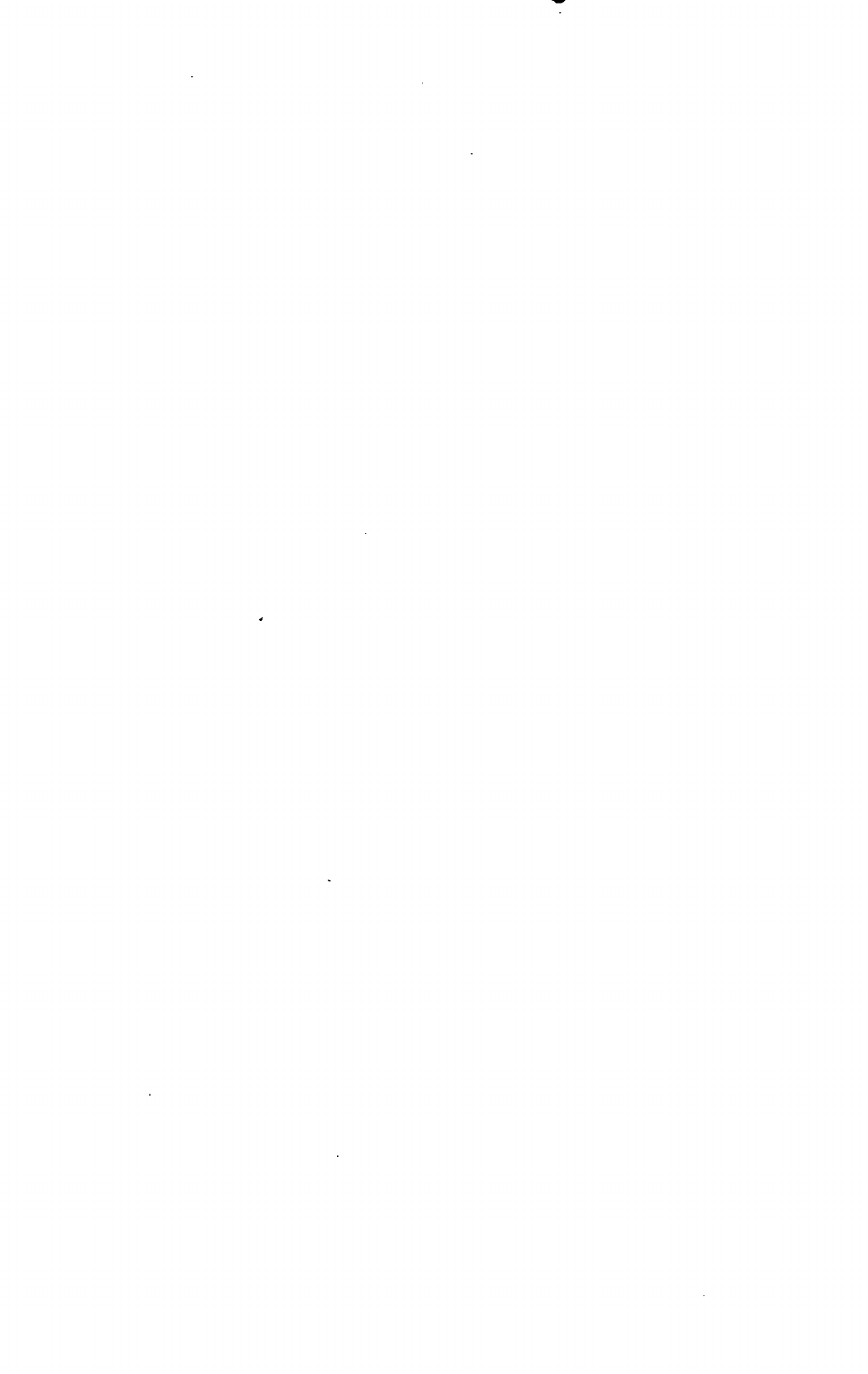Power and Machines

 $\label{eq:2.1} \frac{1}{\sqrt{2}}\int_{\mathbb{R}^3}\frac{1}{\sqrt{2}}\left(\frac{1}{\sqrt{2}}\right)^2\frac{1}{\sqrt{2}}\left(\frac{1}{\sqrt{2}}\right)^2\frac{1}{\sqrt{2}}\left(\frac{1}{\sqrt{2}}\right)^2\frac{1}{\sqrt{2}}\left(\frac{1}{\sqrt{2}}\right)^2\frac{1}{\sqrt{2}}\left(\frac{1}{\sqrt{2}}\right)^2\frac{1}{\sqrt{2}}\frac{1}{\sqrt{2}}\frac{1}{\sqrt{2}}\frac{1}{\sqrt{2}}\frac{1}{\sqrt{2}}\frac{1}{\sqrt{2}}$ 

 $\mathcal{L}^{\text{max}}_{\text{max}}$  , where  $\mathcal{L}^{\text{max}}_{\text{max}}$